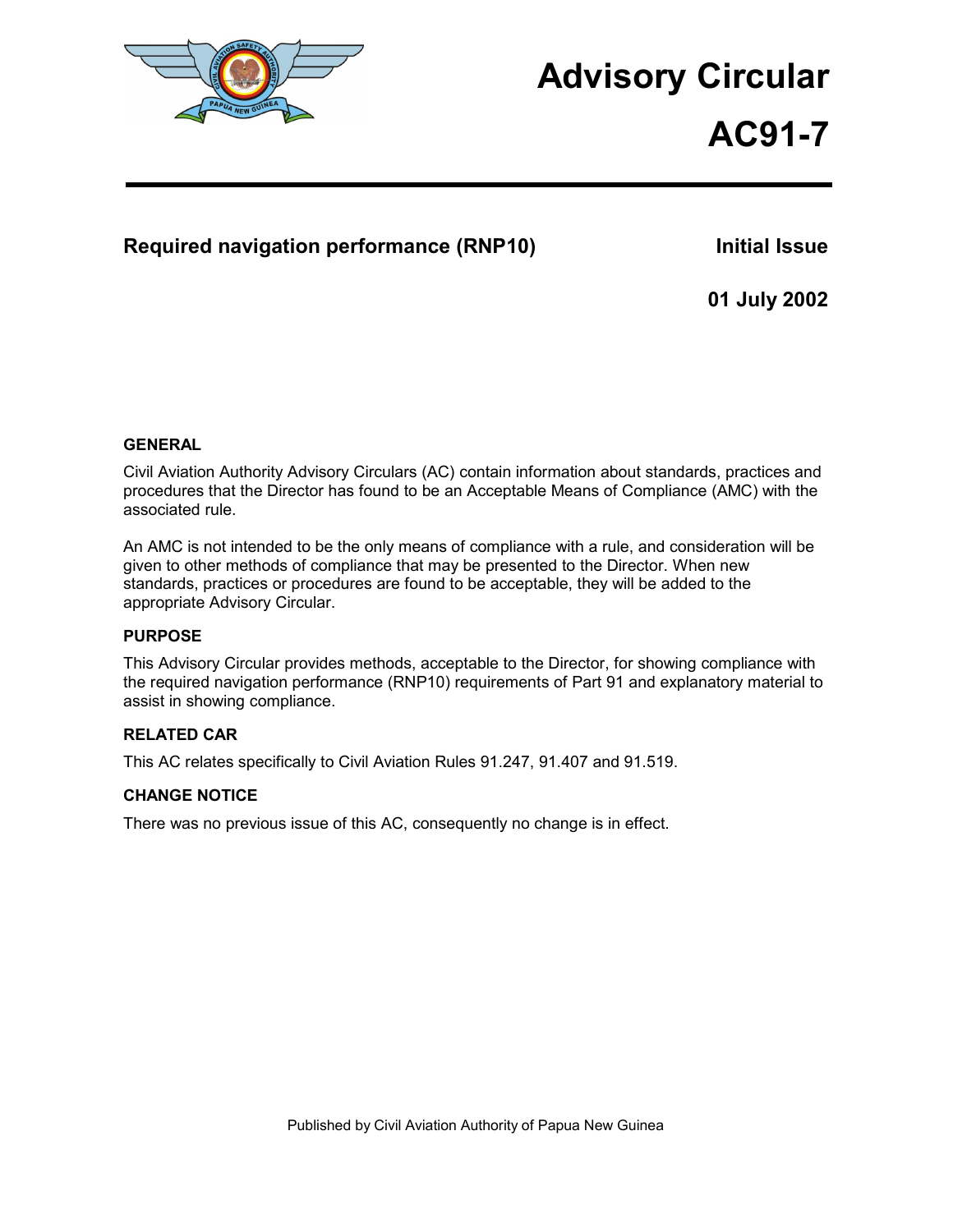## **Introduction**

States are introducing Required Navigation Performance (RNP) as part of a worldwide ICAO effort to implement Communication, Navigation and Surveillance (CNS) and Air Traffic Management (ATM) concepts. Reduced separation minima are an integral part of these initiatives.

Through ICAO, the Informal South Pacific Air Traffic Services Co-ordinating Group (ISPACG) and other forums, new separation minima – 50 nm lateral and 50 nm longitudinal – have been developed for use in oceanic and remote areas. These reduced separations were introduced in the Tasman Sea area on 23 April 1998 with the reduced separation being available to operators and aircraft with RNP10 approvals.

In accordance with ICAO co-ordinated regional agreements, operators must obtain an RNP 10 approval from the appropriate State of Registry or State of the Operator in order to operate to the reduced separations in RNP airspace/air routes. The RNP 10 criteria and a means of obtaining operational approval from the Civil Aviation Authority (CAA) are described in this advisory circular.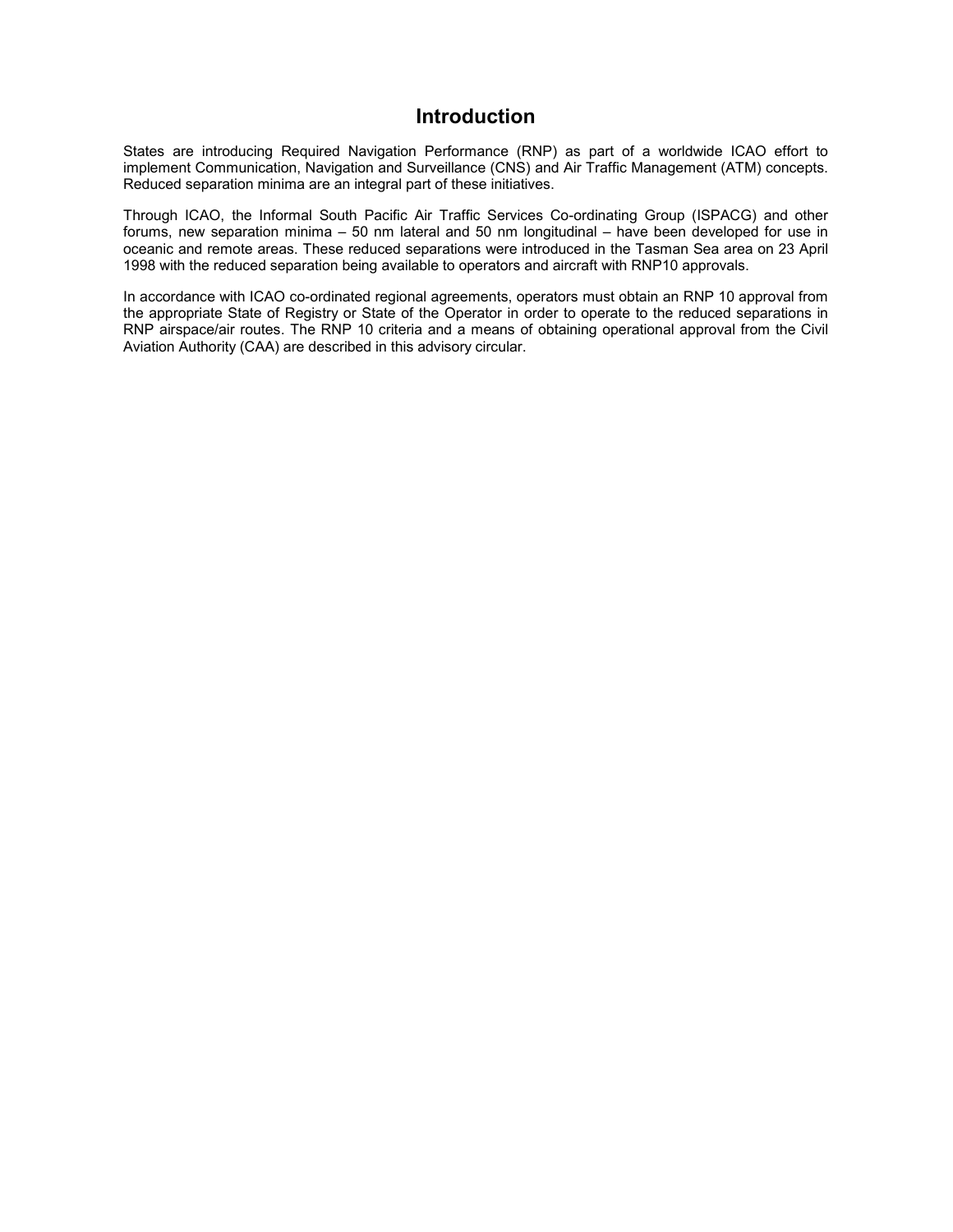## **Table of Contents**

|   | 1. Purpose 4     |                                                                                              |    |
|---|------------------|----------------------------------------------------------------------------------------------|----|
|   | 2. Promulgation  |                                                                                              | 4  |
|   | 3. Background    |                                                                                              | 4  |
|   | 4. Applicability |                                                                                              | 4  |
| 5 |                  | <b>Related Publications</b>                                                                  | 4  |
| 6 |                  | <b>Operational approval</b>                                                                  | 5  |
|   | 6.1              |                                                                                              |    |
|   | 6.2              |                                                                                              |    |
|   | 6.3              |                                                                                              |    |
|   |                  | 7. Operational approval process                                                              | 5  |
|   | 7.1              |                                                                                              |    |
|   | 7.2              |                                                                                              |    |
|   | 7.3              |                                                                                              |    |
|   | 7.4              |                                                                                              |    |
|   | 7.5              |                                                                                              |    |
|   | 7.6              |                                                                                              |    |
|   | 7.7              |                                                                                              |    |
|   |                  | 8. RNP 10 requirements                                                                       | 8  |
|   | 8.1              |                                                                                              |    |
|   | 8.2              |                                                                                              |    |
|   |                  | 9. Aircraft groups (fleets of aircraft)                                                      | 9  |
|   | 9.1              |                                                                                              |    |
|   | 9.2              |                                                                                              |    |
|   |                  | 10. Determining aircraft eligibility                                                         | 10 |
|   | 10.1             |                                                                                              |    |
|   | 10.2             | Aircraft eligibility through prior navigation system certification - Group 2 10              |    |
|   | 10.3             |                                                                                              |    |
|   | 10.4             | Obtaining approval for an extended time limit for INS or IRU systems12                       |    |
|   | 10.5             |                                                                                              |    |
|   | 10.6             | Conditions under which automatic radio position updating may be considered as acceptable for |    |
|   | 10.7             | Conditions under which manual radio position updating may be considered as acceptable for    |    |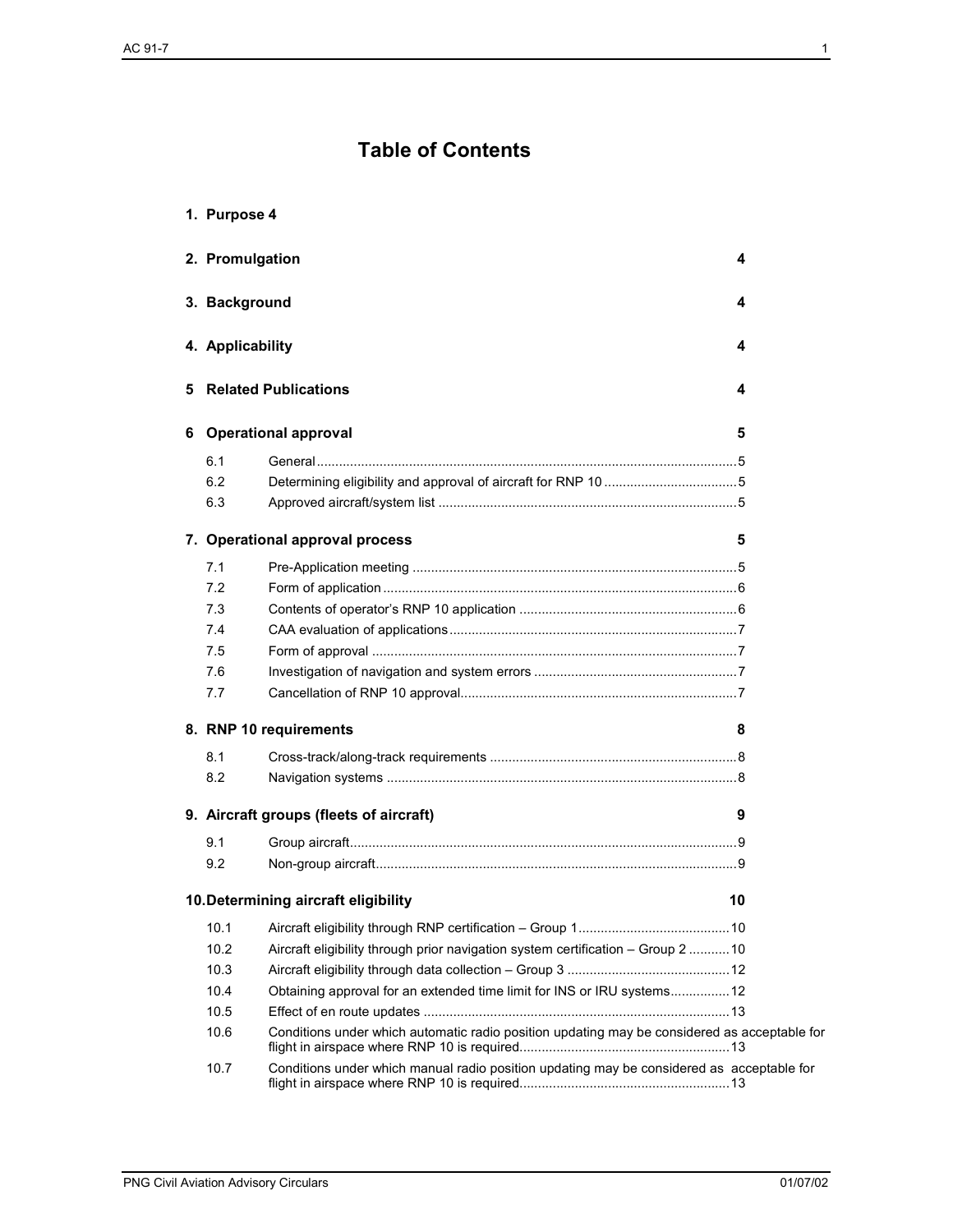|                                                                                                                                                                                                                                                                                                                                                                                                                                                                                                                                                                                                                                                                                                                                                 |                                              | 13 |
|-------------------------------------------------------------------------------------------------------------------------------------------------------------------------------------------------------------------------------------------------------------------------------------------------------------------------------------------------------------------------------------------------------------------------------------------------------------------------------------------------------------------------------------------------------------------------------------------------------------------------------------------------------------------------------------------------------------------------------------------------|----------------------------------------------|----|
|                                                                                                                                                                                                                                                                                                                                                                                                                                                                                                                                                                                                                                                                                                                                                 |                                              | 14 |
| 12.1                                                                                                                                                                                                                                                                                                                                                                                                                                                                                                                                                                                                                                                                                                                                            |                                              |    |
| 12.2                                                                                                                                                                                                                                                                                                                                                                                                                                                                                                                                                                                                                                                                                                                                            |                                              |    |
| 11 Minimum Equipment List (MEL)<br>12 Continuing airworthiness (maintenance requirements)<br><b>13 Operational requirements</b><br>13.1<br>13.3<br>Route evaluation for RNP 10 time limits for aircraft equipped with only INSs or IRUs<br>13.5<br>14 Discussion of certification actions related to RNP10<br>14.2<br>14.3<br>Appendix 1 - Aircraft eligibility through data collection<br>$\mathbf{1}$<br>2<br>Appendix 2 - Certification of IRU performance<br>1<br>2<br>3<br>4<br>Appendix 3 - Sample letter of request for RNP10 approval<br>Appendix 4 - Training and operating practices<br>1<br>2<br>3<br>4<br>5<br>Appendix 5 - Checklist for RNP 10 approval<br>SOURCE: FAA Order 8400.12aAppendix 6 - Sample operations specification | 14                                           |    |
|                                                                                                                                                                                                                                                                                                                                                                                                                                                                                                                                                                                                                                                                                                                                                 |                                              |    |
|                                                                                                                                                                                                                                                                                                                                                                                                                                                                                                                                                                                                                                                                                                                                                 |                                              |    |
|                                                                                                                                                                                                                                                                                                                                                                                                                                                                                                                                                                                                                                                                                                                                                 |                                              |    |
|                                                                                                                                                                                                                                                                                                                                                                                                                                                                                                                                                                                                                                                                                                                                                 |                                              |    |
|                                                                                                                                                                                                                                                                                                                                                                                                                                                                                                                                                                                                                                                                                                                                                 |                                              |    |
|                                                                                                                                                                                                                                                                                                                                                                                                                                                                                                                                                                                                                                                                                                                                                 |                                              | 16 |
|                                                                                                                                                                                                                                                                                                                                                                                                                                                                                                                                                                                                                                                                                                                                                 |                                              |    |
|                                                                                                                                                                                                                                                                                                                                                                                                                                                                                                                                                                                                                                                                                                                                                 |                                              |    |
|                                                                                                                                                                                                                                                                                                                                                                                                                                                                                                                                                                                                                                                                                                                                                 |                                              |    |
|                                                                                                                                                                                                                                                                                                                                                                                                                                                                                                                                                                                                                                                                                                                                                 |                                              | 16 |
|                                                                                                                                                                                                                                                                                                                                                                                                                                                                                                                                                                                                                                                                                                                                                 |                                              |    |
|                                                                                                                                                                                                                                                                                                                                                                                                                                                                                                                                                                                                                                                                                                                                                 |                                              |    |
|                                                                                                                                                                                                                                                                                                                                                                                                                                                                                                                                                                                                                                                                                                                                                 |                                              | 24 |
|                                                                                                                                                                                                                                                                                                                                                                                                                                                                                                                                                                                                                                                                                                                                                 |                                              |    |
|                                                                                                                                                                                                                                                                                                                                                                                                                                                                                                                                                                                                                                                                                                                                                 |                                              |    |
|                                                                                                                                                                                                                                                                                                                                                                                                                                                                                                                                                                                                                                                                                                                                                 |                                              |    |
|                                                                                                                                                                                                                                                                                                                                                                                                                                                                                                                                                                                                                                                                                                                                                 |                                              |    |
|                                                                                                                                                                                                                                                                                                                                                                                                                                                                                                                                                                                                                                                                                                                                                 |                                              | 26 |
|                                                                                                                                                                                                                                                                                                                                                                                                                                                                                                                                                                                                                                                                                                                                                 |                                              | 26 |
|                                                                                                                                                                                                                                                                                                                                                                                                                                                                                                                                                                                                                                                                                                                                                 |                                              |    |
|                                                                                                                                                                                                                                                                                                                                                                                                                                                                                                                                                                                                                                                                                                                                                 |                                              | 26 |
|                                                                                                                                                                                                                                                                                                                                                                                                                                                                                                                                                                                                                                                                                                                                                 |                                              |    |
|                                                                                                                                                                                                                                                                                                                                                                                                                                                                                                                                                                                                                                                                                                                                                 |                                              |    |
|                                                                                                                                                                                                                                                                                                                                                                                                                                                                                                                                                                                                                                                                                                                                                 |                                              |    |
|                                                                                                                                                                                                                                                                                                                                                                                                                                                                                                                                                                                                                                                                                                                                                 |                                              | 28 |
|                                                                                                                                                                                                                                                                                                                                                                                                                                                                                                                                                                                                                                                                                                                                                 |                                              | 28 |
|                                                                                                                                                                                                                                                                                                                                                                                                                                                                                                                                                                                                                                                                                                                                                 |                                              | 29 |
|                                                                                                                                                                                                                                                                                                                                                                                                                                                                                                                                                                                                                                                                                                                                                 | Appendix 6 - Sample operations specification |    |
| 1                                                                                                                                                                                                                                                                                                                                                                                                                                                                                                                                                                                                                                                                                                                                               |                                              |    |
| 2                                                                                                                                                                                                                                                                                                                                                                                                                                                                                                                                                                                                                                                                                                                                               |                                              |    |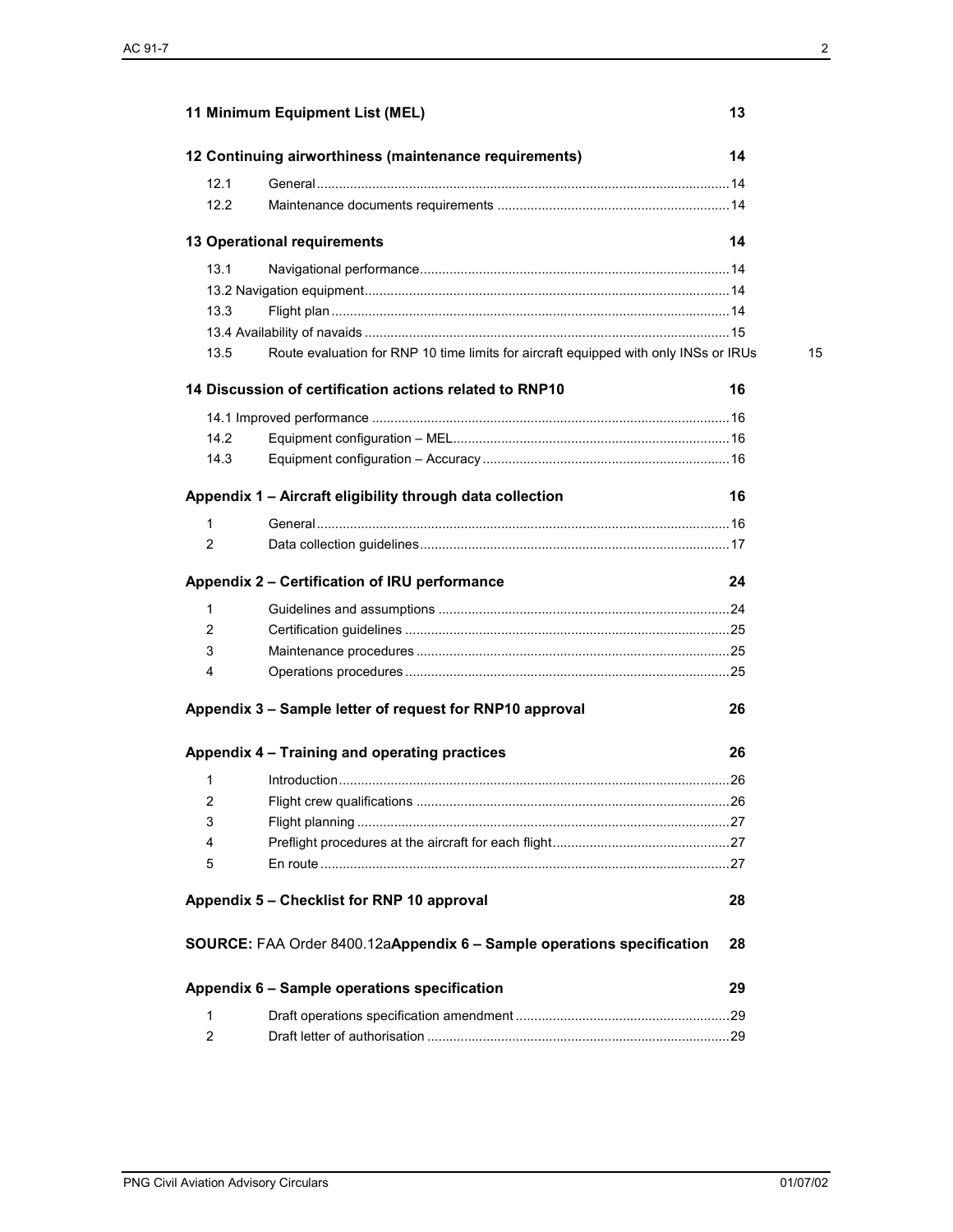| Appendix 7 – Transport category aircraft equippage |                                                                                       |  |
|----------------------------------------------------|---------------------------------------------------------------------------------------|--|
|                                                    | Appendix 8 - Data collection process (periodic method)<br>31                          |  |
| 1                                                  |                                                                                       |  |
| 2                                                  |                                                                                       |  |
| 3.                                                 | RNP 10 data reduction techniques for periodic, in-flight, method of data collected 36 |  |
| 4                                                  |                                                                                       |  |
|                                                    | Appendix 9 - Manual updating procedure<br>40                                          |  |
| 1                                                  |                                                                                       |  |
| 2                                                  |                                                                                       |  |
| 3                                                  | Method 1: Manual updating based on crossing a fix along a route 41                    |  |
| 4                                                  |                                                                                       |  |
|                                                    | Method 2: Manual updating when flying a route that is defined by a VOR/DME facility   |  |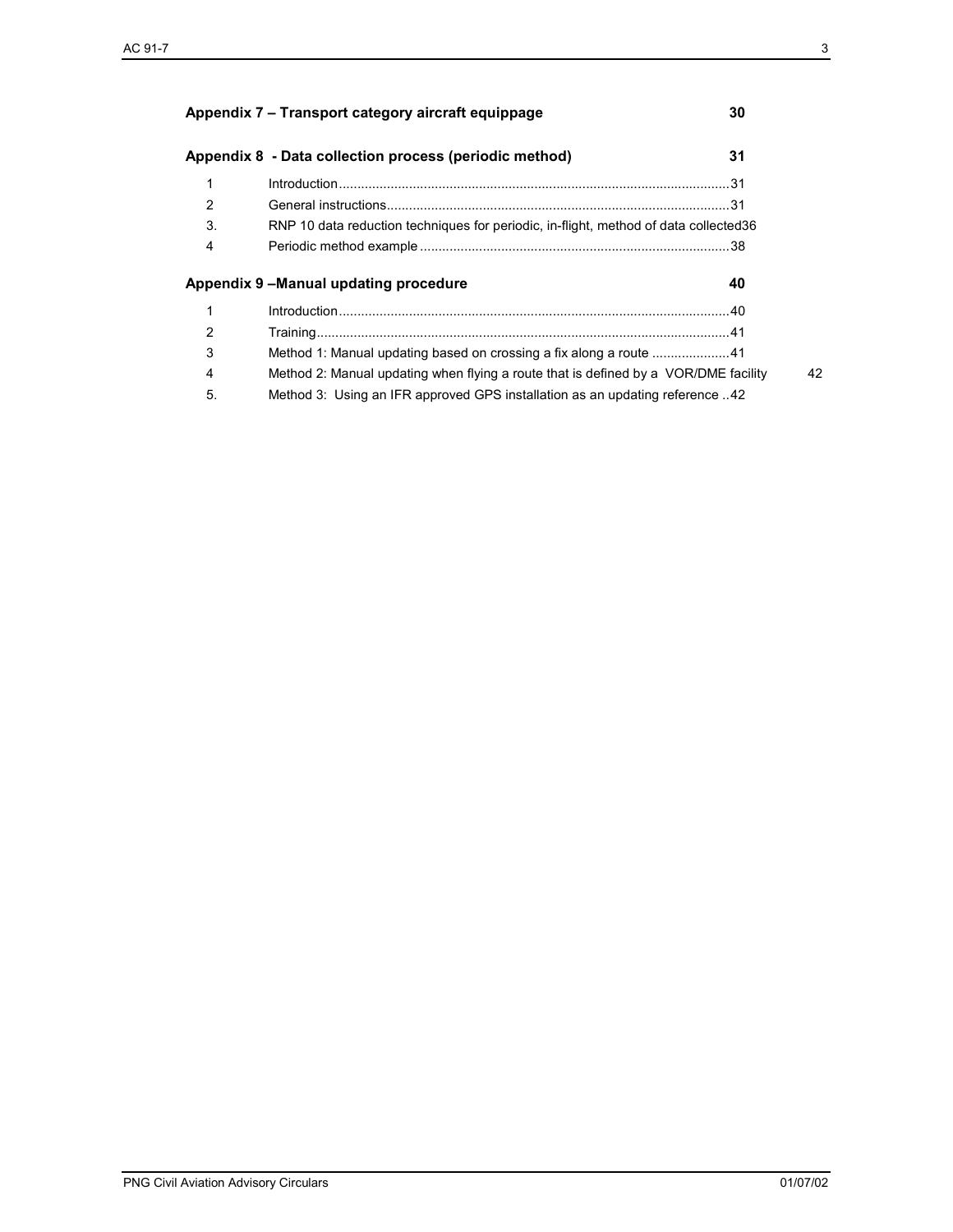## **1. Purpose**

This advisory circular provides policy and direction to operators for obtaining operational approval of Required Navigation Performance 10 (RNP 10) capability. It includes guidance on airworthiness and operational approvals processes. The advisory circular enables an applicant to be approved as capable of meeting the navigation element of Communications/ Navigation/Surveillance (CNS) requirements when and where RNP 10 is specified. The advisory circular does not address communications or surveillance requirements that may be specified to operate on a particular route or in a particular area. Those requirements are specified in other documents such as Civil Aviation Rules, Aeronautical Information Publications (AIP) and the International Civil Aviation Organisation (ICAO) Regional Supplementary Procedures Document (DOC 7030).

## **2. Promulgation**

This advisory circular should be read in conjunction with Civil Aviation Rules 91.247, 91.407 and 91.519.

## **3. Background**

States are beginning to introduce RNP as part of a worldwide ICAO effort to implement CNS and Air Traffic Management (ATM) concepts. Reduced separation minima are an integral part of these initiatives.

Through ICAO, the Informal South Pacific Air Traffic Services Coordinating Group (ISPACG) and other forums, new separation minima – 50 nm lateral and 50 nm longitudinal –have been developed for use in oceanic and remote areas. Initially, these new lateral and/or longitudinal minima will be introduced on routes in the North Pacific (NOPAC), Central East Pacific (CEPAC), South Pacific (SOPAC) and Tasman Sea. In the Tasman Sea the minimum longitudinal separation will be in accordance with ICAO Doc 7030/4 MID/ASIA/RAC paragraph 6.2.

In accordance with ICAO coordinated regional agreements, operators must obtain an RNP 10 approval from the appropriate State of Registry or State of the Operator in order to operate at the reduced separations in RNP airspace/air routes. The RNP 10 criteria and a means of obtaining operational approval from the CAA are described in the following sections of the advisory circular.

## **4. Applicability**

This guidance material applies to all RNP 10 operations conducted under 91.247 and 91.407. Papua New Guinea registered aircraft, when operating outside Papua New Guinea airspace must comply with ICAO Annex 2 when over the high seas and the regulations of another State when operating within that State's airspace.

## **5 Related Publications**

#### *Civil Aviation Authority*

- Civil Aviation Rules Part 91:
- Aeronautical Information Circular (AIC 1/98) Civil Aviation Safety Authority (CASA)
- CAAP RNP 10-1 Federal Aviation Administration (FAA)
- FAA Order 8400.12 (provides a list of all FAA documents used to develop Order 8400.12)
- Federal Aviation Regulations Part 121 Annex G
- FAA Notice 8110.60 International Civil Aviation Organisation (ICAO)
- Manual on Required Navigation Performance (RNP), ICAO DOC 9613-AN/937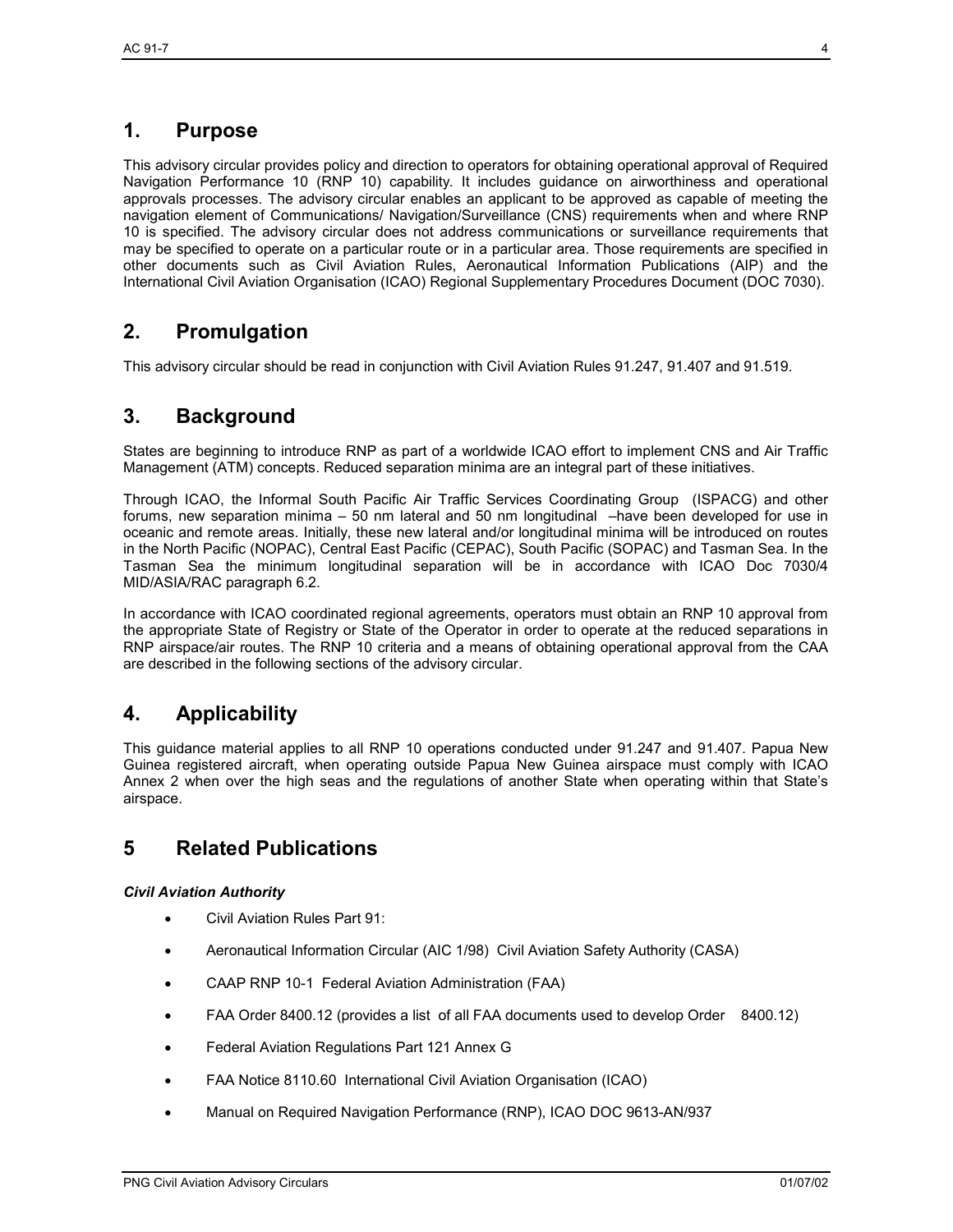• Asia Pacific Guidance Material for RNAV Operations. This document may be obtained from Document Sales Unit, ICAO, 999 University Street, Montreal, Quebec, Canada H3C 5H7

#### *RTCA*

• Minimum Aviation System Performance Standards (MASPS): Required Navigation Performance for Area Navigation, RTCA

Copies may be obtained from RTCA, Inc., 1140 Connecticut Avenue, NW., Suite 1020, Washington, DC 20036

## **6 Operational approval**

#### **6.1 General**

A number of steps must be completed before an operational approval is issued to an operator. These steps are—

- aircraft eligibility for RNP 10 must be determined by the CAA
- flight crew procedures for the navigation systems to be used must be identified by the operator
- the operator database use and operating procedures must be evaluated by the CAA

#### **6.2 Determining eligibility and approval of aircraft for RNP 10**

Many aircraft and navigation systems currently in use in oceanic or remote area operations will qualify for RNP 10 based on one or more provisions of existing certification criteria.

Thus, additional aircraft certification action may not be necessary for the majority of RNP 10 approvals. Aircraft re-certification will only be necessary if the operator chooses to claim better system performance than that originally certified or stated in the Aircraft Flight Manual (AFM) and the operator cannot demonstrate the desired performance through data collection. The certification approval for this situation is addressed in paragraph 9.

#### **6.3 Approved aircraft/system list**

The CAA will maintain a list of aircraft/navigation systems that have received approval. It will not be used as a means of determining qualifications for approval. The list will be maintained for statistical purposes only.

## **7. Operational approval process**

The following paragraphs provide guidelines for operators applying for RNP 10 operational approval. Appendix 5 shows a checklist for the application process.

#### **7.1 Pre-Application meeting**

Each individual operator should schedule a pre-application meeting with the CAA. The intent of this meeting is to discuss with the operator the CAA's airworthiness and operational requirements for approval to operate in RNP 10 airspace, including—

- the contents of the operator's application
- CAA review and evaluation of the application
- **limitations**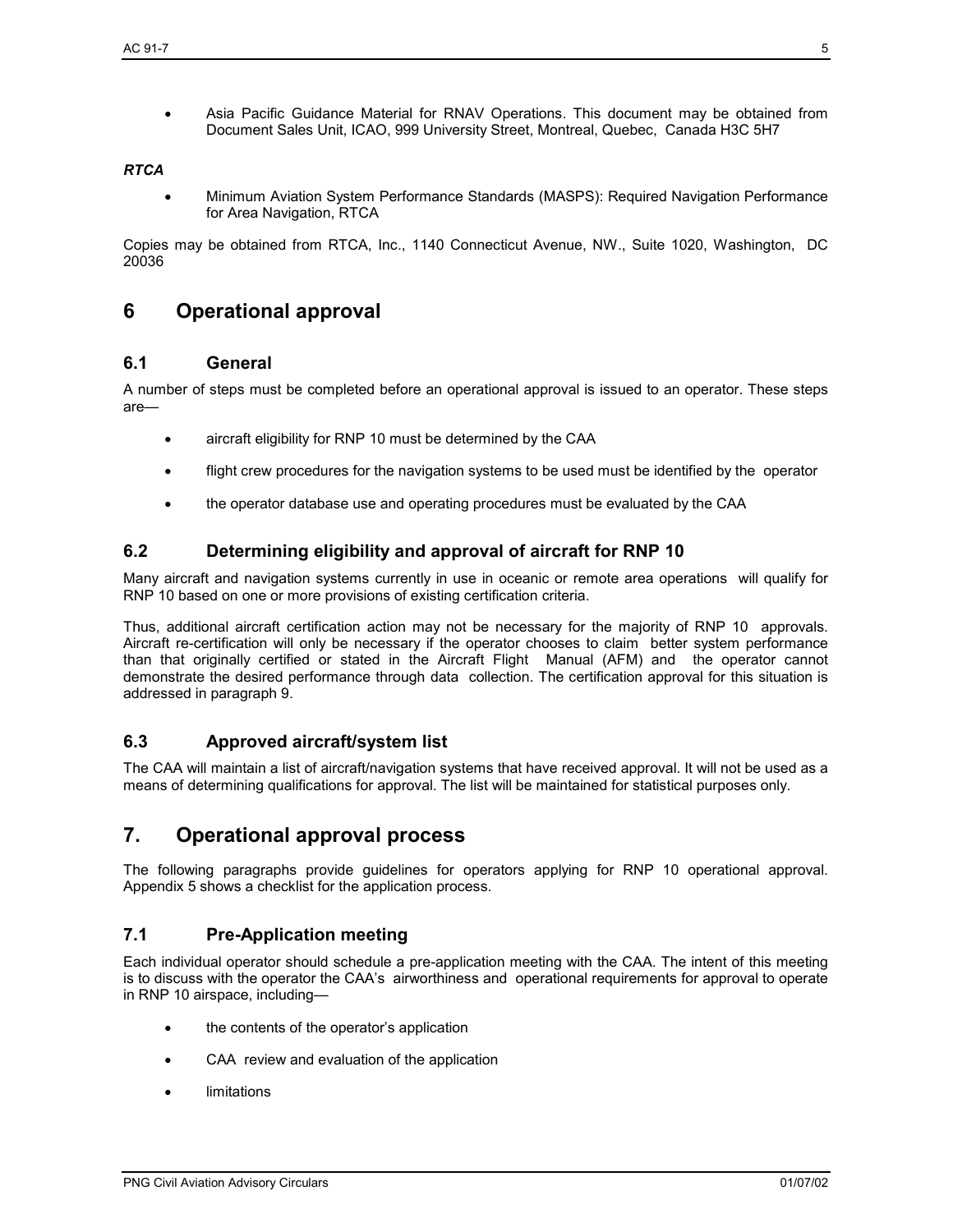• conditions for removal of the operational approval

#### **7.2 Form of application**

A sample letter of request for an operator to obtain RNP 10 operational approval is at Appendix 3.

#### **7.3 Contents of operator's RNP 10 application**

#### *7.3.1 Airworthiness documents*

Relevant documentation like the Aircraft Flight Manual, should be available to establish that the aircraft is equipped with long range navigation systems (LRNS) that meet the requirements of RNP 10.

#### *7.3.2 Description of aircraft equipment*

The applicant should provide a configuration list which details pertinent components and equipment to be used for long range navigation and RNP 10 operations.

#### *7.3.3 RNP 10 time limit for Inertial Navigation Systems (INS) or Inertial Reference Units (IRU) (if applicable)*

The applicant's proposed RNP 10 time limit for the specified INS or IRU should be provided (refer to paragraph 9). The applicant should consider the effect of headwinds in the area of operations in which RNP 10 operations are to be carried out (refer paragraph 12) to determine the feasibility of the proposed operation. In addition, operators of aircraft that are unable to couple the RNAV systems to the flight director or to the autopilot must assume a Flight Technical Error (FTE) of 2 nm for oceanic operations. The addition of the 2 nm FTE to the assumed navigation position error will further time limit INS/IRU equipped aircraft operating to RNP 10.

#### *7.3.4 Operational training programmes and operating practices and procedures*

Part 119 certificate holders should submit training syllabi and other appropriate material to the CAA to show that the operational practices and procedures and training items related to RNP 10 operations are incorporated in training programmes where applicable, such as initial, upgrade, or recurrent. Practices and procedures in the following areas should be standardised using the guidelines of Appendix 4—

- flight planning
- pre-flight procedures at the aircraft for each flight
- procedures before entry into an RNP 10 route or airspace
- in-flight contingency
- flight crew qualification procedures

Private operators should demonstrate that they will operate using the practices and procedures identified in Appendix 4.

#### *7.3.5 Operational manuals and checklist*

Part 119 certificate holders should revise the operations manual and checklists to include information/guidance on standard operating procedures detailed in Appendix 4. Appropriate manuals should include navigation operating instructions and contingency procedures. Manuals and checklists should be submitted for review as part of the application process.

For private operators, appropriate manuals should include navigation operating instructions and contingency procedures. The manual(s) and the aircraft navigation equipment manufacturer's checklist, as appropriate, should be submitted for review as part of the application process.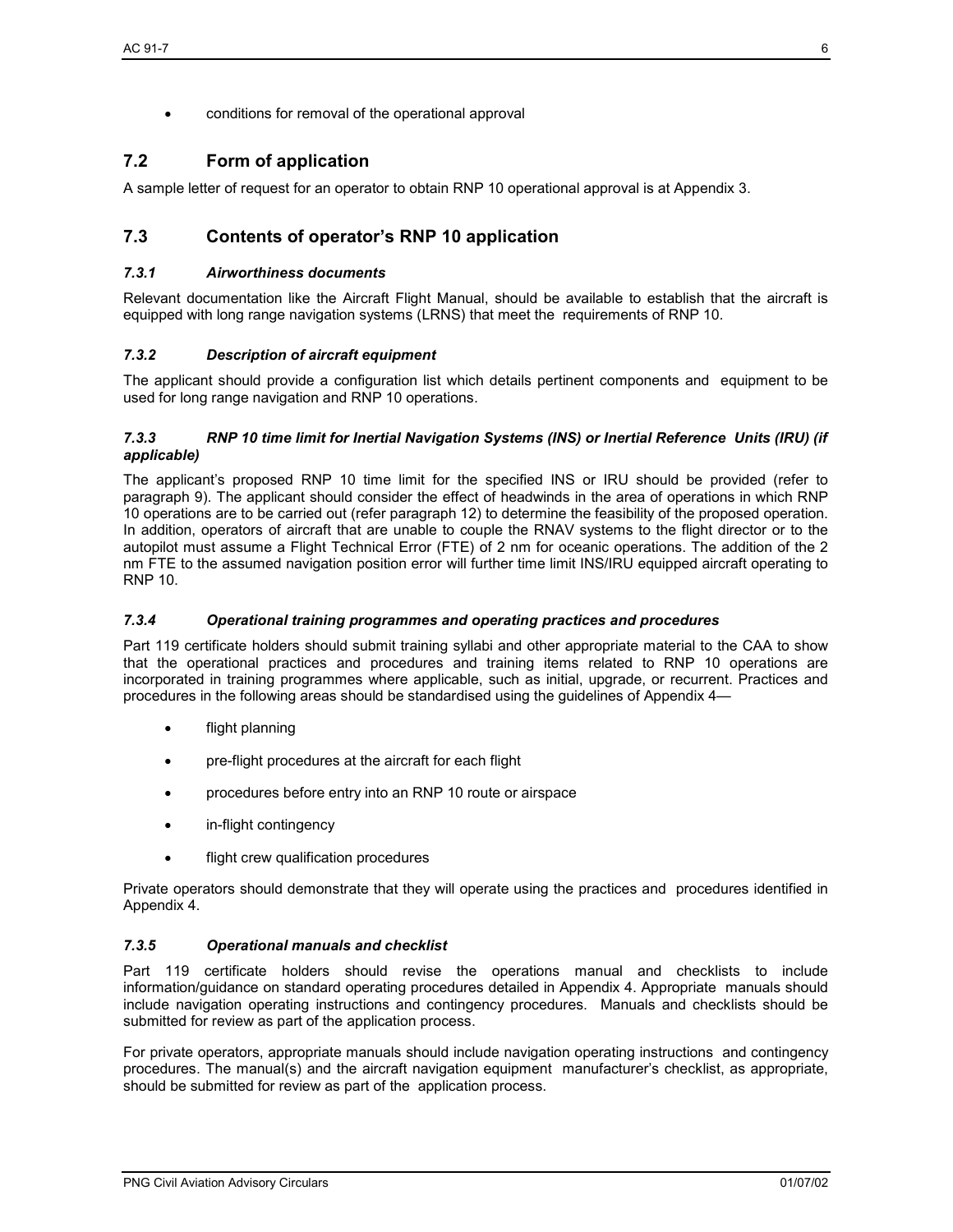#### *7.3.6 Past performance*

An operating history for the operator should be included in the application. The applicant should address any events or incidents related to navigation errors for that operator (e.g. as reported by form CAA 005) which have been covered by training, procedures, maintenance, or aircraft/navigation modifications for the systems that are to be used.

#### *7.3.7 Minimum Equipment List (MEL)*

A revised MEL should be included which addresses RNP 10 capability. Any MEL revisions necessary to address the RNP 10 provisions of the guidance material in this Advisory Circular must be approved

Note: If approval is based on 'Triple-Mix' the MEL should reflect that three navigation units must be operating.

#### *7.3.8 Maintenance*

Where applicable, the operator should submit maintenance documents for approval, in accordance with paragraph 11, at the time the operator applies for operational approval.

#### **7.4 CAA evaluation of applications**

Once the application has been submitted, the CAA will begin the process of review and evaluation. If the content of the application is deficient, the CAA will request additional information from the operator. When all the airworthiness and operational requirements of the application are met, the CAA will issue the approval to operate in RNP 10 airspace.

#### **7.5 Form of approval**

RNP 10 operational approvals will be issued as either an Operations Specification amendment or a Letter of Authorisation and will identify any conditions or limitations on operations in RNP 10 airspace, including—

- required navigation systems or procedures:
- limits on time, routes:
- areas of operation.

A sample Operations Specification amendment and a Letter of Authorisation are at Appendix 6.

#### **7.6 Investigation of navigation and system errors**

Demonstrated navigation accuracy provides the basis for determining the lateral spacing and separation necessary for traffic operating on a given route. Accordingly, lateral and longitudinal navigation errors are investigated to prevent their recurrence. Radar observations of each aircraft's proximity to track and altitude, before coming into coverage of radio navigation aids at the end of the oceanic route segment, are typically noted by Air Traffic Service (ATS) facilities. If an observation indicates that an aircraft is not within the established limit, the reasons for the apparent deviation from track or altitude may need to be determined and steps taken to prevent a recurrence. Additionally, pilots/operators are to notify the CA of any lateral navigation errors greater than 15 nm or more, longitudinal navigational errors of 10 nm or more, longitudinal navigational errors or 3 minutes or more variation between the aircraft's estimated time of arrival at a reporting point and its actual time of arrival or navigation system failures.

#### **7.7 Cancellation of RNP 10 approval**

When appropriate, the CAA may consider any navigation error reports in determining remedial action. Repeated navigation error occurrences attributed to a specific item of navigation equipment, may result in cancellation of the RNP 10 approval for use of that equipment. Information that indicates the potential for repeated errors may require a modification of an operator's training programme. Information that attributes multiple errors to a particular pilot crew may necessitate remedial training or licence review.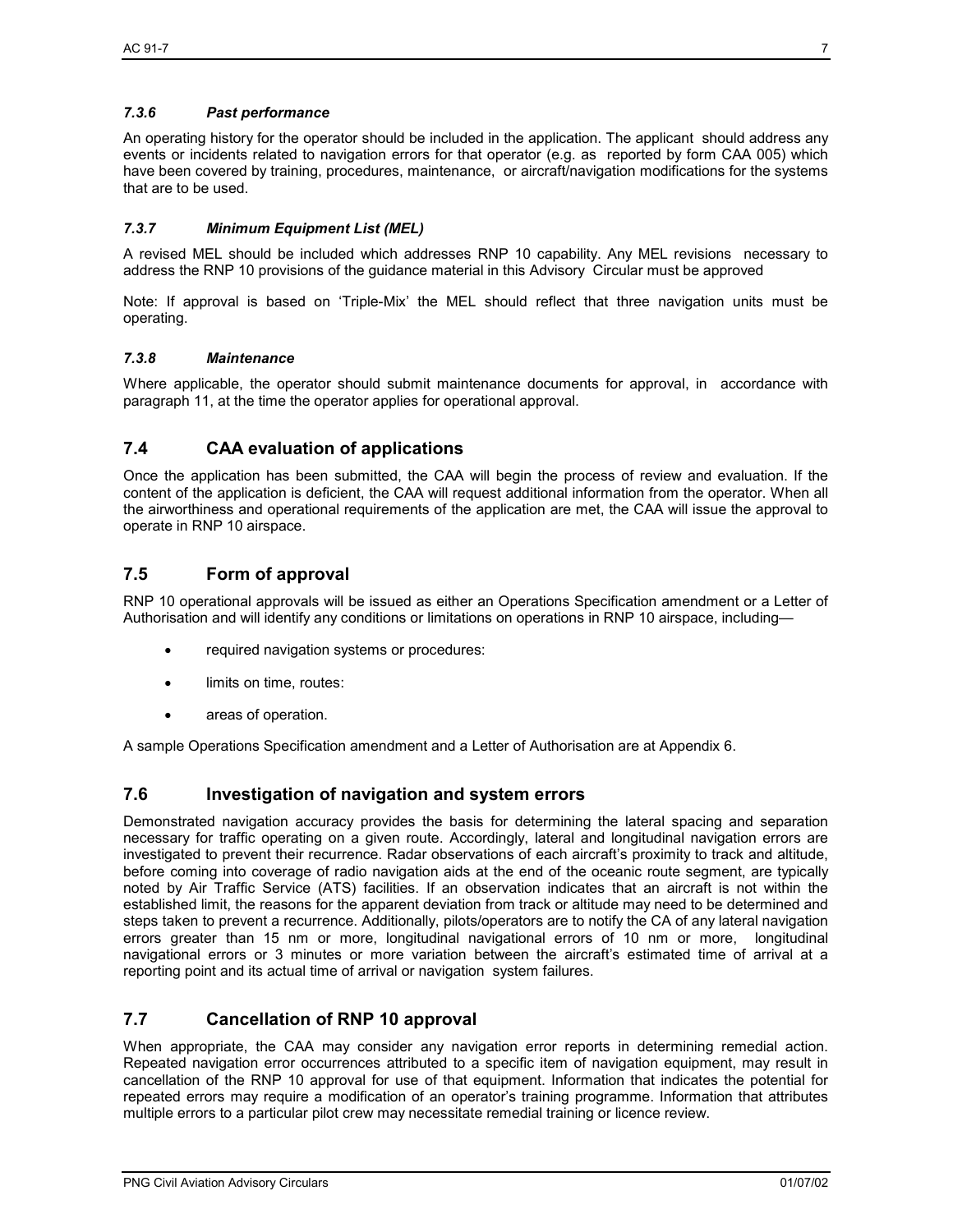## **8. RNP 10 requirements**

#### **8.1 Cross-track/along-track requirements**

All aircraft operating in RNP 10 airspace shall have a cross-track error of less than 10 nm for 95% of the flight time. This includes positioning error, flight technical error (FTE), path definition error and display error. All aircraft shall also have an along-track positioning error of less than 10 nm for 95% of the flight time.

*Note: For RNP 10 approval of aircraft capable of coupling the RNAV system to the flight director or autopilot, navigational positioning error is considered to be the dominant contributor to cross-track and along-track error. Flight technical error, path definition error, and display errors are considered to be insignificant for the purposes of RNP 10 approval. RNP 10 is intended for oceanic and remote areas where 50 nm lateral and 50 nm longitudinal separation minima are applied.* 

#### *8.1.1 Types of errors*

When using the method described in Appendix 1 as the basis for RNP 10 approval, the error types noted in Section 8.1 are included, but not the data collection method described in Appendix 8 as they are more conservative. The Appendix 8 method uses radial error instead of cross-track and along-track error.

**Flight Technical Error (FTE):** The accuracy with which the aircraft is controlled as measured by the indicated aircraft position with respect to the indicated command or desired position. It does not include blunder errors.

*Note: For aircraft which are not capable of autopilot or flight director coupling, an FTE of 2 nm for oceanic operations must be taken into account in determining any limitations.* 

**Path Definition Error (PDE):** The difference between the defined path and the desired path at a specific point and time.

**Display Errors (Display System Error):** These errors may include error components contributed by any input, output or signal conversion equipment used by the display as it presents either aircraft position or guidance commands (e.g. course deviation or command heading) and by any course definition entry device employed. For systems in which charts are incorporated as integral parts of the display, the display system error necessarily includes charting errors to the extent that they actually result in errors in controlling the position of the aircraft relative to a desired path over the ground. To be consistent, in the case of symbolic displays not employing integral charts, any errors in way-point definition directly attributable to errors in the reference chart used in determining way-point positions should be included as a component of this error. This type of error is virtually impossible to handle and in general practice highly accurate, published waypoint locations are used to the greatest extent possible in setting up such systems to avoid such errors and reduce workload.

**Navigation System Error (NSE):** This is the root-sum-square of the ground station error contribution, the airborne receiver error and the display system contribution.

**Total System Error (TSE):** This is the system use error

$$
TSE = \sqrt{\left(NSE^2 + FTE^2\right)}
$$

**Position Estimation:** This is the difference between true position and estimated position.

#### **8.2 Navigation systems**

RNP 10 requires that aircraft operating in oceanic and remote areas be equipped with at least two independent and serviceable Long Range Navigation Systems (LRNS) comprising INS, IRS/FMS or GPS, of integrity such that the navigation system does not provide misleading information with an unacceptable probability.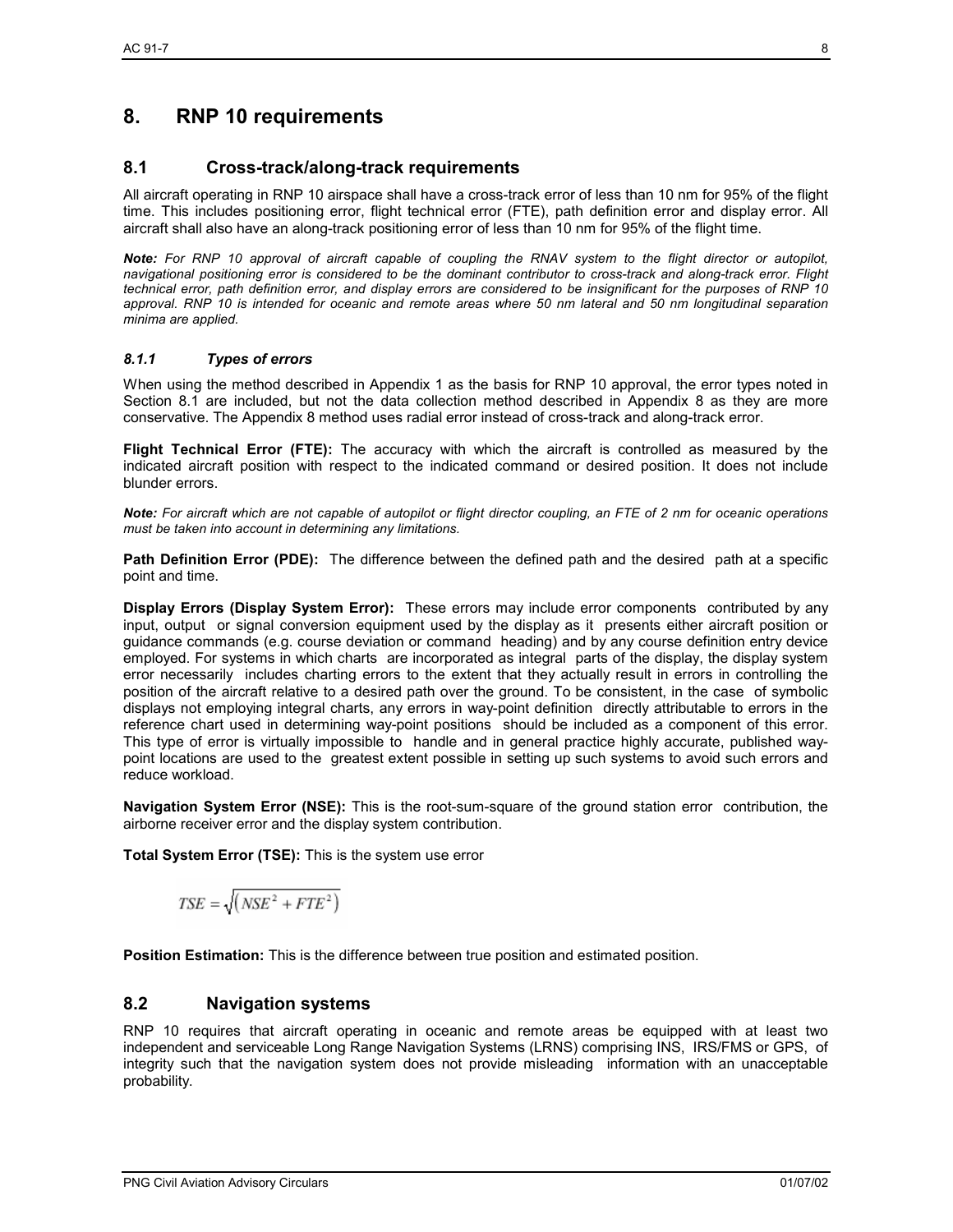## **9. Aircraft groups (fleets of aircraft)**

#### **9.1 Group aircraft**

For aircraft to be considered as members of a group for the purposes of RNP 10 approval, they should satisfy the following conditions—

• aircraft should have been manufactured to a nominally identical design and approved by the same Type Certificate (TC), TC amendment, or supplemental Type Certificate (STC), as applicable

*Note: For derivative aircraft it may be possible to utilise the database from the parent configuration to minimise the*  amount of additional data required to show compliance. The extent of additional data required will depend on the nature *of the changes between the parent aircraft and the derivative aircraft.* 

- the antennas for systems with automatic or those in which manually updating is used for approval – should be installed in a nominally identical manner and position
- the navigation system installed on each aircraft to meet the minimum RNP-10 approval should be manufactured to the manufacturer's same specifications and have the same part numbers.

*Note: Aircraft which have INS/IRUs which are of a different manufacturer or part number may be considered part of the group, if it is demonstrated that this standard of navigation equipment provides equivalent navigation performance.* 

- where an approval is sought for an aircraft group, the data package should contain the following information—
	- (i) a list of the aircraft group to which the data package applies
	- (ii) a list of the routes to be flown and the maximum estimated time from alignment to the time which the flight will leave Class II Navigation
	- (iii) the compliance procedures to be used to ensure that all aircraft submitted for approval meet RNP 10 navigational capabilities for the RNP 10 approved time duration
	- (iv) the engineering data to be used to ensure continued in-service RNP 10 capability for the RNP 10 approved time duration

*Note: Class II navigation is any en route operation which is conducted outside the operational service volumes of ICAO standard NAVAIDS (VOR, NDB, VOR/NDB). Class I operations are those conducted within the operational service volumes of ICAO standard NAVAIDS. These terms are used extensively in FAA documentation. Further explanation can be found in FAA Order 8400.10, Air Transportation Operations Inspector's Handbook.* 

#### **9.2 Non-group aircraft**

A non-group aircraft is one which the operator applies for approval on the characteristics of the unique airframe and navigation system used, rather than on a group basis.

For non-group aircraft where airworthiness approval has been based on data collection, the continuing integrity and accuracy of the navigation system shall be demonstrated by periodic validation flights at periods to be agreed with the approving authority. However, alleviation of the validation flight requirement may be given if it can be adequately demonstrated that the relationship between any subsequent airframe/system degradation and its effects on navigation capabilities is understood and adequately compensated/corrected for.

*Note: Data collected by one or more operators may be used as the basis for approval by another operator and may reduce the number of trials required to obtain approval. Appendix 9 describes a sample data collection procedure and provides sample forms to be used to collect the data.*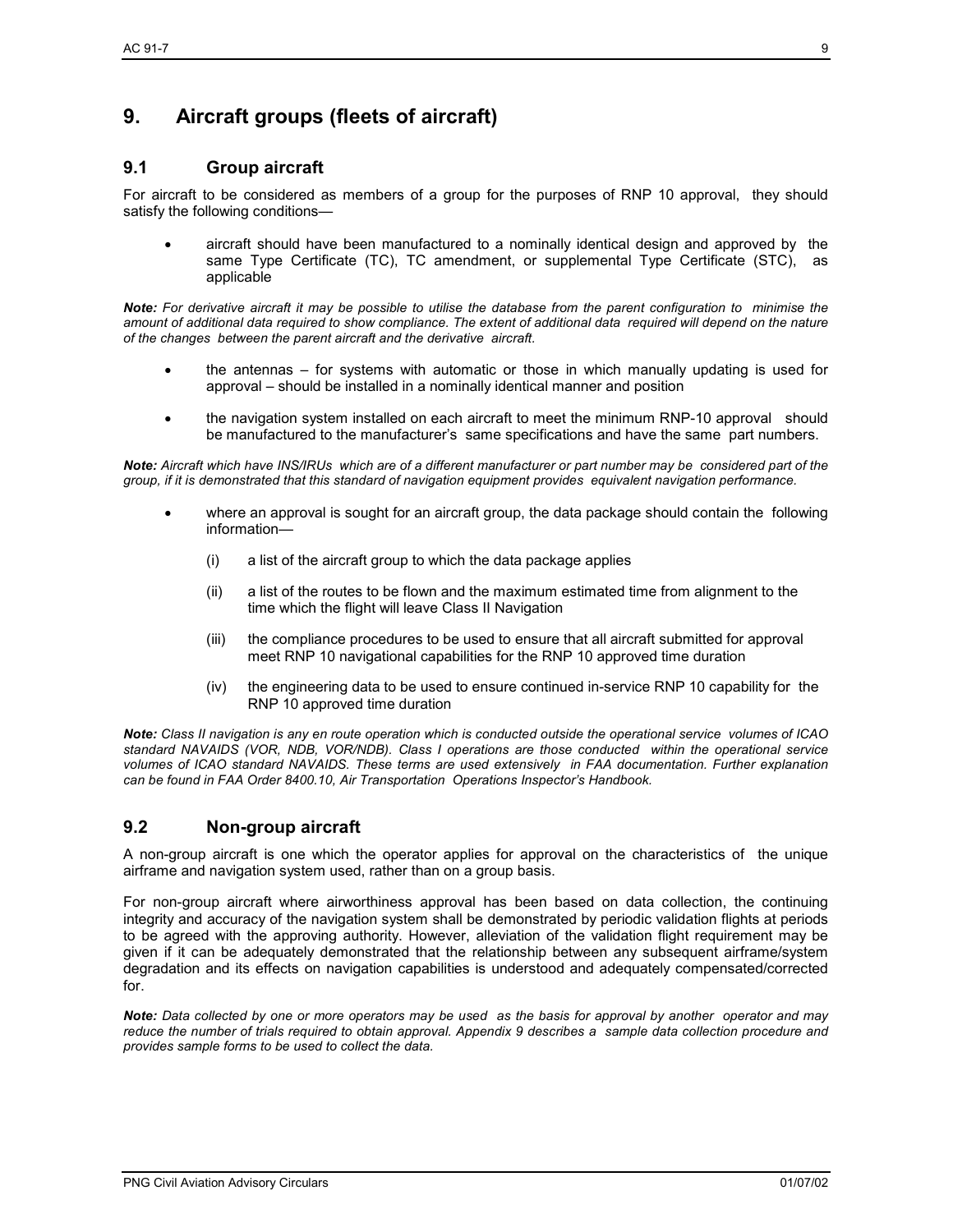## **10. Determining aircraft eligibility**

It is important to note that the following groupings are different to the groupings discussed in Section 9. The groupings below are eligibility groups. These groups were established to assist in the discussion and do not have a precise definition. The definitions used are meant to assist in determining the approval method that may be used to approve specific aircraft and navigation systems. It should be noted that Doppler systems cannot be approved for RNP 10.

### **10.1 Aircraft eligibility through RNP certification – Group 1**

Group 1 aircraft are those that have obtained formal certification and approval of RNP integration in the aircraft.

#### *10.1.1 RNP compliance*

RNP compliance is documented in the AFM, and is typically not limited to RNP 10. The AFM will address RNP levels that have been demonstrated and any related provisions applicable to its use such as navaid sensor requirements. Operational approval of Group 1 aircraft will be based upon the performance stated in the AFM.

#### *10.1.2 Airworthiness approval*

An airworthiness approval specifically addressing RNP 10 performance may be obtained. Part of that approval includes an appropriate AFM supplement, containing the system limitations and having reference to the manufacturer's operating procedures applicable to the equipment installed. The AFM supplement should be submitted to the CAA for approval. The layout of the AFM supplement should follow the format for the approved flight manual. The AFM supplement should include the following wording, or similar—

- The XXX navigation system has been demonstrated to meet the criteria of YYY as a primary means of navigation for flights up to ZZZ hours in duration without updating. The determination of flight duration starts when the system is placed in navigation mode.
- For flights which include airborne updating of navigation position, the operator must address the effect that updating has on position accuracy, and associated time limits for RNP operations, pertinent to the updating navaid facilities used, and the area, routes, or procedures to be flown.
- Demonstration of performance in accordance with the provisions of AC91-7 does not constitute approval to conduct RNP operations.

*Note: The above wording in an AFM is based upon performance approval by the CAA, and is only one element of the*  approval process. Aircraft which have had this wording entered into their flight manual will be eligible for approval *through issuance of Operation Specifications amendment or a Letter of Authorisation if all other criteria are met. The ZZZ hours specified in the AFM supplement does not include updating. When the operator proposes a credit for updating, the proposal must address the effects of updating has on position accuracy, and any associated time limits for RNP operations pertinent to the updating navaid facilities used, and the area, routes, or procedures to be flown.* 

## **10.2 Aircraft eligibility through prior navigation system certification – Group 2**

Group 2 aircraft are those that can equate their certified level of performance, under previous standards, to the RNP 10 criteria. The standards listed in 10.2.1 to 10.2.6 can be used to qualify an aircraft under Group 2. Other standards may also be used if they are sufficient to ensure that the RNP 10 requirements are met. If other standards are to be used, the applicant must propose an acceptable means of compliance. As new standards are used for the basis of RNP 10, this advisory circular will be revised to reflect the new standards.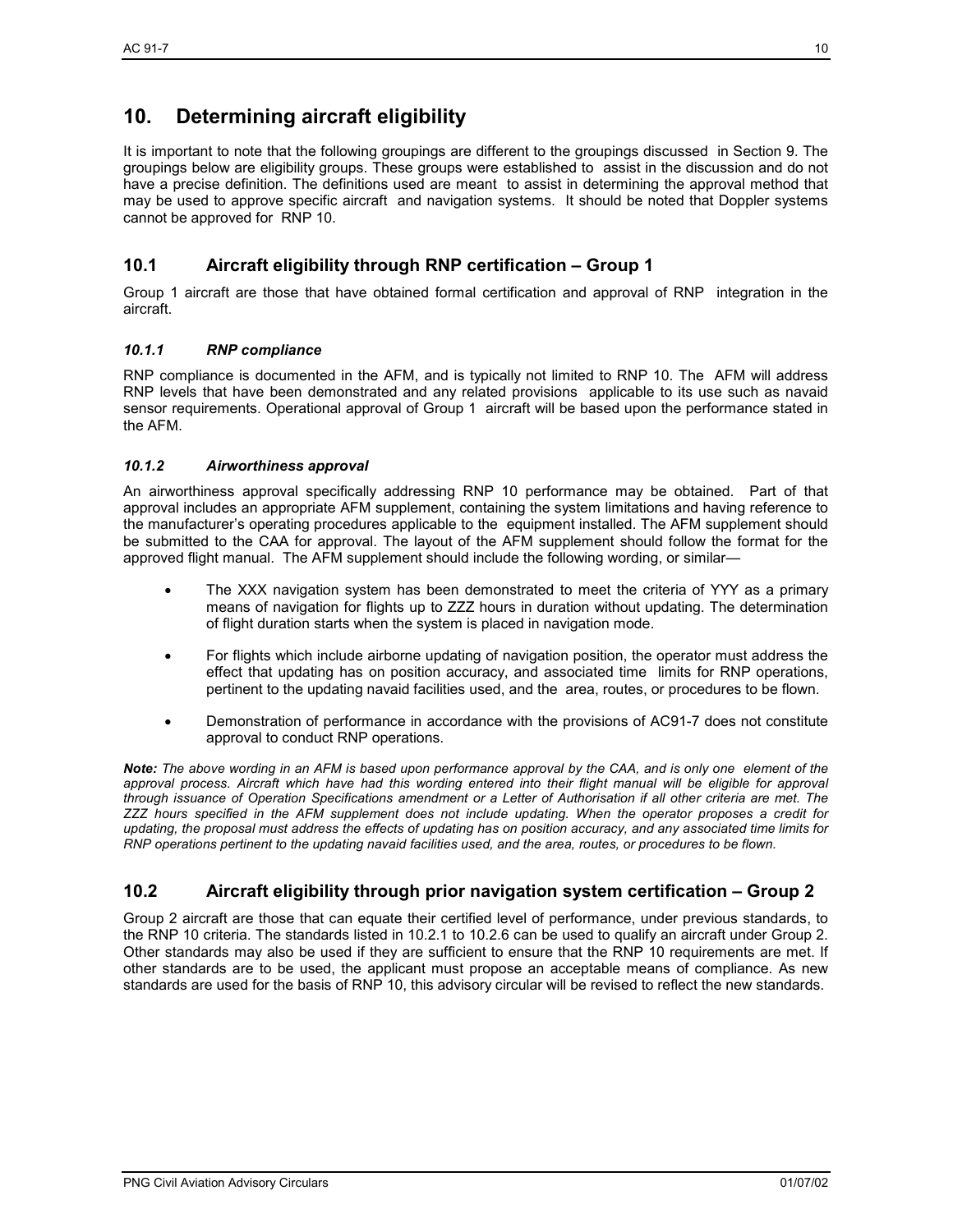#### *10.2.1 Transport category aircraft equipped with dual FMSs, and other equipment, in accordance with Appendix 7*

Aircraft equipped with INSs or IRUs, Radio Navigation Positioning Updating and Electronic Map Displays in accordance with Appendix 7 meet all of the RNP 10 requirements for up to 6.2 hours of flight time. This time starts when the systems are placed in the navigation mode or at the last point at which the systems are updated. If systems are updated en route, the operator must show the effect that the accuracy of the update has on the time limit (see Section 10.5 below for information on the adjustment factors for systems that are updated en-route).

*Note: The 6.2 hours of flight time is based on an inertial system with a 95% Radial Position Error Rate – circular error rate – of 2.0 nm/hr which is statistically equivalent to individual 95% cross-track and 95% along-track position error rates – orthogonal error rates – of 1.6015 nm/hr each, and 95% cross-track and 95% along-track position error limits of 10 nm each. For example 10 nm/1.6015 nm/hr = 6.2 hours* 

#### *10.2.2 Aircraft equipped with INSs or IRUs that have been approved in accordance with FAR Part 121, Appendix G*

Inertial systems approved in accordance with FAR Part 121, Appendix G, are considered to meet RNP 10 requirements for up to 6.2 hours of flight time. This time starts when the system is placed in the navigation mode or at the last point at which the systems are updated.

If systems are updated en route, the operator must show the effect that the accuracy of the update has on the time limit. INS accuracy, reliability and maintenance, as well as flight crew training, required by Appendix G and rule 121.355 of FAR Part 121 are applicable to an RNP 10 authorisation. Cross checking procedures associated with basic area navigation systems are applicable to operations with these navigation systems. Aircraft are required to be equipped with at least two eligible INSs.

#### *10.2.3 Aircraft equipped with INSs or IRUs approved for MNPS or RNAV operations in Australia (AUSEP)*

Aircraft equipped with dual INSs or IRUs approved for MNPS or RNAV operations in Australia meet RNP 10 requirements for up to 6.2 hours after the system is placed in the navigation mode or following an en route update. If systems are updated en route, the operator must show the effect that the accuracy of the update has on the time limit. Appendix 9 provides a sample description of an updating procedure.

#### *10.2.4 Aircraft equipped with single INS or IRU and single GPS approved for a Primary Means Navigation System*

Aircraft equipped with a single INS or IRU and a single GPS meet RNP 10 requirements without time limitations. The maximum allowable time for which the FDE capability is projected to be unavailable is 34 minutes. The maximum outage time should be included as a condition of the RNP 10 approval. The AFM should indicate that the particular INS/GPS installation meets the appropriate CAA requirements.

The INS or IRU must be approved to FAA Part 121 Appendix G standards.

The GPS must be approved for use in the aircraft as a sole means navigation system in accordance with 91.519(c).

#### *10.2.5 Aircraft equipped with Global Positioning Systems (GPSs) approved as Primary Means Navigation Systems*

Aircraft approved to use GPS as a primary means navigation system in accordance with 91.519(c) are considered to meet the RNP 10 requirements without time limits. The AFM and CAA 2129 should indicate that a particular GPS installation meets the appropriate CAA requirements. Dual GPS approved as primary means navigation system is required, and an approved dispatch fault detection and exclusion (FDE) availability prediction program must be used. The prediction program should be used with a lateral separation protected area of 20 nm for RNP 10. The maximum allowable time for which FDE capability is projected to be unavailable is 34 minutes. The maximum outage time should be included as a condition of the RNP 10 approval.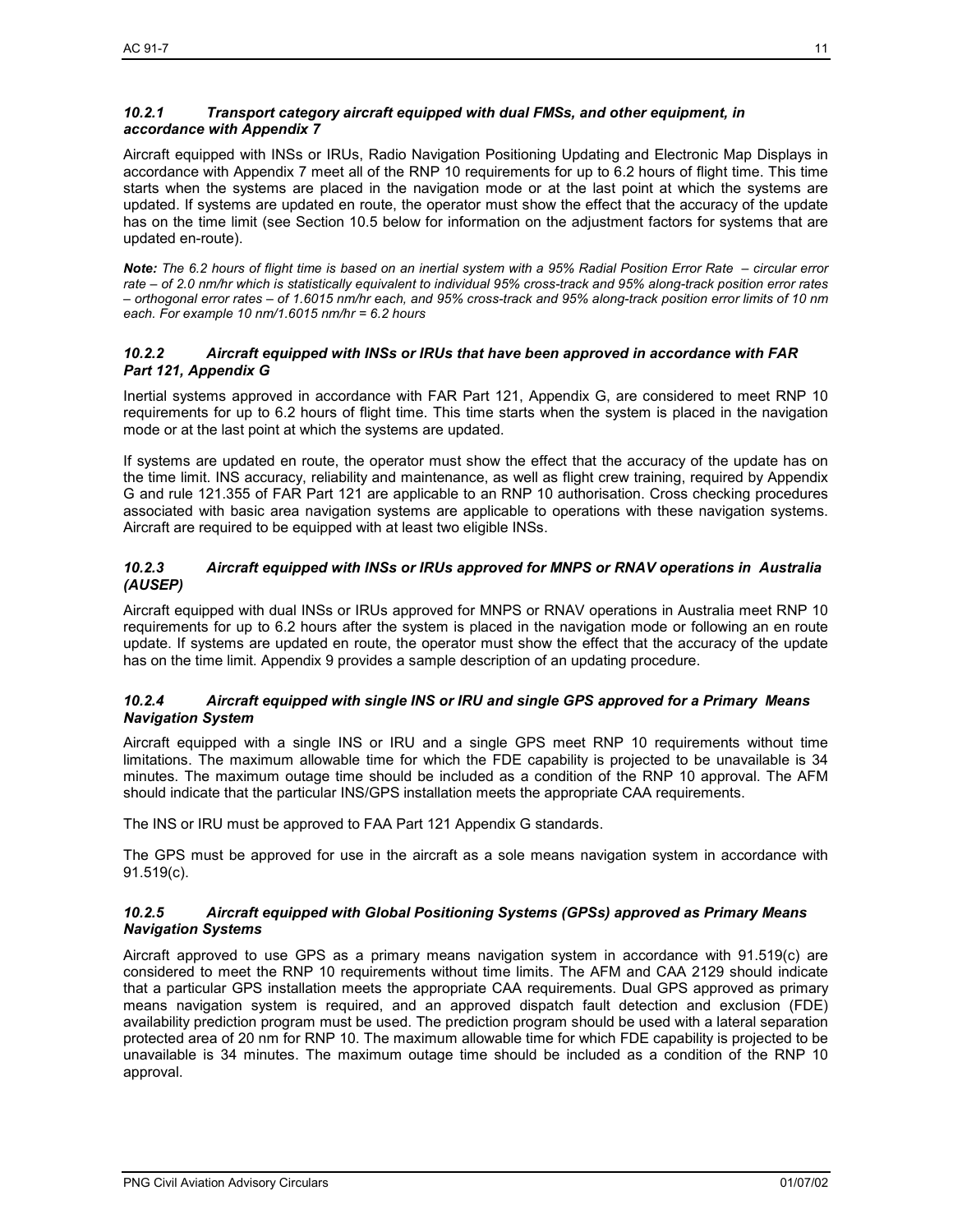*Note: If predictions indicate that the maximum allowed RAIM outage time for the intended RNP 10 operation will be exceeded, then the operation must be rescheduled when RAIM is available, or RNP 10 must be predicated on an alternate means of navigation.* 

#### *10.2.6 Multi-sensor systems Integrating GPS (with GPS integrity provided by Receiver Autonomous Integrity Monitoring (RAIM))*

Multi-sensor systems integrating GPS with RAIM that are approved under 91.519(c) meet RNP 10 requirements without time limitations.

*Note: Doppler systems are not approved for RNP 10.* 

#### **10.3 Aircraft eligibility through data collection – Group 3**

A data collection programme should address the appropriate navigational accuracy requirements for RNP 10. The data collection should ensure that the applicant demonstrates to CAA that the aircraft and navigation system provides the flight crew with navigation situational awareness relative to the intended RNP 10 route. The data collection should also ensure that a clear understanding of the status of the navigation system is provided, and that failure indications and procedures are consistent with maintaining the required navigation performance.

Two types of data collection methods are described in this advisory circular—

- the sequential method is a data collection programme meeting the provisions of Appendix 1. This method allows the operator to collect data and plot it against the Pass-Fail graphs to determine if the operator's aircraft system will meet the RNP 10 requirements for the length of time needed by the operator
- the periodic method of data collection employs the use of a hand-held GPS receiver as a base line for collected INS data, which is described in Appendix 8 – Periodic Method. The data collected is then analysed as described in Appendix 8 to determine if the system is capable of maintaining RNP 10 for the length of time needed by the operator

#### **10.4 Obtaining approval for an extended time limit for INS or IRU systems**

The baseline RNP 10 time limit for INS and IRU systems (after the system is placed in the navigation mode or following an en route update) is 6.2 hours, as detailed in paragraphs 10.2.1, 10.2.2 and 10.2.3. This time limit may be extended by one of the following methods—

- an extended time limit may be established when RNP is integrated into the aircraft navigation system through a formal certification process as described in paragraph 9.1
- when an INS or IRU has been approved using an existing approval standard, as detailed in paragraphs 10.2.1, 10.2.2, 10.2.3 and 10.2.4, an extended time limit may be established by an applicant presenting justifying data to the CAA. Data collected by one or more operators may be used as the basis for approval by another operator
- an applicant may establish an extended time limit by showing that the carriage of multiple navigation sensors, that mix or average navigation position error, justifies such an extension, such as triple mixed INSs. If the applicant uses an extended time limit based on mixing, then the mixing capability must be operational at take-off for flight on RNP 10 routes or in RNP areas. If the mixing or averaging function is not available at take-off, then the applicant must use a time limit that does not depend on mixing
- when an INS or IRU has been approved using an existing approval standard, an applicant can establish an extended time limit by conducting a data collection programme in accordance with the guidance provided in Appendixes 1 and 8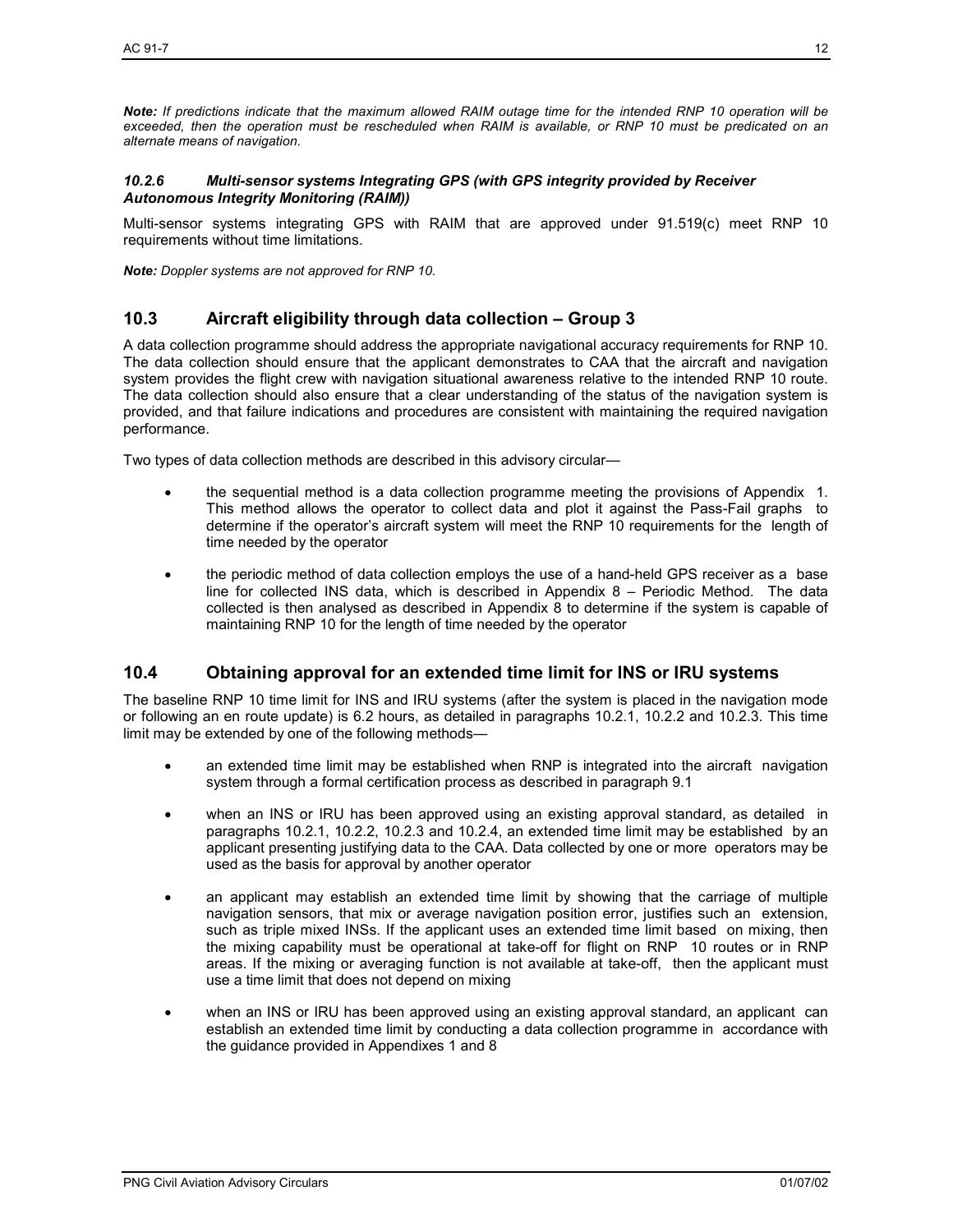#### **10.5 Effect of en route updates**

Operators may extend their RNP 10 navigation capability time by updating. Approvals for various updating procedures are based upon the baseline for which they have been approved minus the time factors shown below—

- automatic updating using DME/DME = Baseline minus 0.3 hours For example, an aircraft that has been approved for 6.2 hours can gain 5.9 hours following an automatic DME/DME update
- automatic updating using DME/VOR = Baseline minus 0.5 hours
- manual updating using a method similar to that contained in Appendix 9 or approved by the CAA= Baseline minus one hour

#### **10.6 Conditions under which automatic radio position updating may be considered as acceptable for flight in airspace where RNP 10 is required**

Automatic updating is any updating procedure that does not require flight crew to manually insert coordinates. Automatic updating is acceptable provided that—

- procedures for automatic updating are included in an operator's training programme
- flight crews are knowledgeable of the updating procedures and of the effect of the update on the navigation solution
- an acceptable procedure for automatic updating may be used as the basis for an RNP 10 approval for an extended time as indicated by data presented to the CAA. This data must present a clear indication of the accuracy of the update and the effect of the update on the navigation capabilities for the remainder of the flight

#### **10.7 Conditions under which manual radio position updating may be considered as acceptable for flight in airspace where RNP 10 is required**

If manual updating is not specifically approved, manual position updates are not permitted in RNP 10 operations. Manual radio updating may be considered acceptable for operations in airspace where RNP 10 is applied provided that—

- procedures for manual updating are reviewed by the CAA on a case-by-case basis. An acceptable procedure for manual updating is described in Appendix 9 and may be used as the basis for an approval by the CAA
- the operator shows that updating procedures and training contain measures/cross checking to prevent human factor errors
- the operator provides data that establishes the accuracy with which the aircraft navigation system can be updated using manual procedures and representative navigation aids. Data should be provided that shows the update accuracy achieved in in-service operations. This factor must be considered when establishing the RNP 10 time limit for INSs or IRUs
- the flight crew qualification curriculum must be found to provide effective pilot training

## **11 Minimum Equipment List (MEL)**

Operators should make any necessary MEL amendments, as applicable to RNP 10 operations, and submit them to the CAA for approval. MEL applicability to systems such as INS, single or dual FMS, Distance Measuring Equipment (DME) updating capability, and mode or annunciation capability should be clearly specified for the procedures to be used. If an RNP 10 Operational Approval is granted on the basis of a specific operational procedure, such as credit for triple-mix, operators must adjust the MEL and specify the required dispatch conditions.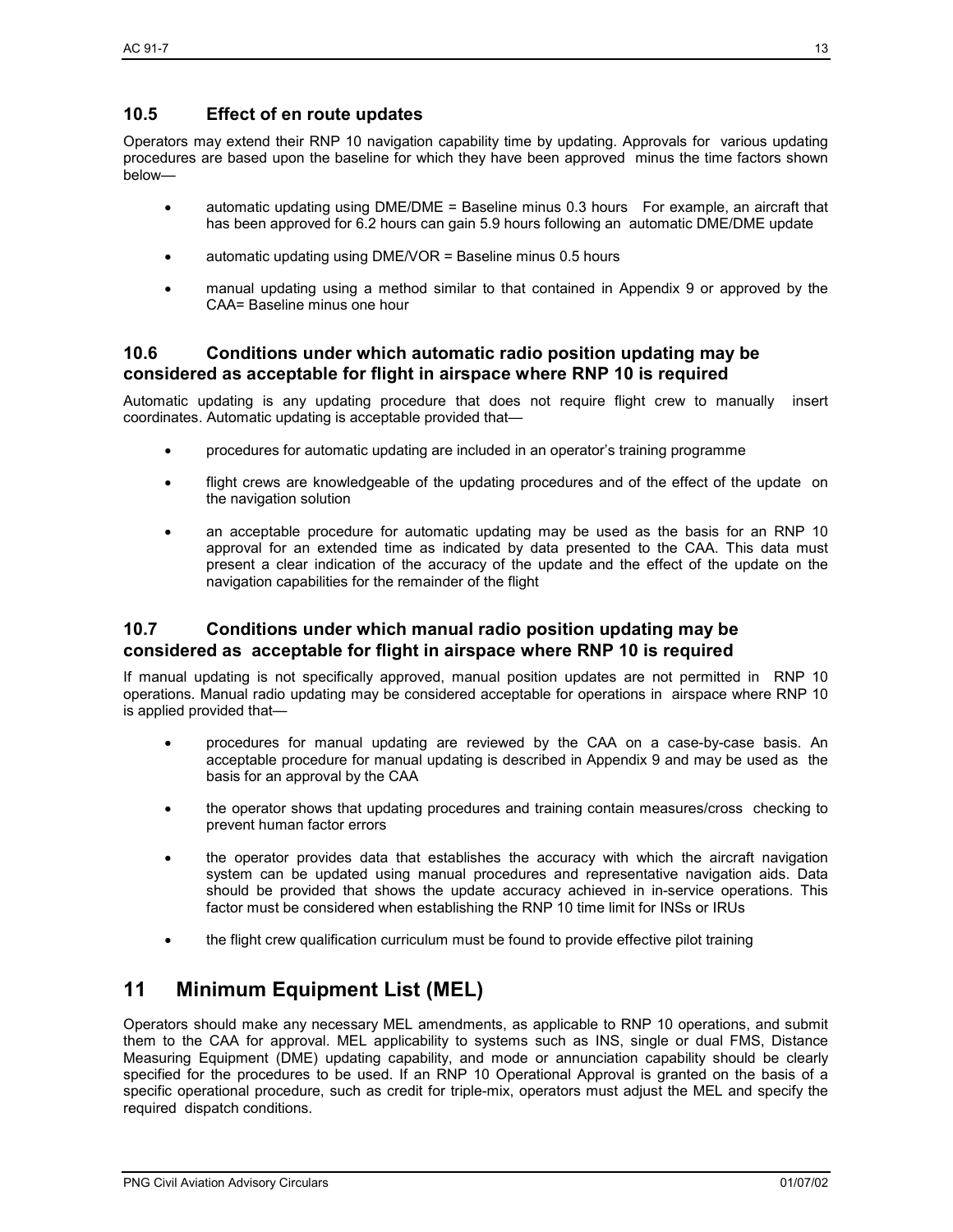## **12 Continuing airworthiness (maintenance requirements)**

#### **12.1 General**

The holder of the design approval, including either the type certificate (TC) or supplemental type certificate (STC) for each individual navigation system shall furnish at least one set of complete Instructions for Continued Airworthiness for the maintenance requirements for operations conducted in accordance with this advisory circular.

#### **12.2 Maintenance documents requirements**

The following items should be reviewed as appropriate for RNP 10 maintenance approval—

- Maintenance Manuals
- **Structural Repair Manuals**
- Standard Practice Manuals
- **Illustrated Parts Catalogues**
- Maintenance Schedule
- MEL

## **13 Operational requirements**

#### **13.1 Navigational performance**

All aircraft must meet a cross-track keeping accuracy and along-track positioning accuracy no greater than ±10 nm for 95% of the flight time in RNP 10 airspace.

#### **13.2 Navigation equipment**

All aircraft operating in RNP 10 oceanic and remote airspace, except as authorised by the CAA, must have at least two independent navigation systems of integrity such that the navigation system does not provide misleading information.

#### **13.3 Flight plan**

The letter "R" must be placed in Field 10 of the ICAO standard flight to indicate the pilot-in-command has—

- reviewed the planned route of flight, including the routes to any alternate aerodromes, to identify the types of RNP involved; and
- confirmed that the operator and aircraft have been approved by the CAA for RNP operations; and
- confirmed that the aircraft can be operated in accordance with the RNP requirements for the planned route of flight, including the routes to any alternate aerodromes; and

The letter "G" must be placed in Field 10 of the ICAO standard flight indicating the aircraft is equipped with approved GPS.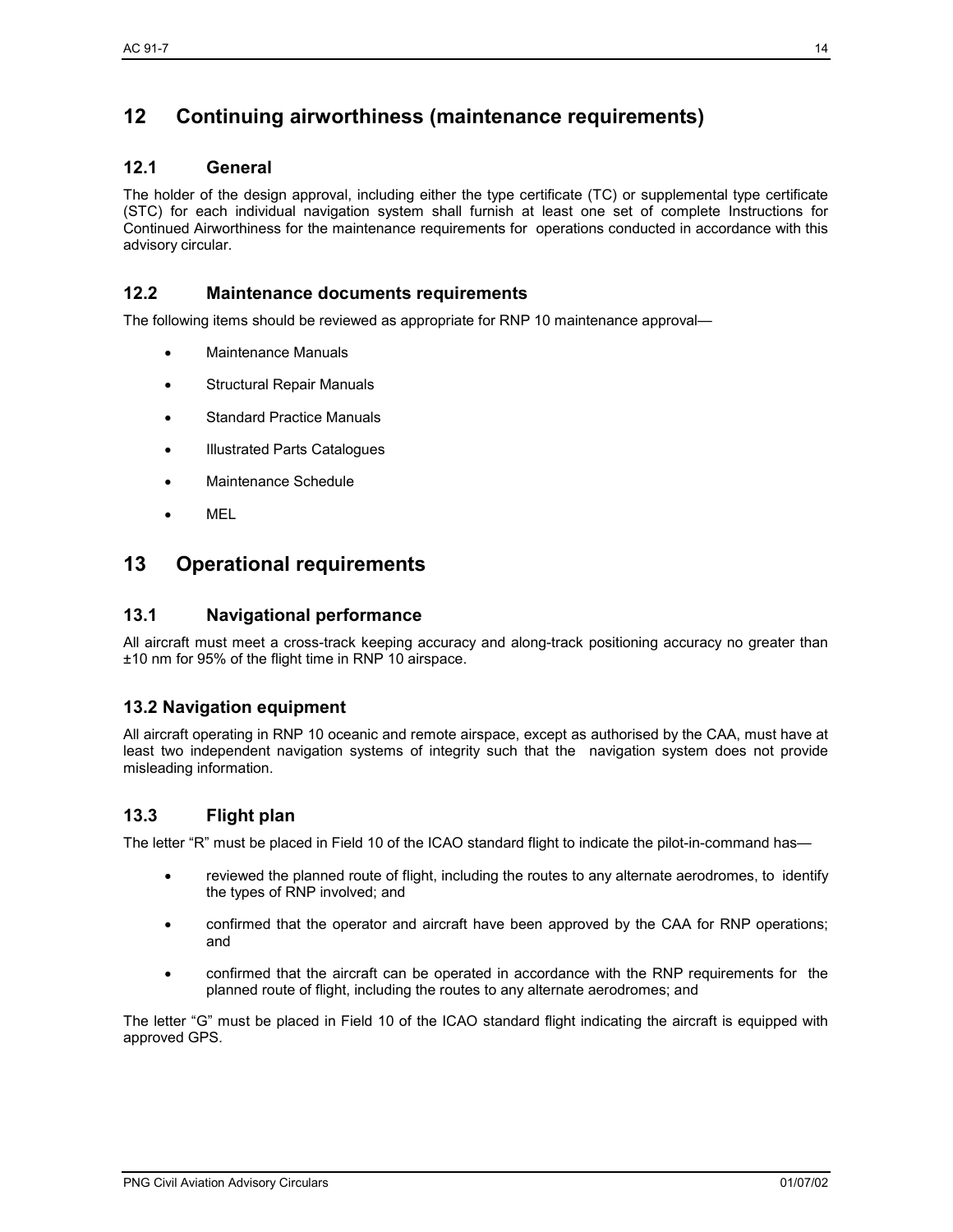#### **13.4 Availability of navaids**

At dispatch or during flight planning, the operator should ensure that adequate navigation aids are available en route to enable the aircraft to navigate to RNP 10.

#### **13.5 Route evaluation for RNP 10 time limits for aircraft equipped with only INSs or IRUs**

As detailed in paragraph 10, an RNP 10 time limit should be established for aircraft equipped with INSs or IRUs. When planning operations in areas where RNP 10 is applied, the operator should establish that it will comply with the time limitation on the routes that it intends to fly. In making this evaluation, the operator should consider the effect of headwinds and, for aircraft not capable of coupling the navigation system or flight director to the autopilot, FTE. The operator may choose to make this evaluation on a one time basis or on a per flight basis. The operator should consider the points listed in the following subsections in making this evaluation.

#### *13.5.1 Route evaluation*

The operator should establish its capability to comply with the RNP 10 time limit on all RNP 10 routes – fixed or flexible tracks – on which it intends to fly.

#### *13.5.2 Start point for calculation*

The calculation should start at the point where the system is placed in the navigation mode or the last point at which the system is expected to be updated.

#### *Stop point for calculation*

The stop point may be one of the following

- the point at which the aircraft will begin to navigate by reference to ICAO standard navaids (VOR, DME, NDB) and/or comes under radar surveillance from ATC; or
- the first point at which the navigation system is expected to be updated.

#### *13.5.4 Sources of wind component data*

The headwind component to be considered for the route may be obtained from any source found acceptable to the CAA. Acceptable sources for wind data include—

- an Aviation Meteorological Service
- Bureau of Meteorology
- National Weather Service
- **Bracknell**
- industry sources such as-
	- (i) Boeing Winds on World Air Routes
	- (ii) historical data supplied by the operator.

#### *13.5.5 One time calculation based on 75% probability wind components*

Certain sources of wind data establish the probability of experiencing a given wind component on routes between city pairs on an annual basis. If an operator chooses to make a one time calculation of RNP 10 time limit compliance, it may use the annual 75% probability level to calculate the effect of headwinds. This level has been found to be a reasonable estimation of wind components.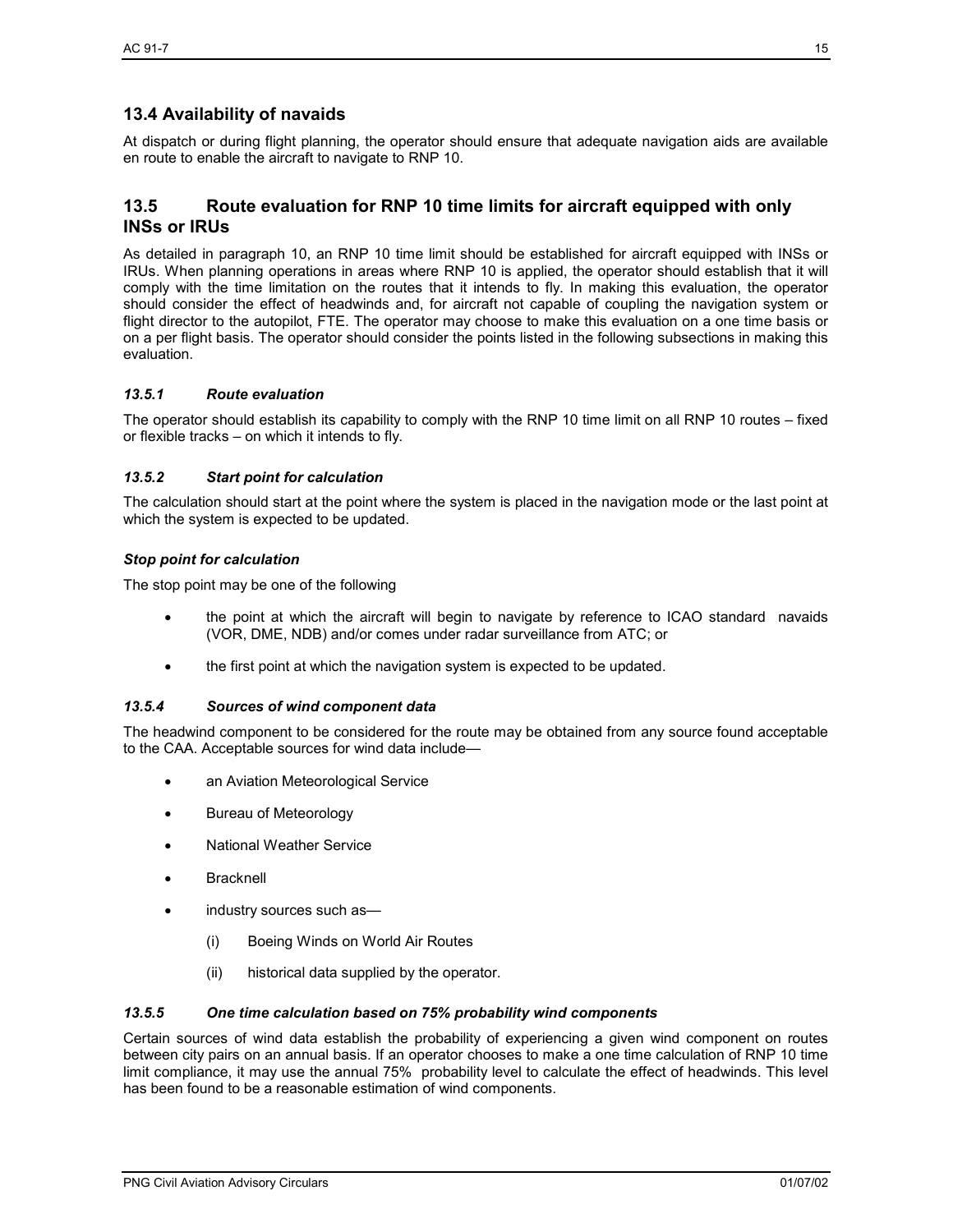#### *13.5.6 Calculation of time limit for each specific flight*

The operator may choose to evaluate each individual flight using forecasted winds to determine if the aircraft will comply with the specified time limit. If it is determined that the time limit will be exceeded, then the aircraft must fly an alternate route or delay the flight until the time limit can be met. This evaluation is a flight planning or dispatch task.

## **14 Discussion of certification actions related to RNP10**

#### **14.1 Improved performance**

An operator may elect to certify the aircraft navigation performance to a new standard to take advantage of the aircraft capability. The aircraft may obtain credit for improved performance through operational data collection, in which case certification is not necessary. The following paragraphs provide guidelines for different types of navigation systems. The applicant must propose an acceptable means of compliance for any systems not identified in Section 14.1.1 and 14.1.2.

#### *14.1.1 Aircraft incorporating INS*

For aircraft with INS certified under FAA Part 121, Appendix G, additional certification is only necessary for operators who choose to certify INS accuracy to better than 2 nm per hour. Aircraft originally certified to a different standard may elect to upgrade their certification to be compliant with Appendix G, using a more stringent accuracy standard.

The certification of INS performance must address all issues associated with maintaining the required accuracy including, accuracy and reliability, acceptance test procedures, maintenance procedures, and training programmes. FAA AC 25-4, Inertial Navigation Systems (INS), describes an acceptable means of addressing these issues.

The applicant should identify the standard against which INS performance is to be demonstrated. This standard may be a regulatory – Appendix G, industry, or the applicants own specification. Consistent with FAA AC 25-4, paragraph 5b(4), a statement should be added to the AFM identifying the accuracy standard used for certification – refer paragraph 10.1.2.

#### **14.2 Equipment configuration – MEL**

The equipment configuration used to demonstrate the required accuracy must be identical to the configuration that is specified in the MEL.

#### **14.3 Equipment configuration – Accuracy**

The equipment configuration used to demonstrate the required accuracy must be supportable in RNP 10 airspace. For example, the statistical benefit of estimating position using INS position data filtered with DME data, will not be considered.

## **Appendix 1 – Aircraft eligibility through data collection**

#### **1 General**

This appendix offers broad guidance to operators, engineers, and navigation specialists in the use of a statistical procedure to determine whether aircraft should be approved for flight in RNP 10 airspace. Each application should be considered on its own merit, and should weigh such factors as the operator's experience, crew training procedures, the locations at which error data are accumulated, and the age of the data, and should request a review of the data by the CAA.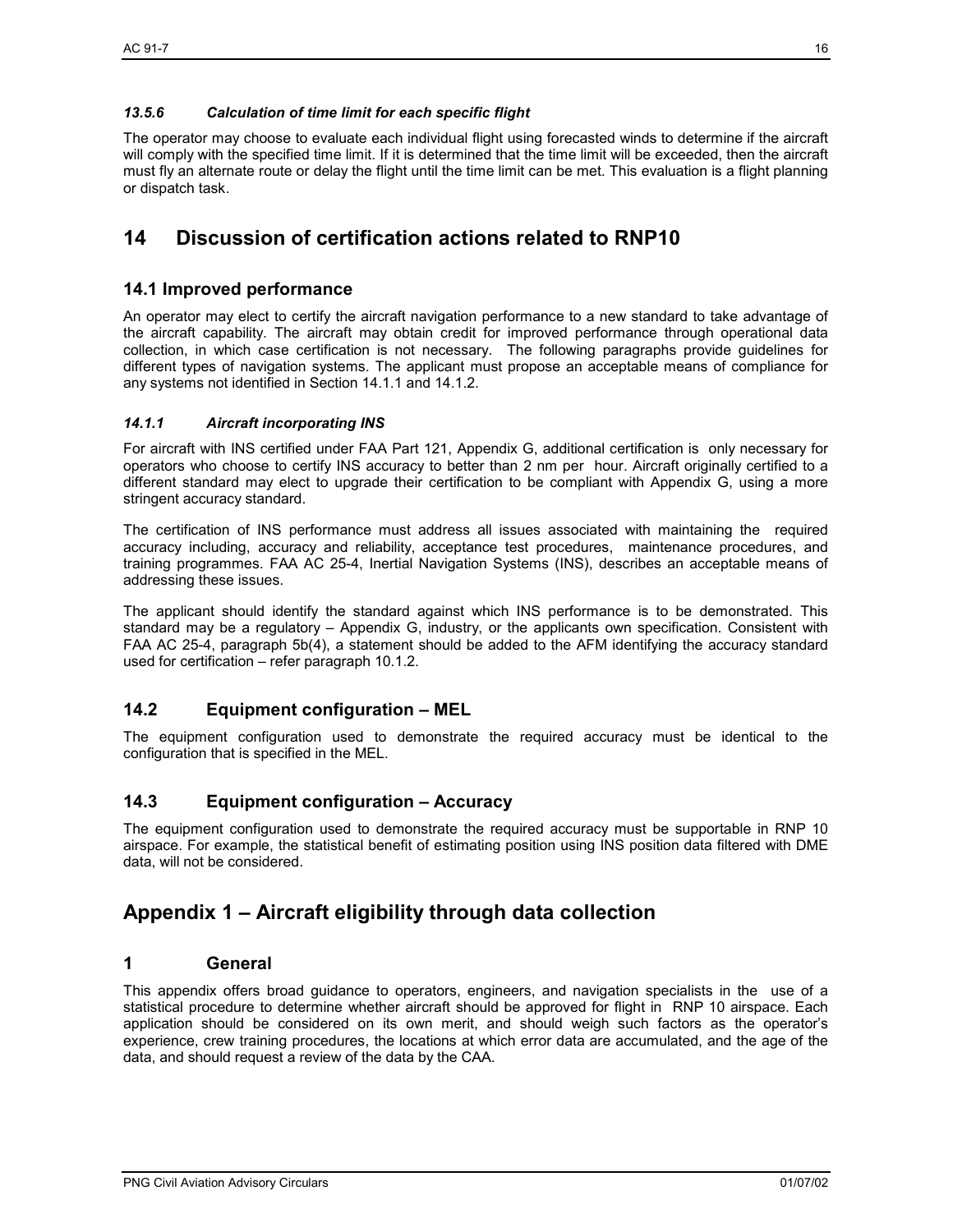RNP 10 approvals will be issued for specific combinations of aircraft and navigation systems. If the navigation system which is a candidate for RNP 10 is an INS, IRS or any other system whose accuracy decreases with increasing flight time, the approval must be limited to the number of hours in which the aircraft can be expected to satisfy both the lateral –*cross-track* – and longitudinal – *along-track* – accuracy criteria of RNP 10.

This appendix describes statistical tests that use data gathered from repeated flights. Invoking standard statistical terminology, the appendix refers to a flight trial. This means for example an aircraft with three INSs could provide three data points trials per flight. In each trial the operator measures two errors-

- the longitudinal position-determination error of the candidate navigation system
- the lateral deviation of the candidate aircraft from its planned route centre line

The longitudinal position-determination error measured in the trial is called *a<sup>i</sup>* , the lateral deviation measured in the trial is called *c<sup>i</sup>* . In order for the statistical test to be valid, the data gathered in each trial must be independent of those gathered in any other trial. In other words, the outcome of each trial must not influence the outcome of any subsequent trial. In general, data will be gathered after an aircraft has flown a time at least equivalent to that for which operational approval is requested, guided solely by the navigation system which is a candidate for RNP 10 approval.

An operator requesting RNP 10 approval for a candidate aircraft and navigation system must inform the CAA of the flights during which the operator plans to collect error data. The operator should collect data on every eligible flight until the statistical procedure described in this appendix indicates that the data collection should cease. The operator must use all valid data. In particular, the operator may not ignore data that shows large errors and submit only those showing small errors.

#### **2 Data collection guidelines**

Operators using the methods described in this appendix are to collect position estimates and use those estimates to compute the lateral and longitudinal errors of their aircraft. If a combination of aircraft and navigation system is a candidate for RNP 10 approval for a stated number of hours h, the data must be collected at least h hours after that navigation system was last updated or initialised. Furthermore, the data must be collected after the aircraft has been guided solely by that navigation system for a period long enough to eliminate the effects of prior guidance by any other navigation system that the aircraft may have used during its flight.

In order to determine the lateral and longitudinal error data, the operator must simultaneously obtain positions estimates from—

- the navigation system which is a candidate for RNP 10 approval and which has guided the aircraft for at least the preceding h hours
- a reference system which must be highly accurate in the area where the aircraft is conducting the data collection

The estimate from the reference system is taken to represent the aircraft's actual position. The position must be measured simultaneously, at a time when the aircraft has been flying along a straight segment of its planned route for several minutes, and is expected to continue flying along that segment for several more minutes. The operator should ensure that the aircraft's actual position at the time of the measurement is due to guidance derived solely from the candidate system. In particular, the operator should ensure that no other navigation system (especially the reference system) contributed, to any significant extent, to the aircraft's position at the time of the measurement.

The operator is responsible for establishing that reference system positions are accurate. The operator may wish to consider the following in selecting reference systems—

- DME/DME positions taken within 200 nm of both DME stations, derived automatically and displayed on systems such as Flight Management Computers:
- GPS derived positions: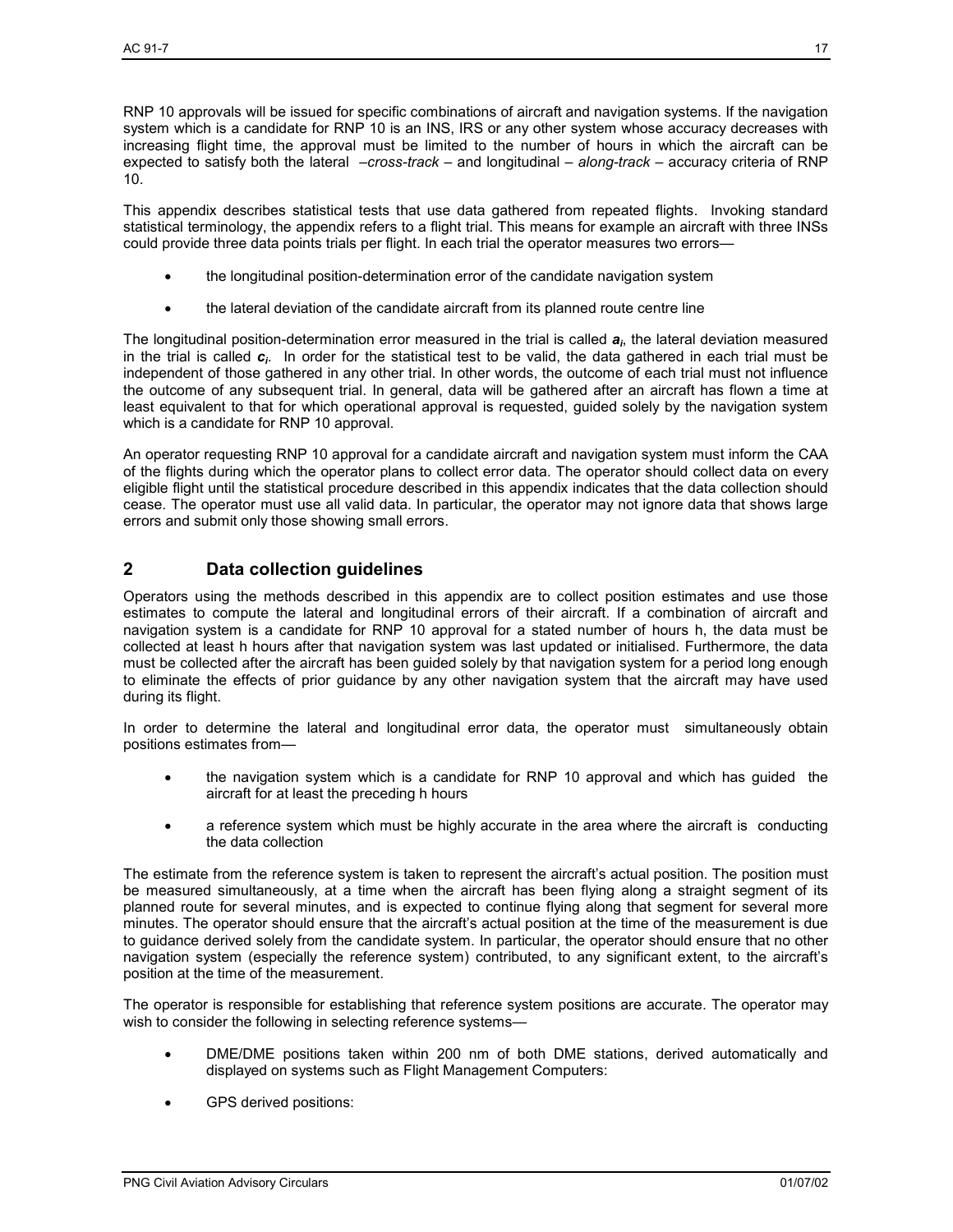• VOR/DME positions taken within 25 nm of the navigation aid:

*Note: Operators considering the use of these systems are reminded that many of them are installed so that their outputs are automatically used to guide the aircraft. If any system other than the candidate system has significant influence on the aircraft's position at the time when position estimates are obtained, the test of the candidate system will not be valid.* 

The positions simultaneously reported by the candidate system and the reference system must both be expressed, or re-expressed, in terms of the same coordinate system.

The longitudinal error  $a_i$  is the distance between the position reported by the reference system and the position reported by the candidate system, measured along a line parallel to the planned route of flight. Thus, if the two reported positions are connected by a vector, and the vector is resolved into a component parallel to the route and a component perpendicular to the route, *a<sup>i</sup>* is the magnitude of the component parallel to the route.

The lateral deviation  $c_i$  is the distance between the planned route of flight and the position) reported by the reference system (Note that the position reported by the candidate system has no role in determining the value of *c<sub>i</sub>*. The distances *a*<sub>*i*</sub> and *c*<sub>*i*</sub> must be the absolute error) distance expressed in nm. Errors are expressed in absolute terms so that longitudinal errors in opposite directions do not offset each other; nor do lateral deviations to the left and right offset each other.

Suppose, for example, that an operator wishes to obtain RNP 10 approval of an aircraft equipped with INS, and that the RNP 10 time limit being sought for the INS is 6 hours. Suppose also that the aircraft can very accurately determine its position when it is in such airspace with multiple DME coverage, and that it usually enters a large block of airspace 5½ hours after last using another navigation system or signal to adjust its INS output. On each occasion when—

- the aircraft is flying in an area of multiple DME coverage
- at least 6 hours have passed since the last adjustment of INS output
- the aircraft has been flying straight for several minutes, and is expected to continue flying straight for several more minutes—

the crew records the time, desired track, the position reported by the INS and the position reported by the multiple-DME system. The operator later computes the longitudinal error and lateral deviation, **a<sup>1</sup>** and **c1.**

The following is a non-technical summary of the steps used in collecting, plotting, and analysing data collected for the purpose of using the pass-fail graphs in this appendix. The data collected indicates the difference between the aircraft's navigation system and a highly accurate reference system. The position determined from the reference system is the aircraft's actual position. The point at which this data should be taken is when first leaving Class II Navigation at the designation end of the flight.

#### *Step 1*

Operator collects the following independent data on each eligible flight—

- on the desired flight path, the last waypoint and the to waypoint and these points should be taken from the flight plan:
- taken simultaneously the—
	- (i) reference system such as DME/DME computed aircraft position; and
	- (ii) guidance system such as INS computed aircraft position for each system.

#### *Step 2*

The data must be taken after the guidance system, candidate navigation system, has been operating without any external update for a time at least as long as the time limit being requested.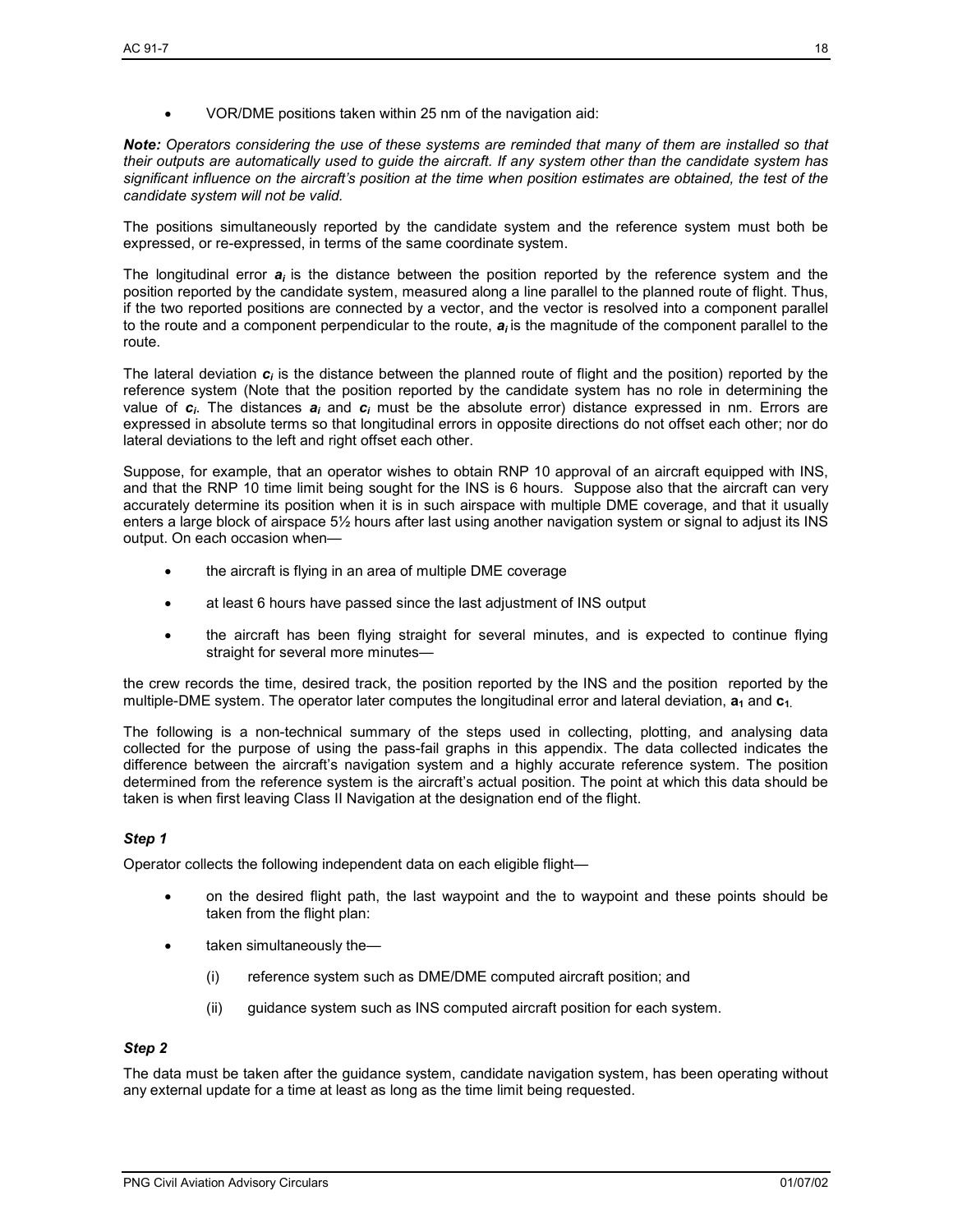#### *Step 3*

The data gathered in Step 1 is now used to calculate—

- cross track error lateral deviation *c<sup>i</sup>*
- along track error longitudinal error *a<sup>i</sup>*

*Note: ai above is considered to represent along track error.* 

#### *Step 4*

Cross Track Error  $c_i$  Calculate the perpendicular distance from the reference system computed aircraft position to the desired flight path. The desired flight path is a great circle line between the last waypoint and the to waypoint.

#### *Step 5*

Along Track Error *a<sup>i</sup>* Calculate the distance between the reference system computed) aircraft position and the guidance system – INS etc. – computed aircraft position along a line parallel to the desired flight path.

#### *Step 6*

Cross Track Pass/Fail. Following the first flight, errors are summed – for example, if the error was 2 nm on the first flight and 3 nm on the second flight then the cumulative error would equal 5. The cumulative error is the value of the ordinate – **y** coordinate in a Cartesian co-ordinate system – and the number of trials is the value of the abscissa – **x** coordinate in a Cartesian coordinate system. The intersection of these two is then plotted on Figure 1. The cross track RNP 10 requirements are passed when the plots of the cumulative errors fall below the lower pass line or fail if they pass the upper fail line.

#### *Step 7*

**Along Track Pass/Fail.** Following each flight, the errors are squared and following the flight, the errors are summed – for example, if the error was 2 nm on the first flight and 3nm on the second flight then the cumulative squared errors would equal  $4 + 9 = 13$ . The cumulative error squared is the value of the ordinate – **y** coordinate in a Cartesian coordinate system – and the number of trials is the value of the abscissa – **x** coordinate in a Cartesian coordinate system. The intersection of these two values is then plotted on Figure 2. The along track RNP 10 requirements are passed when the plots of the cumulative errors squared fall below the lower pass line or fail if they pass above the upper fail line.

It is recommended, but not mandatory, that operators planning to use their aircraft in a particular route system should gather error data from flights through that system –Tasman Sea area for example. If operations are planned in a new area of operations, an area different from that where data was collected, the operator should show that system accuracy will not be significantly affected by factors such as the direction of flight.

The operator should develop a standard form on which to document data for each flight. It should include—

- Date
- Departure aerodrome
- Destination aerodrome
- Aircraft type, series, and registration number
- Make/model of navigation system
- Time system placed in navigation mode
- If applicable, time aircraft navigation system was updated en route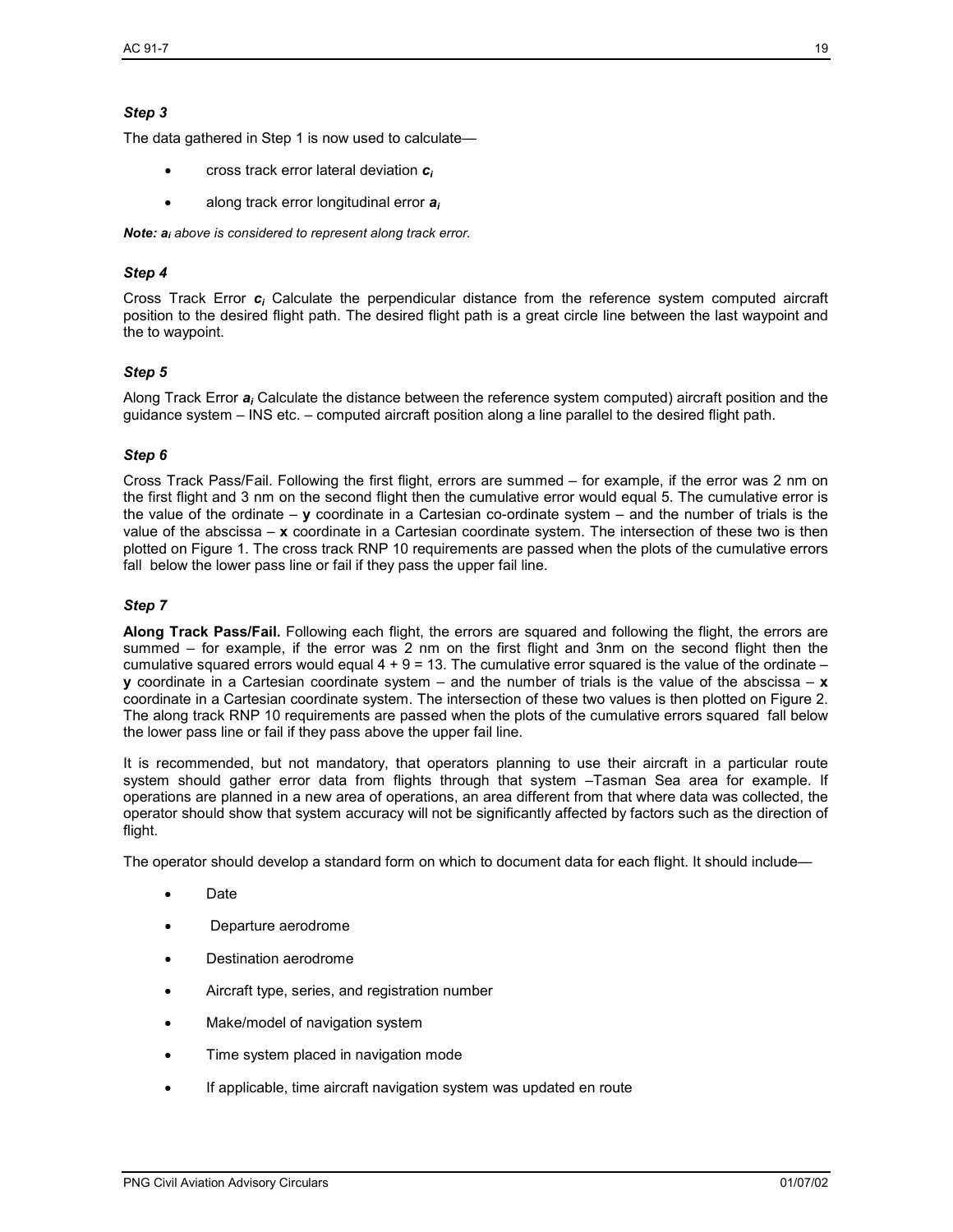- Time that reference position was taken
- Source of reference position -VOR/DME, DME/DME
- Reference position coordinates
- Aircraft navigation system position coordinates
- Desired track or waypoints passed immediately before and after the recorded positions
- To be calculated post fight lateral and longitudinal error estimated per the guidance in this appendix
- Gate check information Gate coordinates, individual INS or IRU coordinates, calculated error rate

#### **3 Statistical Procedures**

#### *Background*

Sequential sampling procedures are used to determine whether a candidate aircraft and navigation system should be approved for flight in RNP 10 airspace. After each trial the operator recomputes certain statistics and compares them to numbers indicated below. The comparison will infer one of three possible results—

- the candidate aircraft and navigation system satisfy the RNP 10 performance requirements, and the statistical test is terminated
- the candidate aircraft and navigation system do not satisfy the RNP 10 performance requirements, and the statistical test is terminated
- the operator needs to perform another trial that is gather more data and continue the statistical test, as it cannot yet reach a decision with the required level of confidence

A sequential sampling procedure typically requires fewer trials than does a statistical test that has a fixed number of trials and has the same probability of making the correct decision. In general, the better an aircraft navigates, the fewer trials it will need to pass the test – that is to demonstrate RNP 10 compliance.

However, for the CAA to have sufficiently high confidence in the test results, even an aircraft that navigates perfectly will need to perform at least 13 trials in order to demonstrate that it meets the RNP 10 lateral containment criterion, and at least 19 trials to demonstrate that it meets the RNP 10 longitudinal accuracy criterion. An aircraft that navigates poorly will need relatively few trials before "failing" the test. The test has been designed so that the average number of trials needed for it to reach a decision is approximately 100.

#### *Test of lateral conformance*

To establish whether or not the navigation system can meet RNP 10 in the lateral containment criteria, the operator may use the mathematical process described in this paragraph or use the graph provided in Figure 1, as described below. After conducting at least 13 trials, the operator should add together all of the lateral deviations obtained up to that point. Suppose, in particular, that n trials have been conducted. If the sum of the lateral deviations does not exceed 2.968n - 37.853 then the candidate aircraft and navigation system have demonstrated compliance with the RNP 10 lateral containment criterion and the operator should stop computing lateral deviation data. If the sum of the lateral deviations equals or exceeds 2.968n + 37.853 then the candidate aircraft and navigation system have demonstrated that they do not meet the RNP 10 lateral containment criterion and the operator should stop computing lateral deviation data. If the sum of the lateral deviations is between 2.968n - 37.853 and 2.968n + 37.853 the test cannot yet yield a decision. The operator must perform another trial to obtain an additional lateral deviation. This new lateral deviation is added to the sum obtained previously and the new sum is compared to—

 $2.968(n+1) - 37.853$  and  $2.968(n+1) + 37.853$ .

In other words, let  $S_{c,n} = c_1 + c_2 + c_n$  be the sum of the absolute values of the lateral) deviations obtained in the first *n* trials.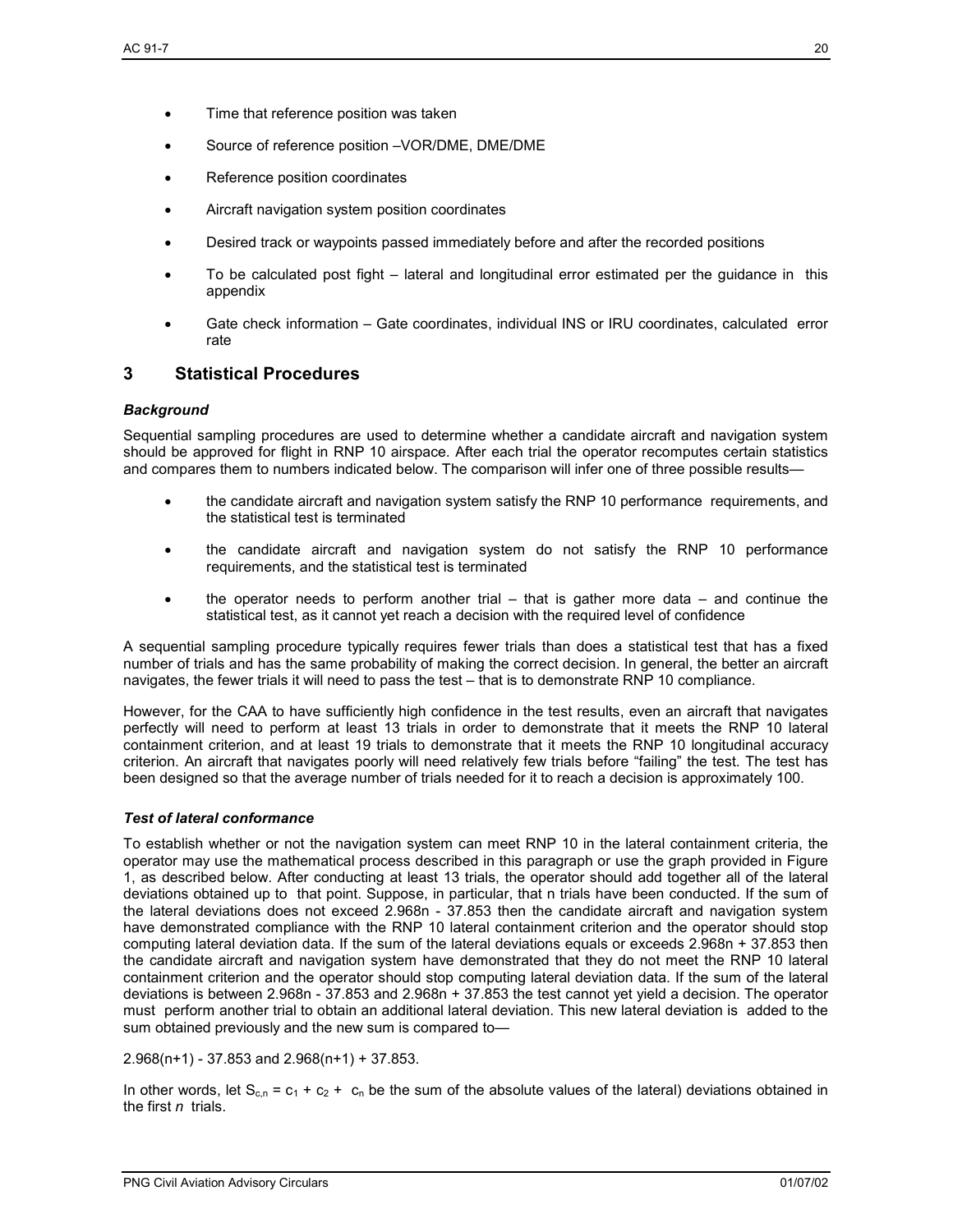If  $S_{c,n}$  > 2.968n + 37.853 then the aircraft and its navigation system fail the lateral conformance test.

If 2.968n - 37.853 <  $S_{c,n}$  < 2.968n + 37.853, then the operator must—

- perform another trial to obtain  $c_n+1$
- compute  $S_{c,n}$ +1=  $C_1$ +  $C_2$  +  $C_n$  +  $C_n$  +1 = $S_{c,n}$  +  $C_n$  +1
- compare  $S_{\rm cn}$  +1 to 2.968(n+1) 37.853 and to 2.968(n+1) + 37.853
- determine whether the candidate aircraft and navigation system pass the test or fail the test, or whether an  $(n + 2)$ <sup>th</sup> trial is needed.

Figure 1 illustrates these rules for the lateral conformance test. The operator may wish to plot points on figure 1 as lateral deviation data are collected. The abscissa – horizontal component – of each plotted point is *n*, the number of trials completed; and the ordinate – vertical component – of each point is **Sc,n,** the sum of the absolute values of the lateral deviations observed in the *n* trials. The test ends as soon as a point falls into the lower right region or the upper left region of the graph. If a point is plotted in the lower right region, the aircraft/navigation system has shown that it satisfies the RNP 10 lateral containment criterion. If a point is plotted in the upper left region the aircraft/navigation system has demonstrated that it does not meet the criterion. Whenever a point is plotted in the middle region, the operator needs to accumulate more data.

In the event that the tests of  $S_{c,n}$  do not yield a decision on the aircraft's lateral performance after 200 trials, the operator should perform the following computations—

*Note: If D<sup>c</sup> 2 does not exceed 18.649, the aircraft and navigation system satisfy the RNP 10 lateral*  containment criterion. If D<sub>c</sub><sup>2</sup> does exceed 18.649, the aircraft and navigation system do not meet the criterion, *and do not qualify for RNP 10 approval.* 

• Compute the quantity,  $D_1 = c_1^2 + c_2^2 + ... + c_{200}^2$ 

• Compute the quantity, 
$$
D_2 = \frac{S_{c,200}^2}{200} = \frac{(c_1 + c_2 + ... + c_{200})^2}{200}
$$

• Compute the quantity, 
$$
D_C^2 = \frac{D_1 - D_2}{200}
$$

#### *Test of longitudinal accuracy*

To establish whether or not the navigation system can meet RNP 10 in the longitudinal dimension the operator may use the mathematical process described below or use the graph provided in Figure 2.

After conducting at least 19 trials, the operator should add together the squares of all the longitudinal errors obtained up to that point. Suppose, for example, that *n* trials have been conducted. If the sum of the squares of the longitudinal errors does not exceed 22.018n - 397.667, then the aircraft and navigation system have demonstrated compliance with the RNP 10 longitudinal accuracy requirement, and the operator should stop computing longitudinal error data.

If the sum of the squares of the longitudinal errors exceeds 22.018n + 397.667 then the aircraft and navigation system have demonstrated that they do not meet the RNP10 longitudinal accuracy requirement, and the operator should stop computing longitudinal error data.

If the sum of the squares of the longitudinal errors is between 22.018n - 397.667 and 22.018n + 397.667 then the test cannot yield a decision. The operator must perform another trial to obtain an additional longitudinal error. The square of this new longitudinal error is added to the sum obtained previously, and the new sum is compared to 2.018(n+1) - 397.667 and to 22.018(n+1) + 397.667.

In other words, let S<sub>a,n</sub> =  $a_1^2 + a_2^2 + a_n^2$  be the sum of the squares of the longitudinal errors obtained in the first *n* trials.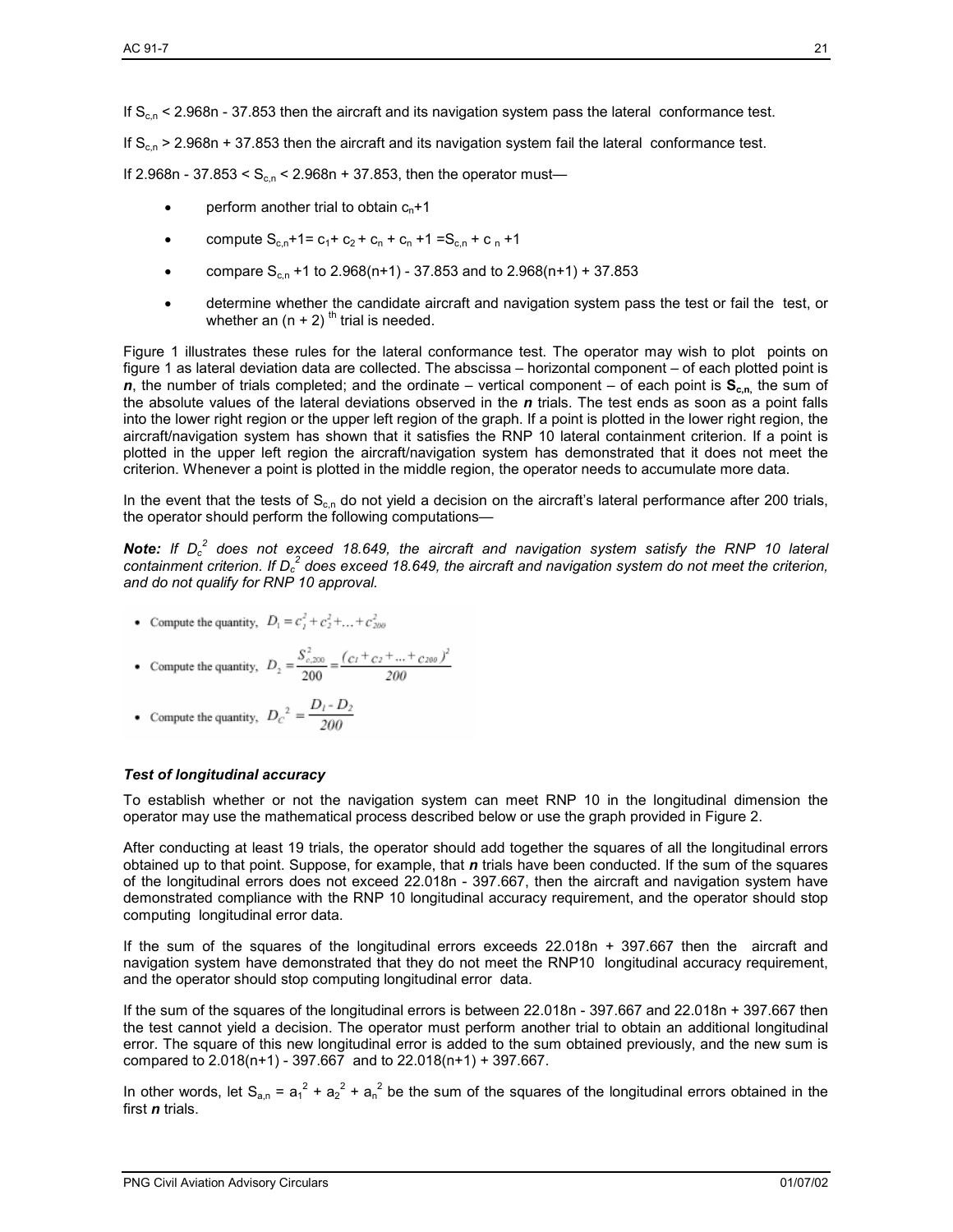If  $S_{a,n}$  <22.018n - 397.667 then the aircraft and its navigation system pass the longitudinal accuracy test.

If  $S_{a,n}$  > 22.018n + 397.667 then the aircraft and its navigation system fail the longitudinal accuracy test.

If 22.018n - 397.667  $\leq S_{a,n} \leq 22.018n + 397.667$ )(then the operator must—

- perform another trial to obtain another longitudinal error  $a_n+1$ :
- compute  $S_{a,n}+1 = a_1^2 + a_2^2 + a_n^2 + a_n + 1^2 = S_{a,n} + a_n + 1^2$ :
- compare S  $_{a,n}$ +1 to 22.018(n+1) 397.667 and to 22.018(n+1) + 397.66:
- determine whether the candidate aircraft and navigation system pass the test or fail the test, or whether an  $(n + 2)^{th}$  trial is needed

Figure 2 illustrates the rules for the sequential test of longitudinal accuracy. The operator may wish to plot points on figure 2 as longitudinal error data are collected. The abscissa – horizontal component – of a plotted point is n, the number of trials completed; and the ordinate – vertical component – of a point is  $S_{a,n}$  the sum of the squares of the longitudinal errors observed in the *n* trials.

The test ends as soon as a point falls in the lower right hand region or the upper left hand region of the graph. If a point is plotted in the lower right hand region, the candidate aircraft and navigation system have shown that they satisfy the RNP 10 longitudinal accuracy criterion. If a point is plotted in the upper left region, the aircraft and navigation system have demonstrated that they do not meet that criterion. Whenever a point is plotted in the middle region, the operator needs to accumulate more data.

In the event that the sequential sampling procedure described above does not yield a decision on the aircraft's longitudinal performance after 200 trials, the operator should perform the following computations—

Compute the quantity

$$
D_3 = \frac{(a_1 + a_2 + \dots + a_{200})^2}{200}
$$

• Compute the quantity

$$
D_a^{\ 2} = \frac{S_{a,200} - D_3}{200}
$$

If Da<sup>2</sup> does not exceed 21.784, the aircraft and navigation system satisfy the RNP 10 longitudinal accuracy criterion. If Da<sup>2</sup> does exceed 21.784, the aircraft and navigation system do not meet the criterion, and do not qualify for RNP 10 approval.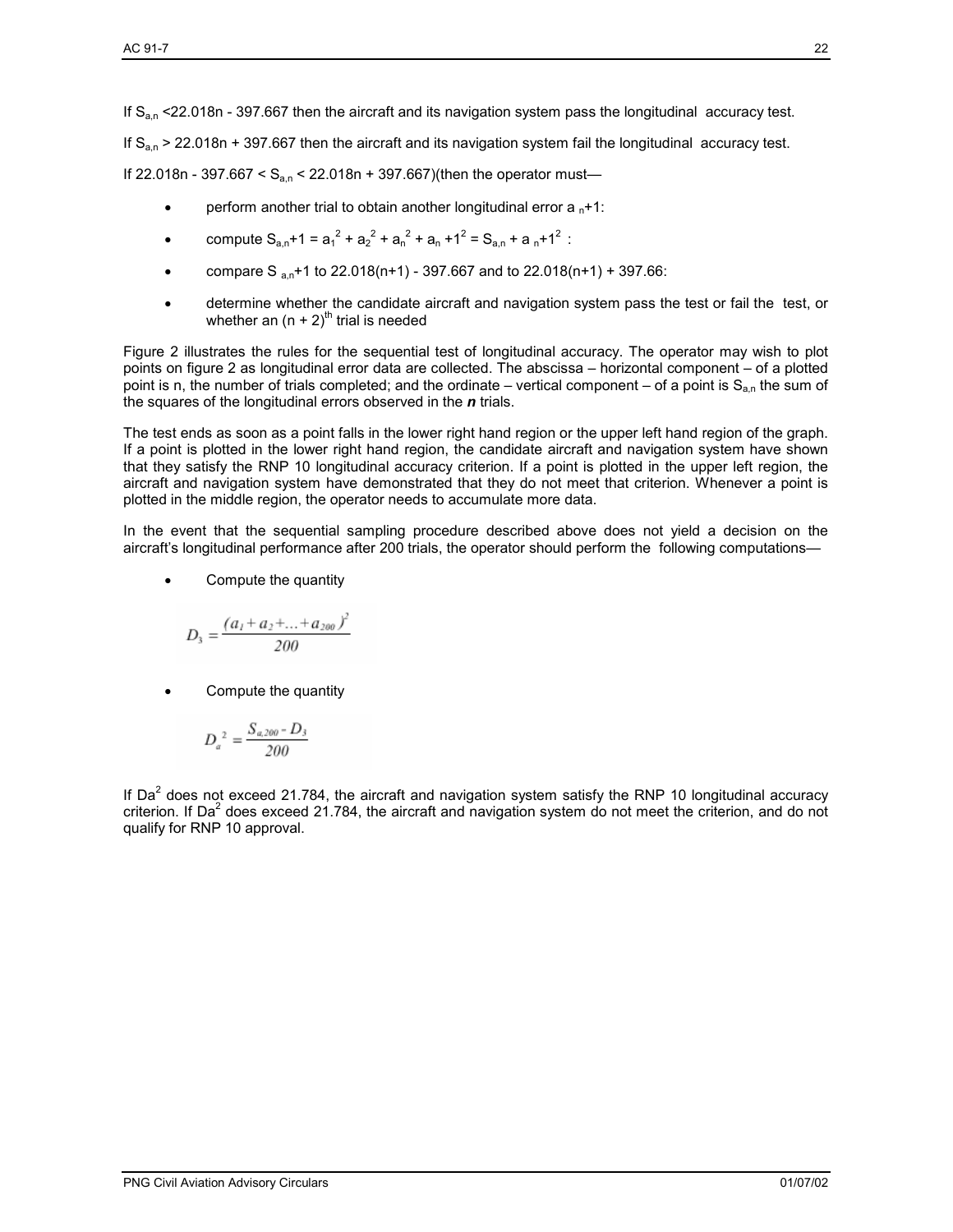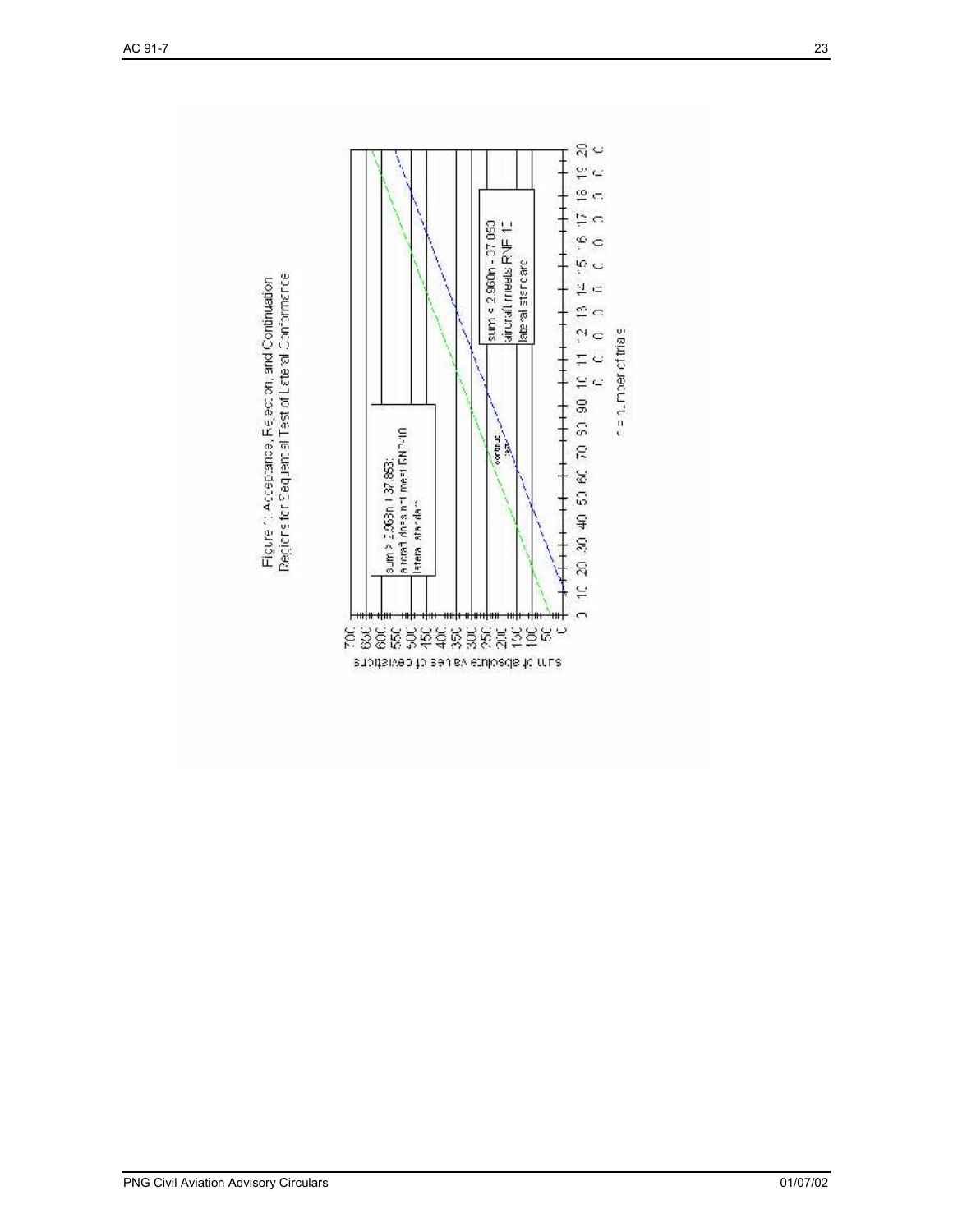

## **Appendix 2 – Certification of IRU performance**

## **1 Guidelines and assumptions**

IRUs that meet the current requirements of FAA Part 121, Appendix G, meet all of the RNP 10 requirements for up to 6.2 hours of flight time without radio position updating. IRU accuracy, reliability, training, and maintenance issues that are required by Appendix G, are part of the aircraft certification. However, IRU manufacturers believe that the actual performance of some types of IRUs exceeds the current Appendix G requirements. A methodology for analysing IRU performance, combined with requirements to update IRU manufacturer's Specification Control Drawings (SCD), Acceptance Test Procedures (ATP), and airline IRU maintenance /removal criteria is described in the following paragraph.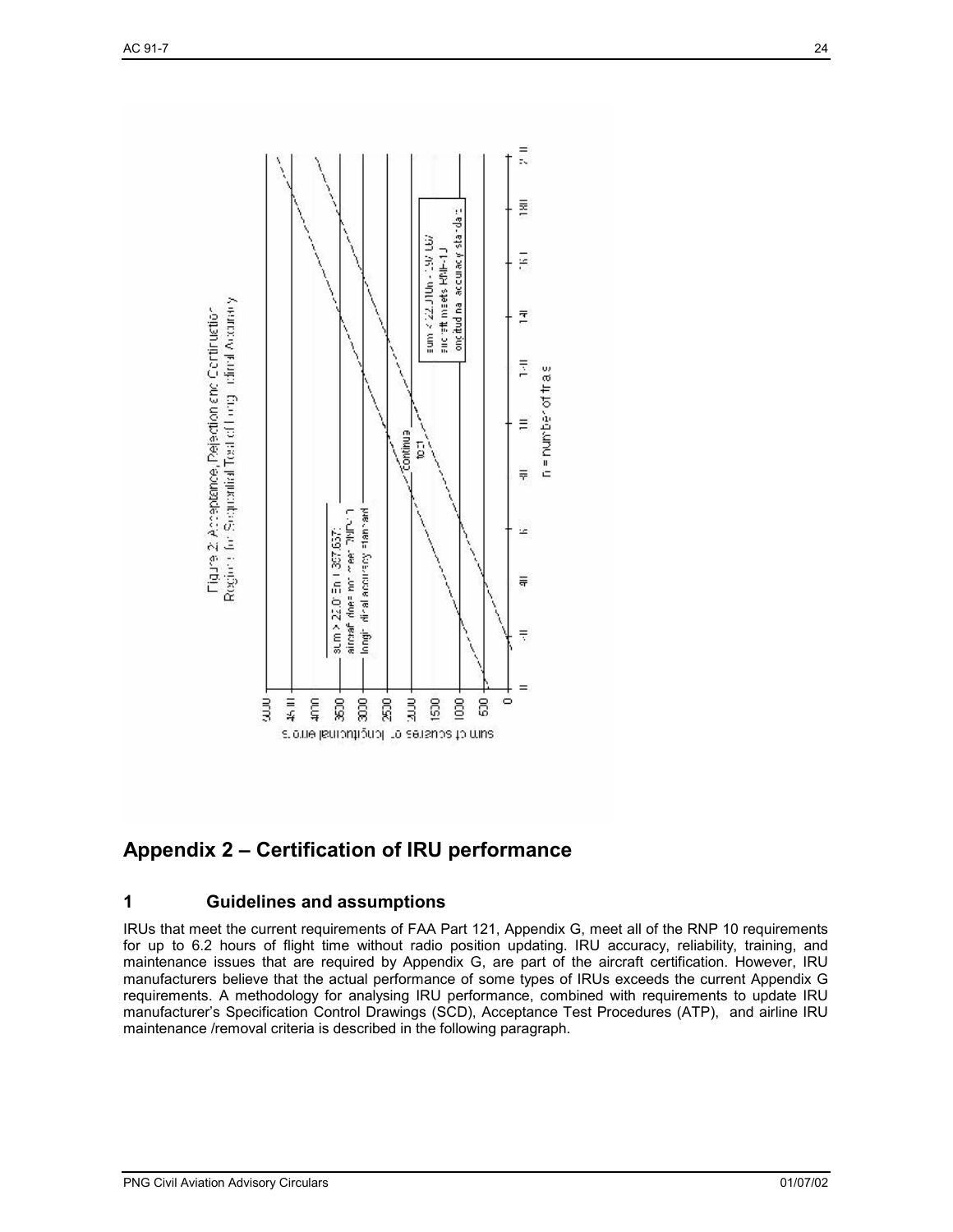#### **2 Certification guidelines**

IRU accuracy and reliability must be analysed in conjunction with the flight management system interface. An analysis performed on a specific manufacturer's aircraft model is not necessarily applicable to other aircraft operating the same equipment. However, other aircraft may be analysed using the same or equivalent methodology as proposed herein—

- the radial navigation error distribution for IRUs is modelled by a Rayleigh Distribution. The 95% statistic of radial position error will be used when demonstrating compliance. It is assumed that cross-track and along-track errors are Gaussian, independent, and have equal variances
- the Radial Position Error will be evaluated for the range of the independent time variable time in navigation – as certified for the IRU navigation maximum time, for example 18 hours
- time-dependent position error data will be presented. Other non-inertial error sources will not be considered as part of the IRU certification, that is flight technical error. Therefore, the maximum time duration of flight operations in RNP 10 airspace will be evaluated and determined as part of the operational approval
- The assessment of navigation performance may employ system analysis, IRU error modelling Covariance Analysis – and system simulation. Analytical findings may be validated with empirical data from laboratory testing and aircraft flight testing, as applicable

When credit is required for IRU performance that is superior to the original certification, the existing IRU specification control drawings for the IRU Type Designs should be revised to account for the new tighter tolerance system error budgets. If it has been determined that all IRUs for a given part number meet the minimum requirements of the new performance standard, then the IRU part number may remain the same. When only some of the IRUs for a given part number meet the minimum requirements of the new performance standard, then screening is required and part number updates will be required to identify the IRUs which are compliant to the new performance standard.

The AFM or AFM Supplement (AFMS) must be modified to reflect the certification of IRUs to tighter accuracy requirements. The AFM should provide sufficient time-dependent information so that the maximum time in RNP 10 airspace can be assessed as part of the operational approval.

In addition, production and field acceptance test procedures will require an update by the supplier, to ensure that the installed IRU meets the tighter accuracy tolerance required.

#### **3 Maintenance procedures**

Operator maintenance procedures will require updating to ensure appropriate monitoring of IRU performance to the new requirements contained in this advisory circular, and replacement of IRUs on aircraft that do not meet the navigation performance of this new criteria.

#### **4 Operations procedures**

Procedures for flight operations should be identified and applied to ensure IRU alignment before extended range flights and time-in-navigation for the intended time duration of flight in RNP 10 airspace.

SOURCE: FAA Order 8400.12A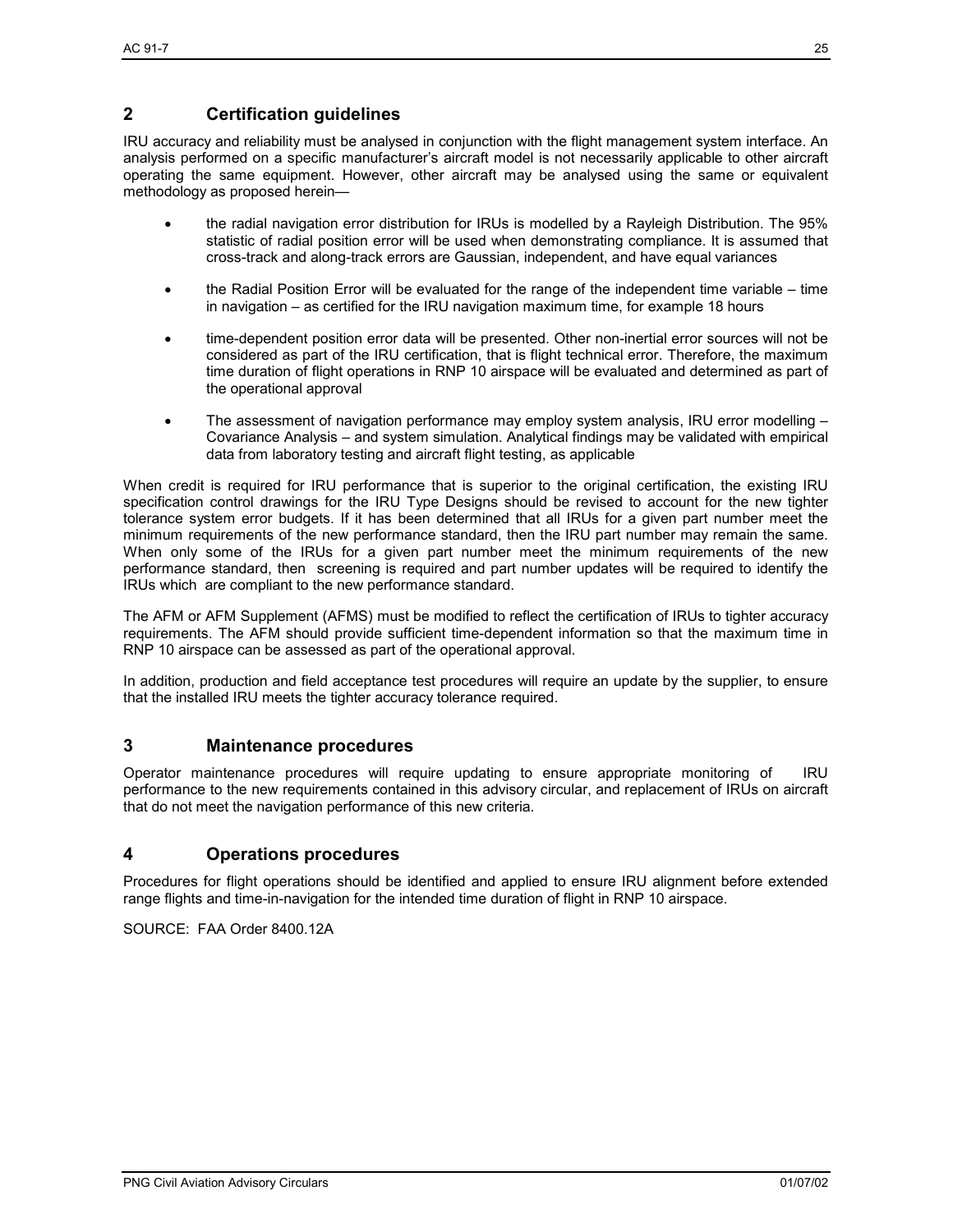## **Appendix 3 – Sample letter of request for RNP10 approval**

[file reference] [date]

CAA Address

Dear Sir

APPLICATION FOR RNP 10 OPERATIONAL APPROVAL

[aircraft operator] requests that operational approval be given to conduct en route operations on designated RNP 10 routes and in designated RNP 10 areas with a maximum time of [number] hours between navigation system updates.

The following [aircraft operator] aircraft meet the requirements and capabilities as defined/specified in advisory circular AC91-7 for RNP 10 operations—

| <b>Aircraft Type/Series</b> | <b>Navigation Systems/Equipment</b>                                  | <b>Time Limit</b>        |  |  |
|-----------------------------|----------------------------------------------------------------------|--------------------------|--|--|
| B747-400                    | List<br>and<br>equip<br>name<br>nav<br>bv<br>type/manufacturer/model | No of hours or unlimited |  |  |
| B767-300                    | As above                                                             | As above                 |  |  |
| B737-200                    | As above                                                             | As above                 |  |  |
| 650 Cessna Citation II      | As above                                                             | As above                 |  |  |

Flight crews have been trained in accordance with the requirements of the ICAO RNP Manual and guidance material in advisory circular AC91-7.

Yours sincerely

[signature]

[name]

[appointment/title

## **Appendix 4 – Training and operating practices**

#### **1 Introduction**

The items detailed in paragraphs 2 to 5 should be standardised and incorporated into training programmes and operating practices and procedures. Certain items may already be adequately standardised in existing operator programmes and procedures. New technologies may also eliminate the need for certain crew actions. If this is found to be the case, then the intent of this appendix can be considered to be met.

Note This Advisory Circular has been written for a wide variety of operator types and, therefore, certain items which have been included may not apply to all operations.

#### **2 Flight crew qualifications**

Part 119 operators should ensure that flight crews have been trained to ensure that crews are knowledgeable of the topics contained in this advisory circular, the limits of their RNP 10 navigation capabilities, the effects of updating navigation systems, and RNP 10 contingency procedures.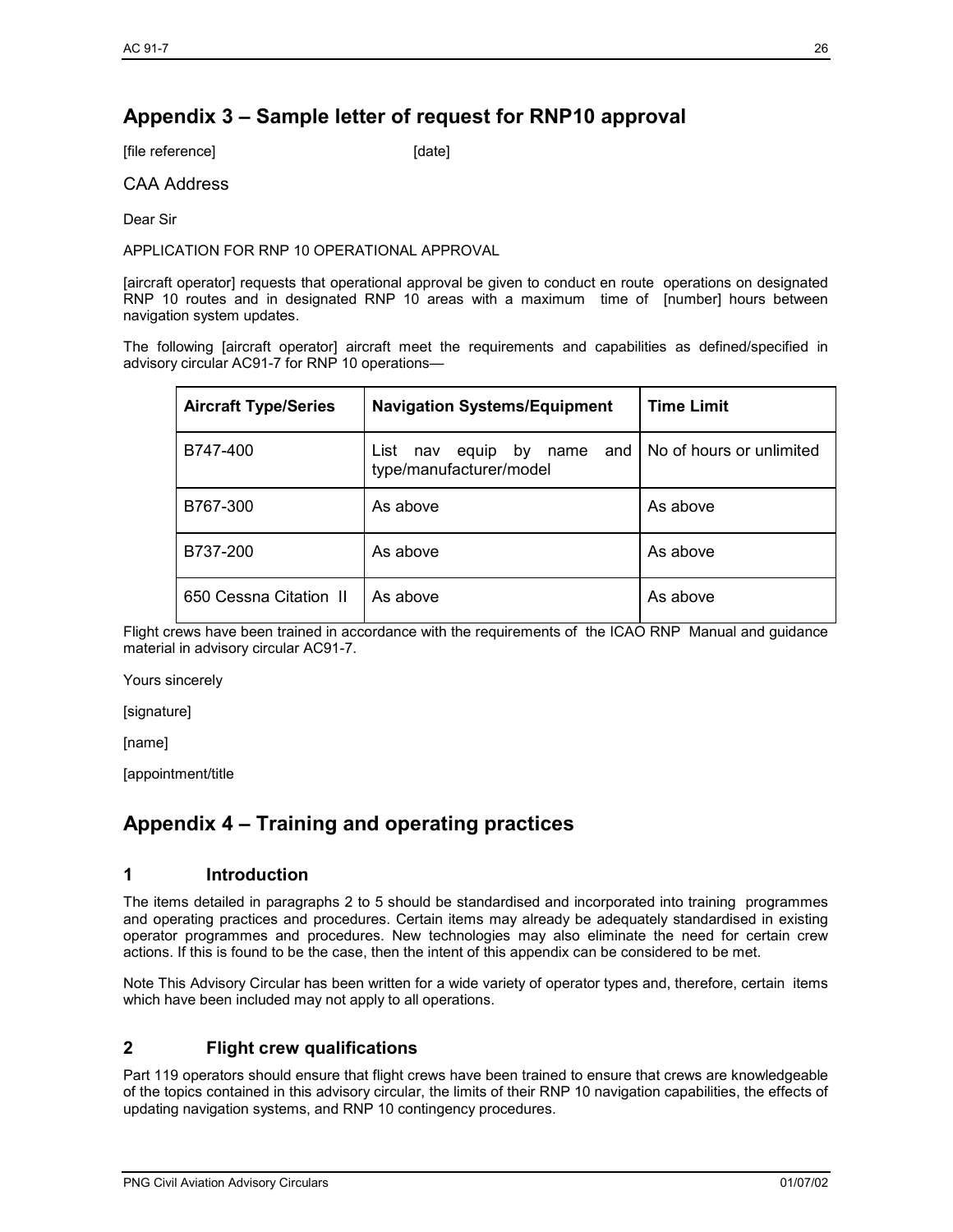Private operators should demonstrate to the CAA that pilots are knowledgeable on RNP 10 operations. This advisory circular provides suitable guidance material.

#### **3 Flight planning**

During flight planning, the flight crew should pay particular attention to conditions that may affect operations in RNP 10 airspace or on RNP 10 routes. These include, but may not be limited to-

- verifying that the aircraft is approved for RNP 10 operations
- that the approval is for a time limit that will allow compliance with RNP 10 requirements for the total length of the flight
- verifying that the letter 'R' is annotated in Block 10 Equipment of the ICAO Flight Plan
- the requirements for GPS, such as FDE, if appropriate for the operation
- if required for a specific navigation system, accounting for any operating restriction related to RNP 10 approval

#### **4 Preflight procedures at the aircraft for each flight**

The following actions should be completed during pre-flight—

- review maintenance logs and forms to ascertain the condition of equipment required for flight on RNP 10 routes or in RNP 10 areas. Ensure maintenance action has been taken to correct defects to required equipment
- during the external inspection of aircraft, where possible, particular attention should be paid to the condition of navigation antennae and the condition of the fuselage skin in the vicinity of each of these antennae. This check may be accomplished by a qualified and authorised person other than the pilot such as a flight engineer or a maintenance person
- emergency procedures for operations on RNP 10 airspace or on RNP 10 routes are the same as normal oceanic emergency procedures with one exception; crews must be able to recognise and ATC must be advised when the aircraft is no longer capable of navigating in accordance with its RNP 10 approval requirements

#### **5 En route**

At least two long range navigation systems capable of navigating to the RNP should be operational at the oceanic entry point. If this is not the case, then the pilot should consider an alternate routing that does not require that equipment, or diverting for repairs.

Before entering oceanic airspace, the aircraft's position should be checked as accurately as possible by using external navaids. This may require DME/DME and/or DME/VOR checks to determine navigation system errors through displayed and actual positions. If the system is updated, the proper procedures should be followed with the aid of a prepared checklist.

Operator in-flight operating drills should include mandatory cross checking procedures to identify navigation errors in sufficient time to prevent aircraft from deviating inadvertently from ATC cleared routes.

Crews should advise ATC of any deterioration or failure of the navigation equipment below the navigation performance requirements or of any deviations required for a contingency procedure.

**SOURCE:** FAA Order 8400.12A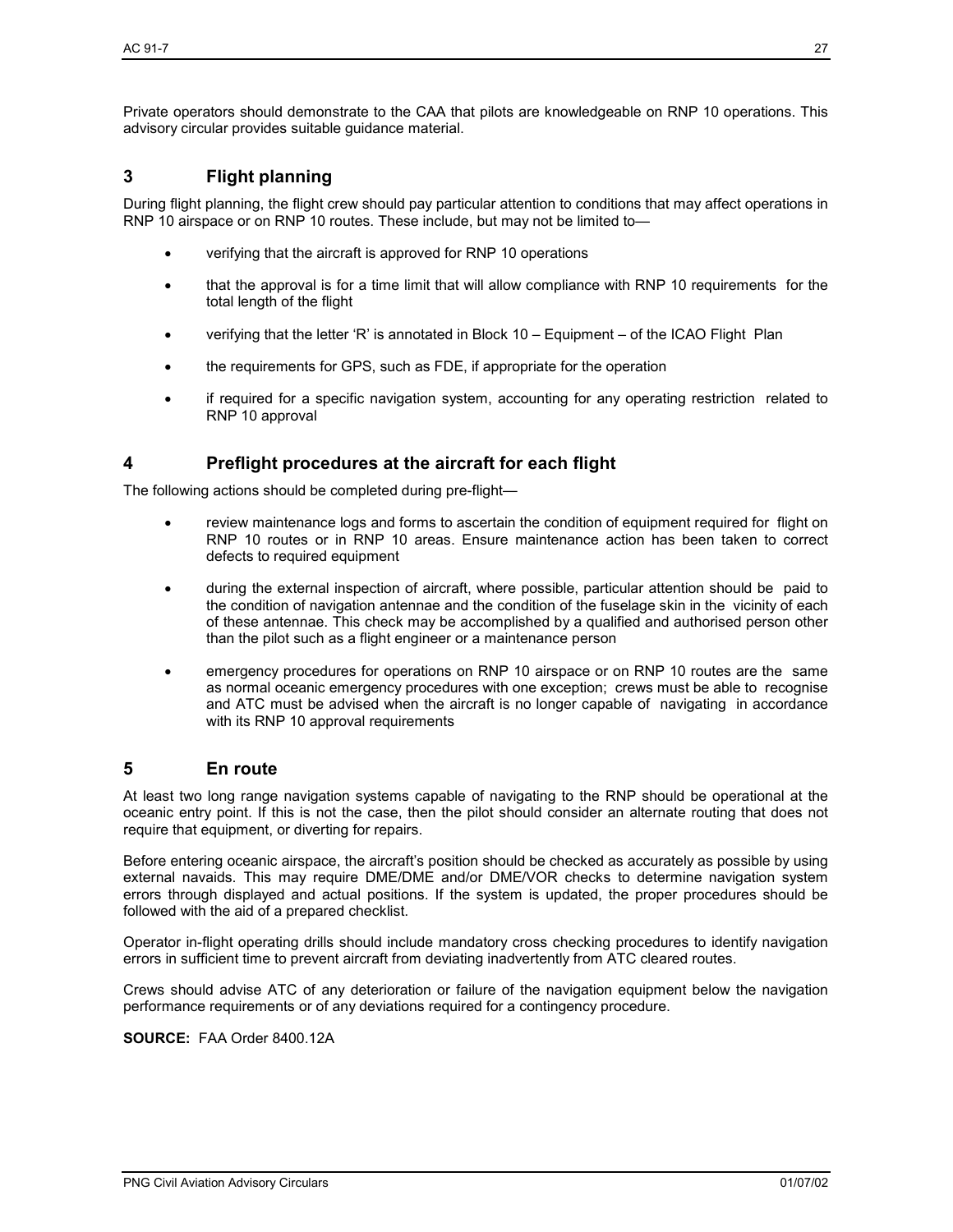## **Appendix 5 – Checklist for RNP 10 approval**

| $\overline{1}$ . | Operator Prepares An Application Package As Described In Paragraph 7                                                                                                                                                                                                                                                                                                                                                                                                                                                                                                                                                                                                                                                                |
|------------------|-------------------------------------------------------------------------------------------------------------------------------------------------------------------------------------------------------------------------------------------------------------------------------------------------------------------------------------------------------------------------------------------------------------------------------------------------------------------------------------------------------------------------------------------------------------------------------------------------------------------------------------------------------------------------------------------------------------------------------------|
| $\overline{2}$ . | Operator Self-Examination                                                                                                                                                                                                                                                                                                                                                                                                                                                                                                                                                                                                                                                                                                           |
|                  | Operators should become familiar with paragraphs 7 and 10 of this advisory circular<br>before contacting the CAA. These sections provide the criteria for approvals by placing<br>aircraft/navigation systems in groups. A knowledge of these sections provides the<br>operator with an indication of how much time might be required in obtaining an approval.<br>Group 1 approvals are administrative and can be granted as quickly as the CAA work<br>loads will permit. Group 2 approvals may be made quite rapidly or may take longer<br>depending upon the aircraft/navigation system configurations. Group 3 approvals will<br>usually involve an extended time for evaluation and an approval may or may not be<br>granted. |
| 3.               | Operator Schedules A Pre-Application Meeting                                                                                                                                                                                                                                                                                                                                                                                                                                                                                                                                                                                                                                                                                        |
|                  | The operator should schedule a pre-application meeting with the CAA.                                                                                                                                                                                                                                                                                                                                                                                                                                                                                                                                                                                                                                                                |
| 4.               | Operator Submits A Formal Application For Approval                                                                                                                                                                                                                                                                                                                                                                                                                                                                                                                                                                                                                                                                                  |
|                  | Application to be in accordance with the CAA expectations discussed in the pre-<br>application meeting. The formal application should be made in writing in a manner<br>similar to those shown in Appendix 3.                                                                                                                                                                                                                                                                                                                                                                                                                                                                                                                       |
| 5.               | <b>Operator Trains Crew</b>                                                                                                                                                                                                                                                                                                                                                                                                                                                                                                                                                                                                                                                                                                         |
|                  | An RNP 10 airspace or an RNP 10 route is a special airspace. There are no legal<br>requirements for general aviation operators to have specific training for RNP 10<br>operations; however, ICAO Rules demand that States ensure that the crew are qualified<br>to operate in special airspace. Thus general aviation operators will be required to satisfy<br>the CAA that they are qualified.                                                                                                                                                                                                                                                                                                                                     |
| 6.               | Operators Receive Operation Specifications Amendment or an LOA                                                                                                                                                                                                                                                                                                                                                                                                                                                                                                                                                                                                                                                                      |
|                  | Specifications enabling operations in RNP 10 airspace or on an RNP 10 route.                                                                                                                                                                                                                                                                                                                                                                                                                                                                                                                                                                                                                                                        |
| 7.               | Crews Are Authorised To Perform RNP 10 Operations                                                                                                                                                                                                                                                                                                                                                                                                                                                                                                                                                                                                                                                                                   |
|                  | The authority is valid only for the time authorised within the parameters established for<br>their navigation system configuration.                                                                                                                                                                                                                                                                                                                                                                                                                                                                                                                                                                                                 |

## **SOURCE:** FAA Order 8400.12a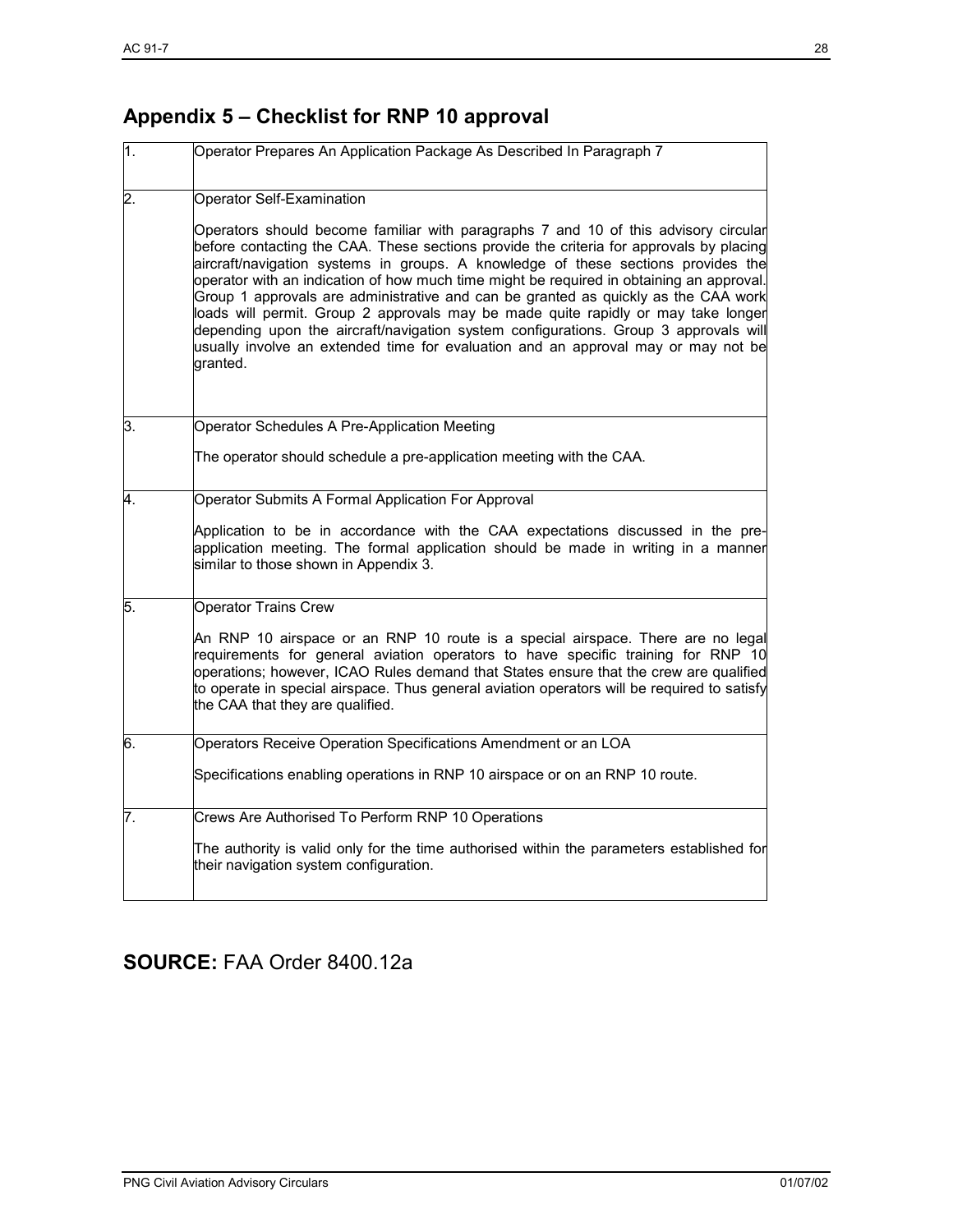## **Appendix 6 – Sample operations specification**

#### **1 Draft operations specification amendment**

#### *W.X.Y. Navigation/communication systems*

(z) Operation within [state RNP airspace or RNP routes as applicable] Required Navigation Performance 10 (RNP10) airspace is authorised, provided that such operation is in accordance with applicable requirements, as detailed in ICAO Document 7030/4 "Regional Supplementary Procedures".

#### *Appendix - Required Navigation Performance (RNP) Airspace*

The following aircraft are authorised for RNP10 operations as defined in paragraph W.X.Y (z):

Aircraft: [make, model, and registration mark]:

#### **2 Draft letter of authorisation**

[file reference] [date]

[organisation name]

[address]

Dear Sir/Madam

APPROVAL TO OPERATE IN RNP10 AIRSPACE

Pursuant to Civil Aviation Rule 91.519 approval is hereby granted for the following operator, aircraft and navigation systems for en route oceanic and remote area operations on designated RNP 10 routes and in designated RNP 10 airspace with the stated RNP 10 time limit.

Operator: [name]

Aircraft: [make, model, and registration mark]

Navigation systems: [type, manufacturer, model, and time limit]

Designated RNP routes/airspace: [specify]

[signature]

[name]

[title]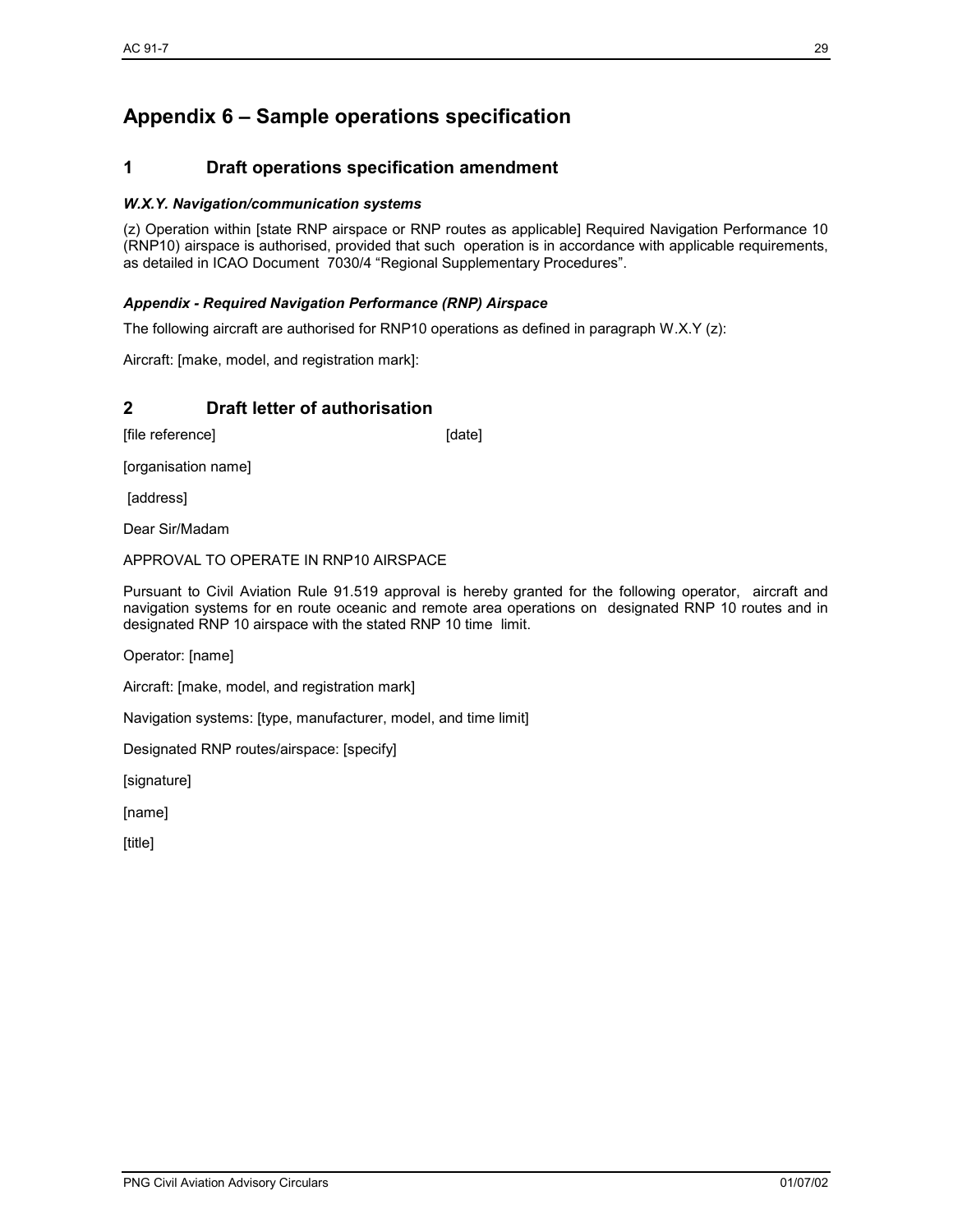## **Appendix 7 – Transport category aircraft equippage**

Aircraft equipped with a Flight Management System (FMS) with barometric Vertical Navigation (VNAV), oceanic, en route, terminal, and approach capability meet all of the RNP 10 requirements for up to 6.2 hours of flight time. Equipment requirements are—

- dual FMS which meets the specifications of either-
- FAA AC 25-15, Approval of Flight Management Systems in Transport Category Airplanes
- FAA AC 20-129, Airworthiness Approval of Vertical Navigation (VNAV) Systems for use in the US National Airspace System (NAS) and Alaska
- CASA CAAP 35-3, Airworthiness Approval of Navigation or Flight Management Systems Integrating Multiple Navigation Sensors
- equivalent criteria as approved by CAA
- a flight director and autopilot control system capable of following the lateral and vertical FMS flight path
- at least dual inertial reference units (IRUs)
- a database containing the waypoints and speed/altitude constraints for the route and/or procedure to be flown that is automatically loaded into the FMS flight plan
- an electronic map

The above have been taken from the US Aeronautical Information Manual (AIM), Table 5-1-2, Aircraft Equipment Suffixes - Area Navigation Systems. Under the US system, these aircraft would qualify for the /E suffix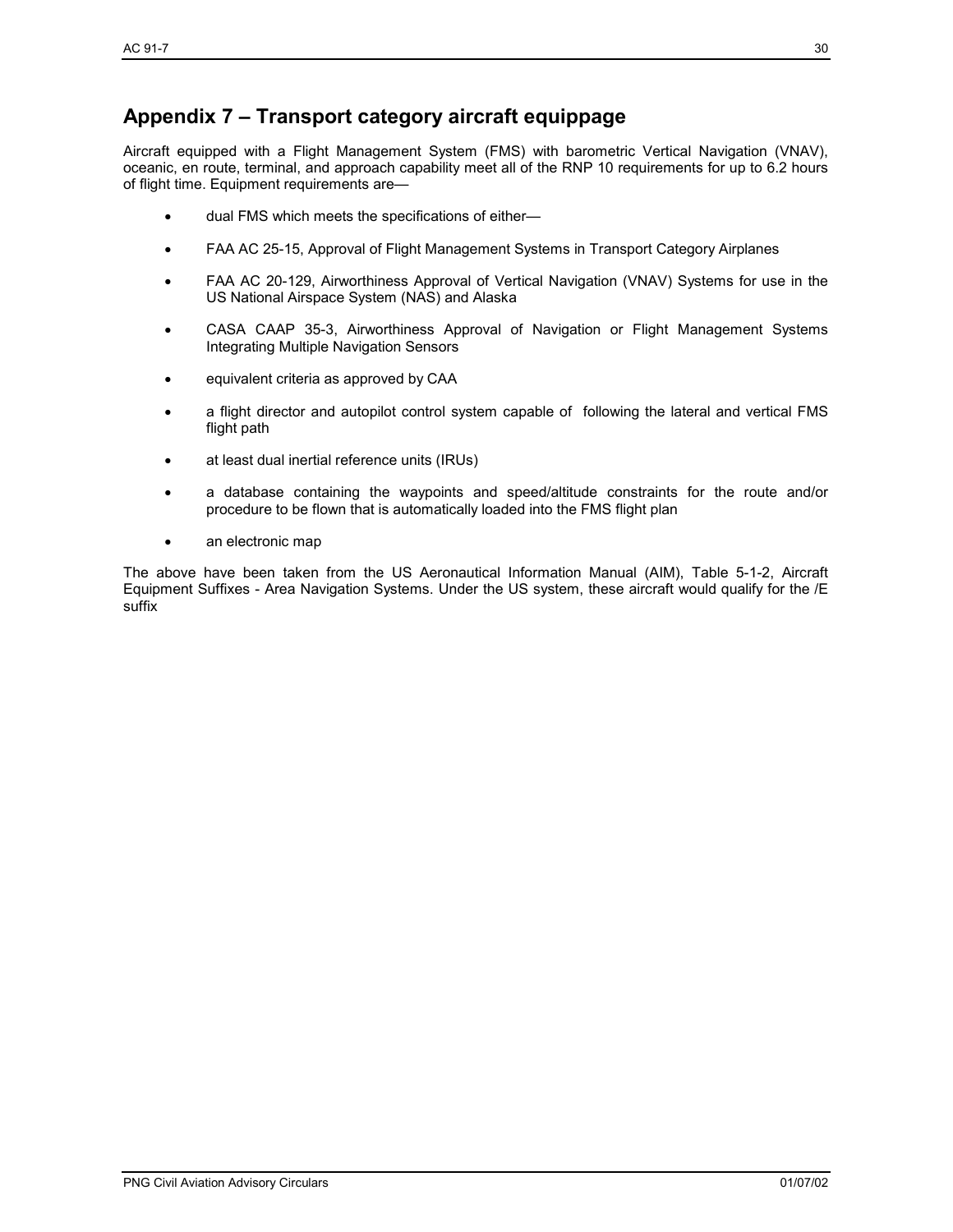## **Appendix 8 - Data collection process (periodic method)**

#### **1 Introduction**

This section describes a data collection procedure that has been accepted by the CAA on the basis of analysis of the data and multiple validation flights.

There are two methods in which data may be collected. One procedure is based upon the use of a hand-held Global Positioning System (GPS) as a base line for the correct position determination with the GPS readings and the data collection being taken by a non-essential flight crew member. Only authorised flight crews may operate the navigation system. Although no technical specifications are stated for the GPS unit used, it behoves operators to use the best quality unit that is practical. Poorer quality units might malfunction or provide erroneous data that will distort or negate the data collected and make the process excessively expensive.

The second method uses a single, un-updated 'gate position' as a data point and performing the calculations at the end of this appendix to determine an RNP 10 limit.

Further, it is possible to evaluate triple-mix, individual units or both using this data collection procedure - the data collection forms are designed for this purpose. Operators wishing to use 'gate position' only, do not need to use the data pages but can go directly to the destination data page and record the gate position data and time since last update.

#### **2 General instructions**

#### **2.1 GPS updates**

Pilots should not update the INS to a GPS position. Doing so would invalidate the data collected.

#### **2.2 Data recording**

When recording data, all times are to be noted in UTC. Circle latitude and longitude senses (N or S, E or W). Please record any additional information that could be helpful in analysing recorded data.

#### **2.3 Page heading**

Flight number and date from the FPF. Enter all information on each page.

#### **2.4 INS initialisation (page 1)**

- Record any unusual movement of the aircraft during INS initialisation before NAV mode selected, such as wind gusts or aircraft service vehicle bumping the aircraft or settling during fuelling
- If there was any unusual movement during INS alignment, record INS track (TK/GS) after NAV mode is selected
- Record the published gate coordinates or GPS position where the INS is initialised
- Was triple-mix selected? Check yes or no
- Check DME updating, yes or no?

#### **2.5 Times (page 1)**

- Before departure, record the time the pilots are observed putting the INS NAV mode selectors in NAV
- Record OFF time
- Record the time following oceanic and remote area navigation when radar contact is first established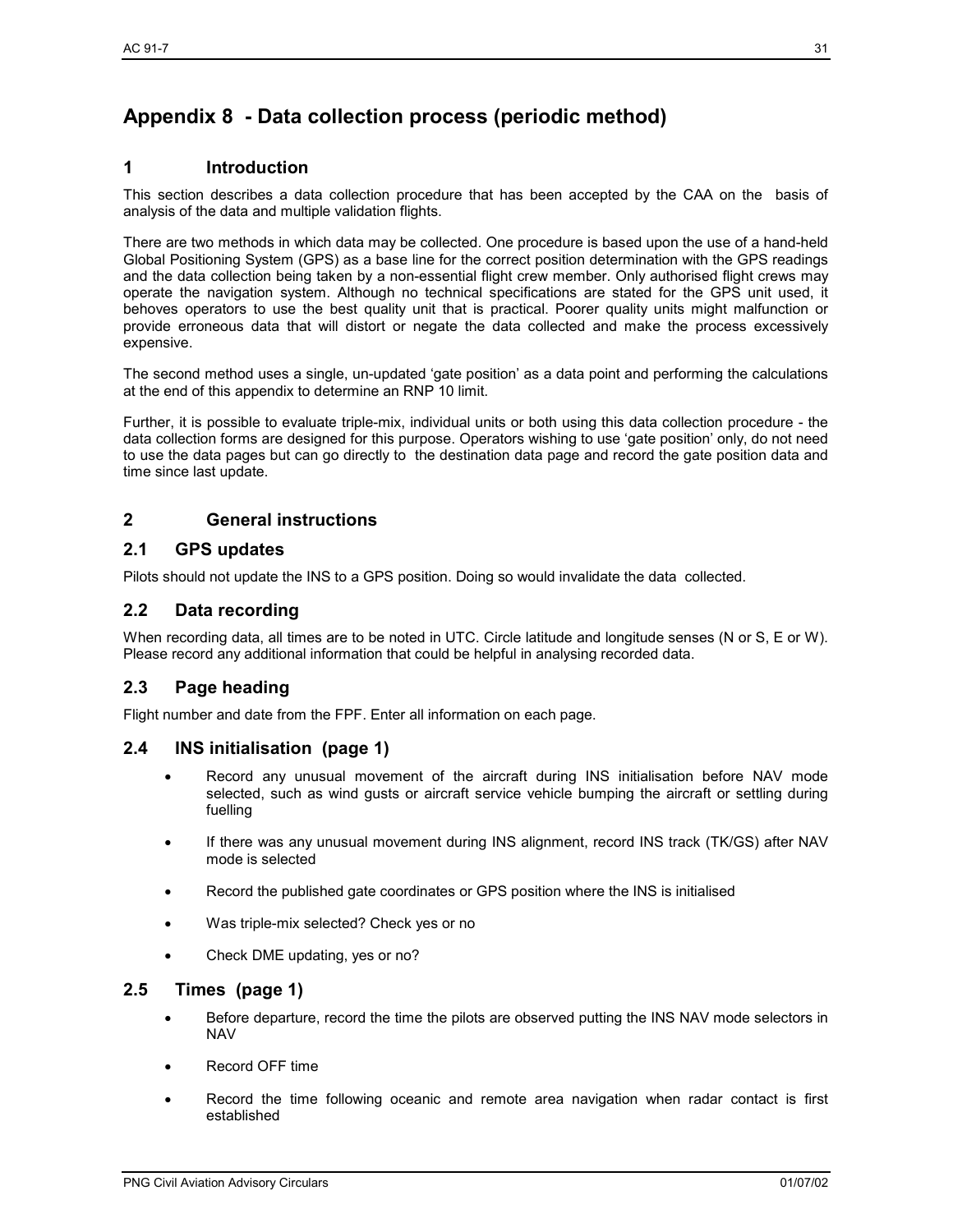• Record IN (at the gate) time

#### **2.6 Destination Gate positions (page 1)**

- Pilots should not remove INS updates until INS updated/triple-mix positions are recorded at the gate
- Record the destination gate number published position, the number of GPS SVs (Satellite Vehicles) in view, the GPS DOP and EPE values and the GPS position
- Record INS updated/triple-mix positions
- Remove INS updates
- Record INS un-updated positions and INS distances from the gate position
- INS data should be recorded in the Maintenance Log as usual

#### **2.7 ½ Hourly position readings (page 2 and beyond)**

- Once each 30 minutes after take-off (ACARS OFF time), plus or minus 5 minutes, record GPS and INS positions. Do not record data during climb or descent, during pilot INS Waypoint Change procedures or at other times when pilots obviously are busy with other tasks, such as ATC or cabin communications
- Record the desired track (DSRTK/STS) of steering INS
- Record the last and next waypoints lat/long and name
- Freeze the GPS and INS positions simultaneously
- Record GPS position
- Record INS updated / triple-mix positions HOLD and POS selected
- Record the INS un-updated (Inertial) positions HOLD and WAY PT, thumbwheel other than 0 selected
- Release the frozen INS and GPS positions

#### **2.8 En route INS updates (Page 2)**

- Record the identifier of the navaid over which updating is accomplished and the navaid coordinates
- Record the number of GPS satellites in view and the GPS PDOP value
- Record the time when INS coordinates are frozen before the en route update is accomplished
- After INS positions are frozen and before an updated position is entered—
- Record the INS updated / triple-mix positions and INS un-updated positions
- Record the GPS position

#### **2.9 Radio navigation ISN updates**

Use this section only if manual updating is being evaluated – for example ground based radio navigation positions are used for INS updates.

*Note: There is no data sheet example for radio navigation updates.*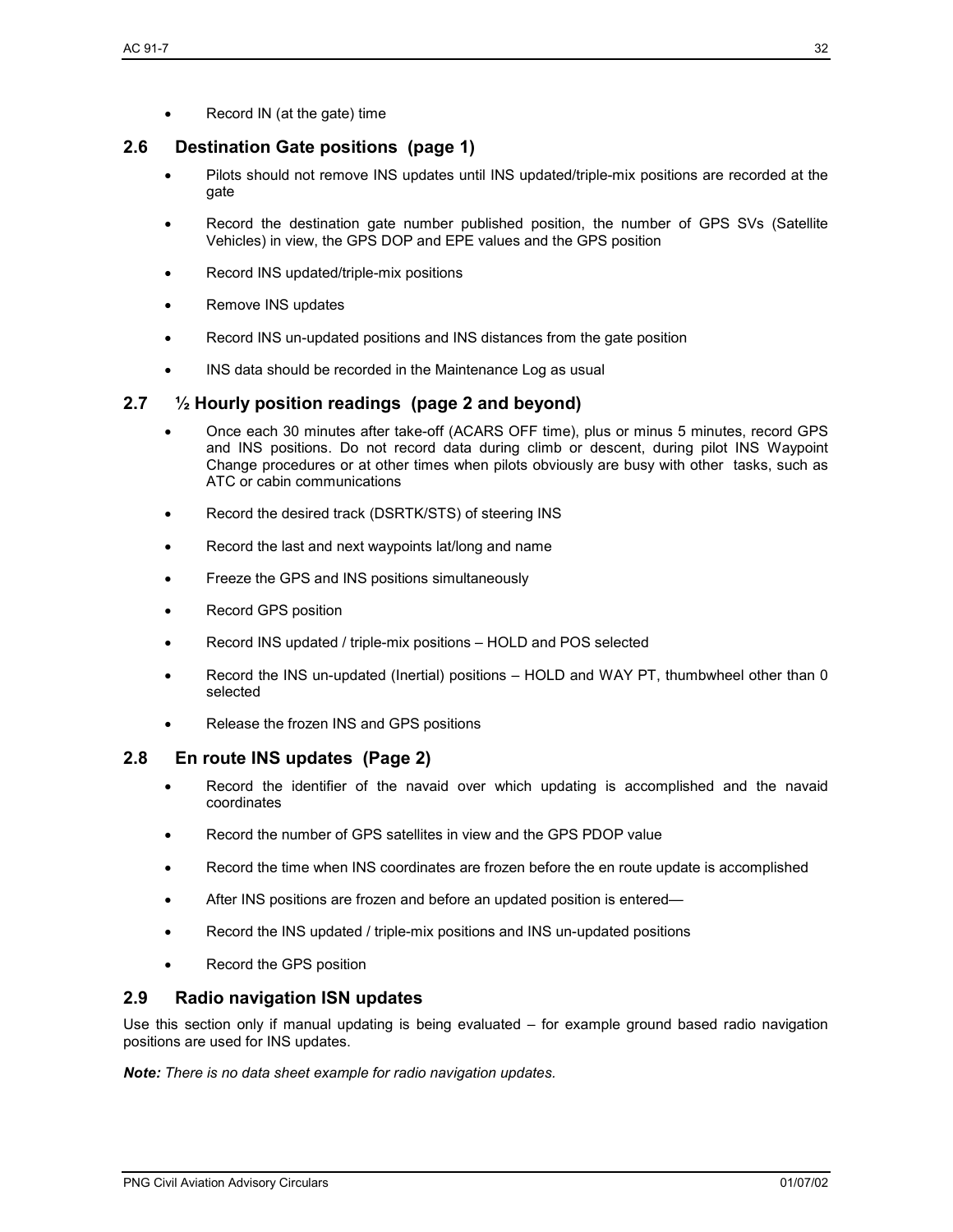#### Record—

- Navaid identifiers
- Aircraft position derived from ground navaids (update position)
- Time of update
- INS position before update GPS position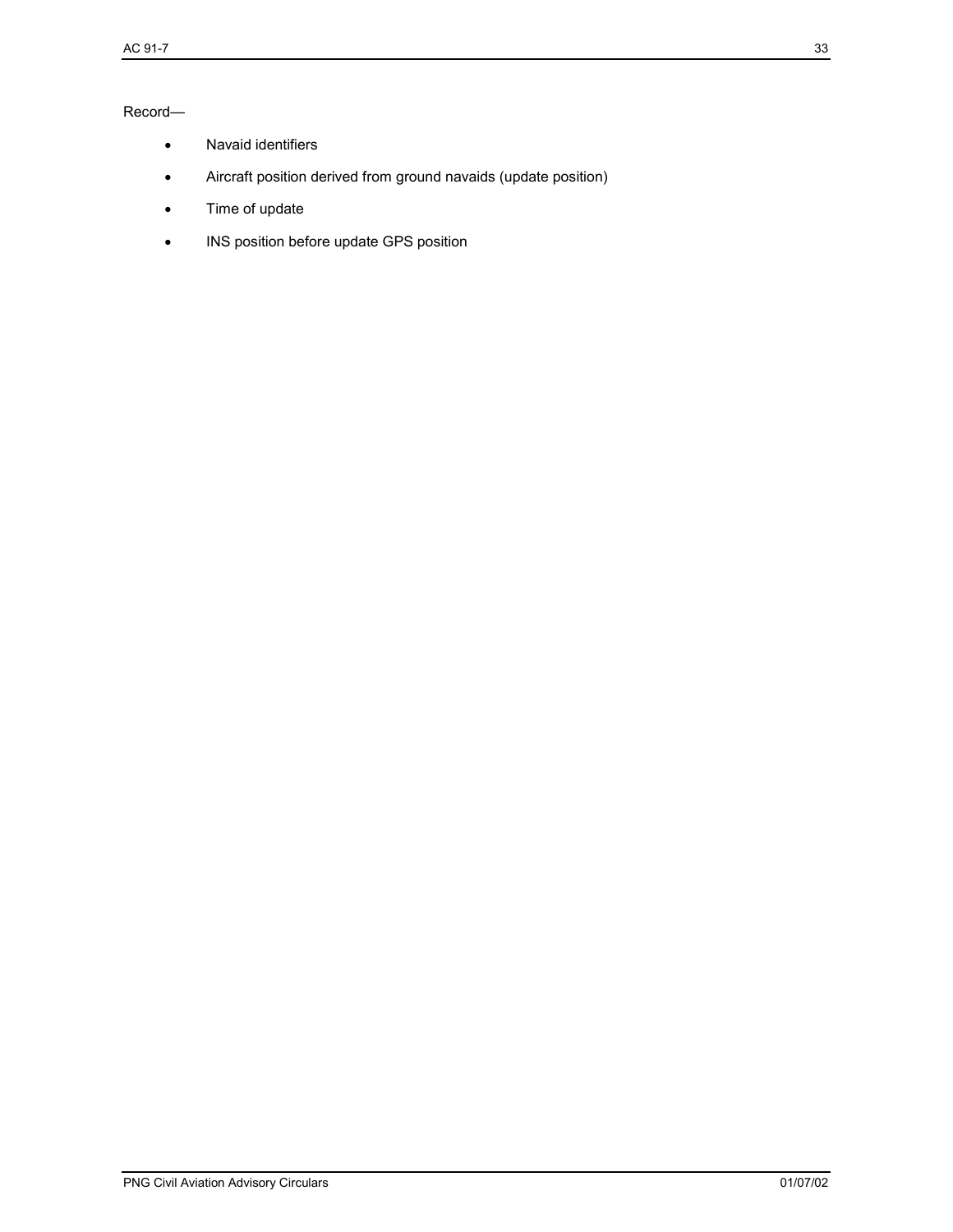| ZK-                                                    |  | Make/Model:                                                                              |                    |                                        |                    |                     |     | Operator:            |           |     |          |
|--------------------------------------------------------|--|------------------------------------------------------------------------------------------|--------------------|----------------------------------------|--------------------|---------------------|-----|----------------------|-----------|-----|----------|
| Flight No:                                             |  |                                                                                          |                    |                                        | UTC Depart Date:   |                     |     |                      |           |     |          |
|                                                        |  |                                                                                          |                    |                                        | INS INITIALIZATION |                     |     |                      |           |     |          |
| Were there any unusual motion events during alignment? |  |                                                                                          |                    |                                        |                    |                     |     |                      |           | Yes | No       |
| If yes, INS Track (TK / GS)                            |  |                                                                                          |                    |                                        |                    |                     |     |                      |           |     |          |
| If yes, provide a brief description of the event(s)    |  |                                                                                          |                    |                                        |                    |                     |     |                      |           |     |          |
|                                                        |  |                                                                                          |                    |                                        |                    |                     |     |                      |           |     |          |
| INS initialisation co-ordinates (published or GPS):    |  |                                                                                          |                    |                                        |                    | N/S                 |     |                      |           |     |          |
| Triple-mix selected?                                   |  |                                                                                          |                    |                                        |                    | <b>E/W</b>          |     |                      |           | Yes | No       |
|                                                        |  |                                                                                          |                    |                                        |                    |                     |     |                      |           | Yes |          |
| DME up-dating?                                         |  |                                                                                          |                    | TIMES (record all times in UTC)        |                    |                     |     |                      |           |     | No       |
| OFF time:                                              |  |                                                                                          |                    |                                        |                    |                     |     |                      |           |     |          |
| Time INS NAV mode selected:                            |  |                                                                                          |                    |                                        |                    |                     |     |                      |           |     |          |
| Time in NAV mode before takeoff: (hours)               |  |                                                                                          |                    |                                        |                    |                     |     |                      | (minutes) |     |          |
| Approx time leaving oceanic airspace:                  |  |                                                                                          |                    |                                        |                    |                     |     |                      |           |     |          |
| Time NAV mode selected:                                |  |                                                                                          |                    |                                        |                    |                     |     |                      |           |     |          |
| Approx time in NAV mode before entering RNP airspace:  |  |                                                                                          |                    |                                        |                    |                     |     |                      |           |     |          |
| (hours)                                                |  |                                                                                          |                    | (minutes)                              |                    |                     |     |                      |           |     |          |
| IN time:                                               |  |                                                                                          |                    |                                        |                    |                     |     |                      |           |     |          |
| Time NAV mod selected:                                 |  |                                                                                          |                    |                                        |                    |                     |     |                      |           |     |          |
| Total time in NAV mode: (hours)                        |  |                                                                                          |                    |                                        |                    |                     |     |                      | (minutes) |     |          |
|                                                        |  | Do not remove INS updates until up-dated / triple-mix positions are recorded at the gate |                    | <b>DESTINATION GPS / INS POSITIONS</b> |                    |                     |     |                      |           |     |          |
| Destination Gate No:                                   |  |                                                                                          |                    | Published Position                     |                    |                     |     |                      |           |     |          |
| No of SV:                                              |  | DOP:                                                                                     |                    |                                        | EPE:               |                     |     |                      |           |     |          |
| GPS Position: N/S                                      |  |                                                                                          |                    |                                        |                    |                     | E/W |                      |           |     |          |
|                                                        |  | Updated/Triple-Mix Positions                                                             |                    |                                        |                    |                     |     | Un-Updated Positions |           |     | Distance |
| INS <sub>1</sub>                                       |  |                                                                                          |                    |                                        |                    |                     |     |                      |           |     |          |
| INS <sub>2</sub>                                       |  |                                                                                          |                    |                                        |                    |                     |     |                      |           |     |          |
| INS <sub>3</sub>                                       |  |                                                                                          |                    |                                        |                    |                     |     |                      |           |     |          |
| Name of person recording data (please print)           |  |                                                                                          |                    |                                        |                    |                     |     |                      |           |     |          |
| Telephone No:                                          |  |                                                                                          |                    | Position:                              |                    |                     |     |                      |           |     |          |
| Captain:                                               |  |                                                                                          |                    |                                        |                    |                     |     |                      |           |     |          |
| Flight No                                              |  |                                                                                          | UTC Departure Date |                                        |                    | Departure Aerodrome |     |                      |           |     |          |
| A/C Type                                               |  | Reg No                                                                                   |                    | Captain                                |                    |                     |     | Arrival Aerodrome    |           |     |          |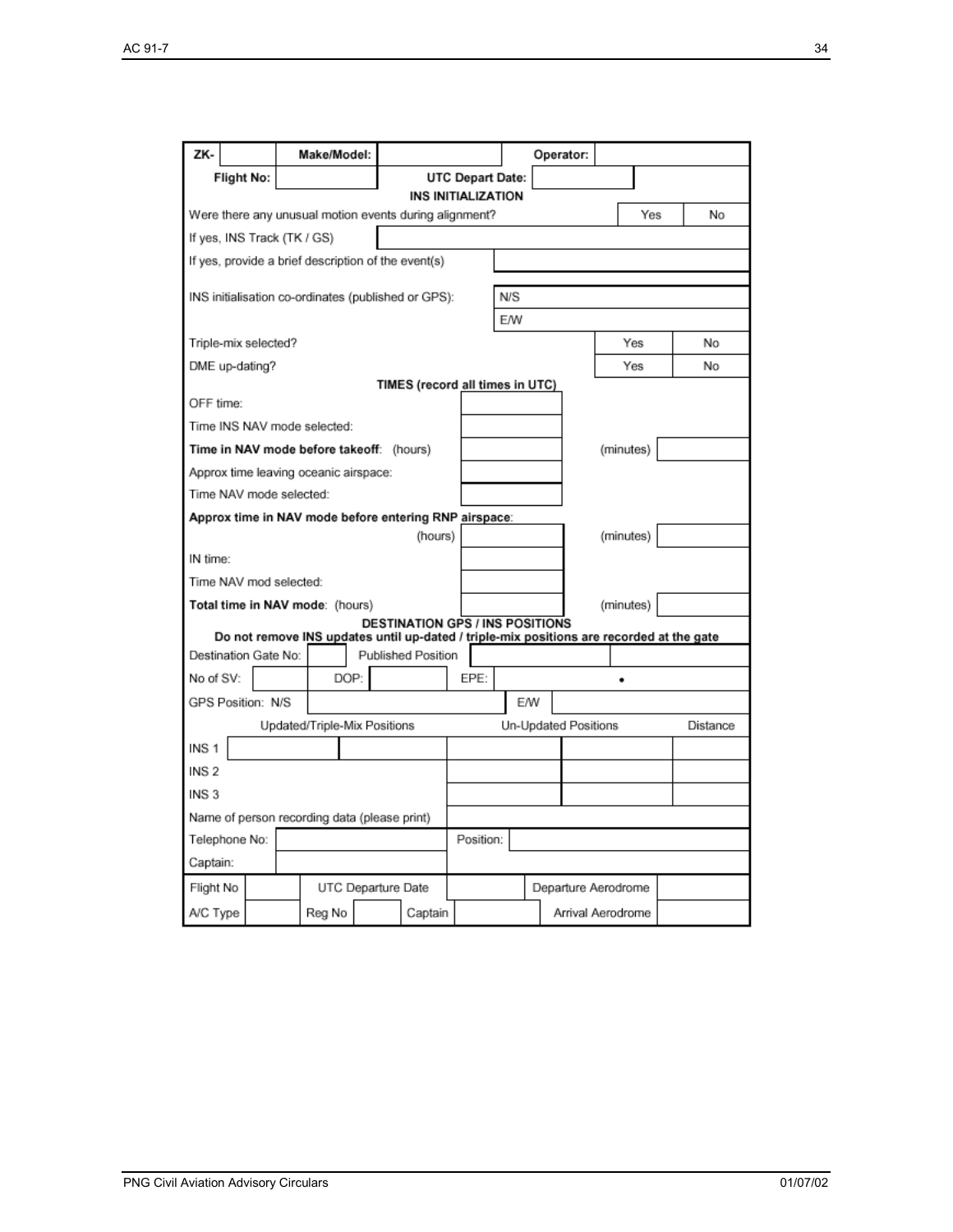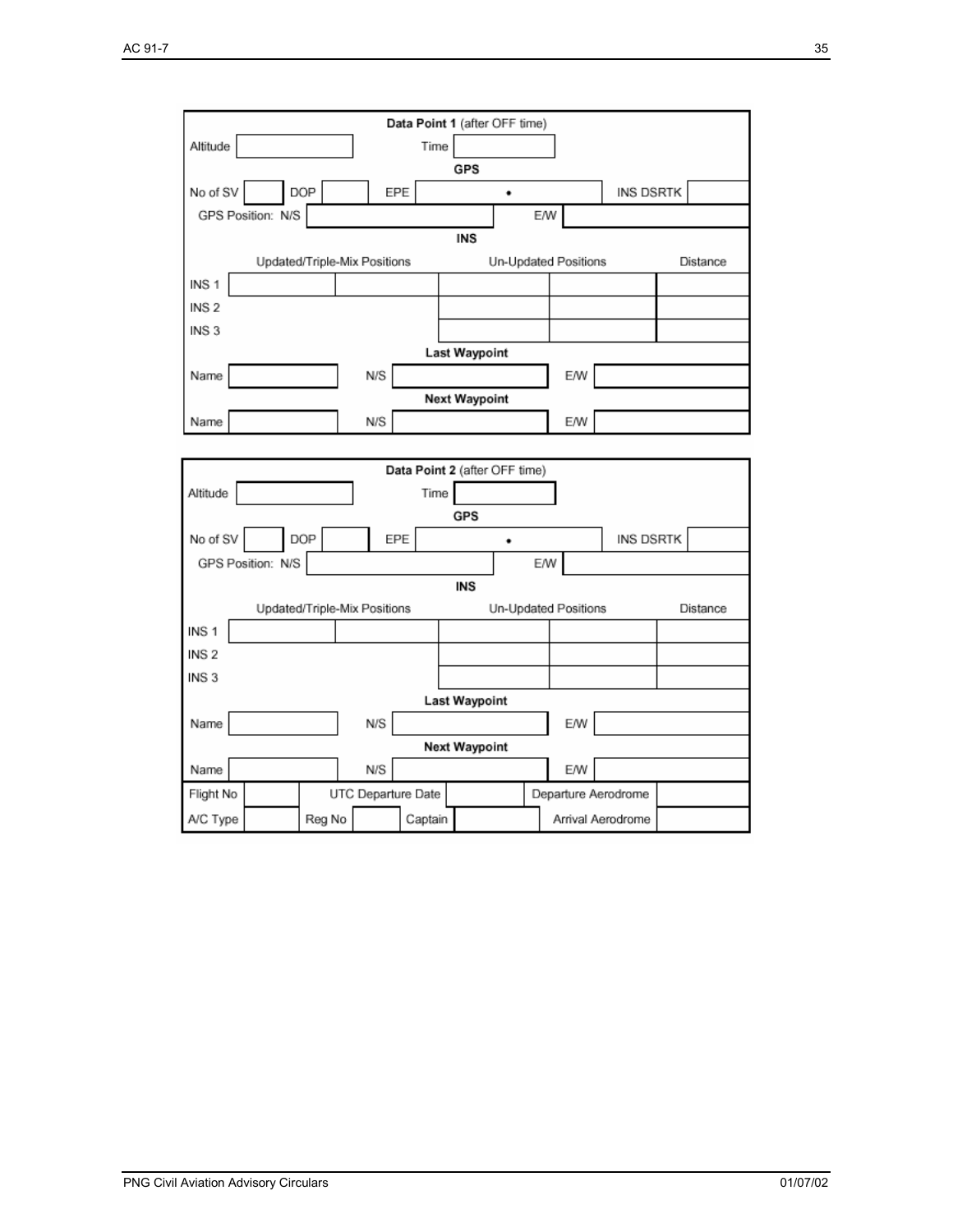

#### **SOURCE:** FAA Order 8400.12A

Copy previous pages for use in collecting data points in excess of 4 as needed to collect data for the total flight hours. Use the following procedures following pages to analyse the data.

#### **3. RNP 10 data reduction techniques for periodic, in-flight, method of data collected**

- Collect reference data (GPS) and INS/IRU data at least every 30 minutes after reaching initial cruise altitude – Lat, Long, Height and time at the same time for each system
- Determine North-South and East-West error in nm Difference between GPS and INS/IRU position translated into nm
- Graph position error using GPS as reference versus time for each flight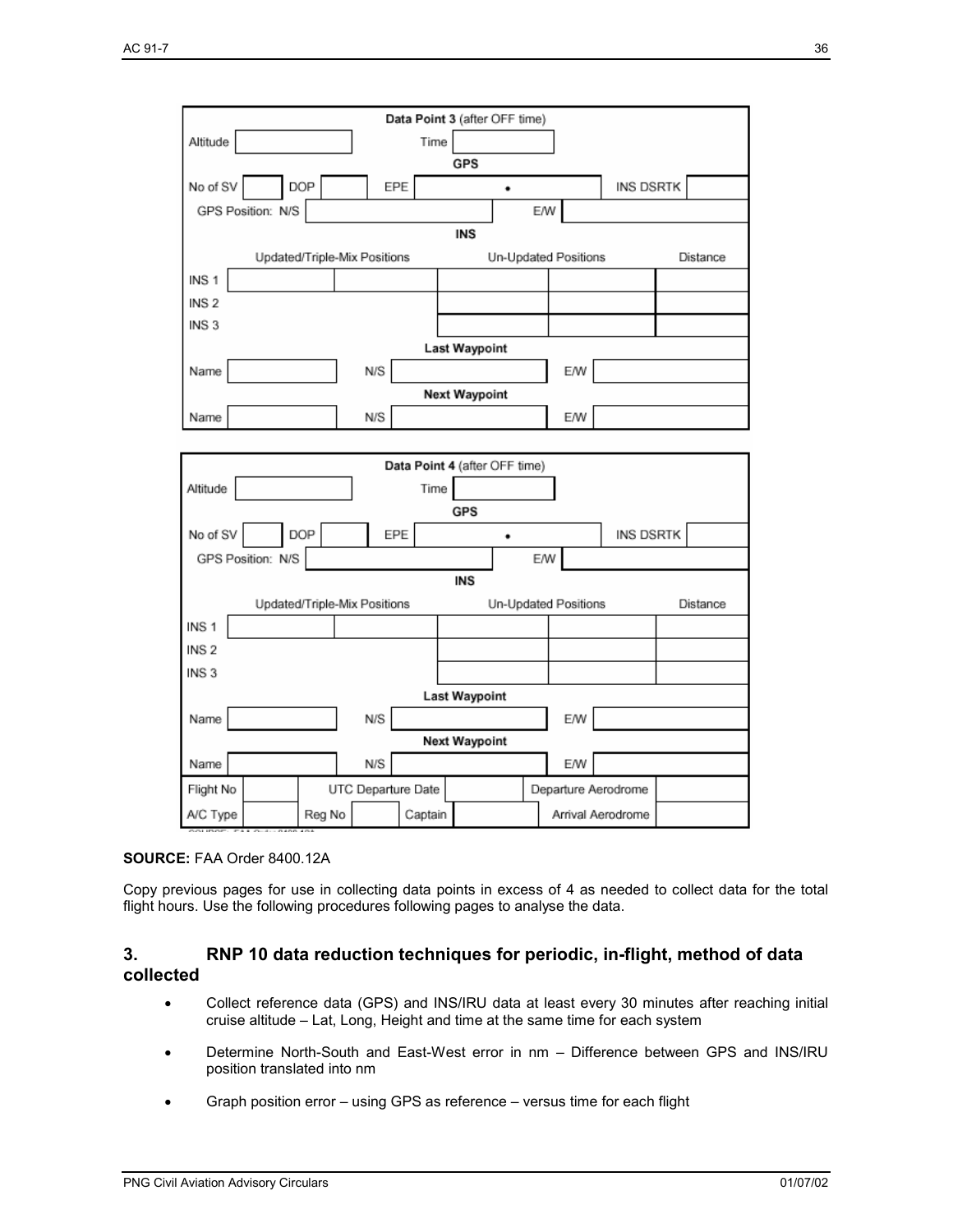- Since the actual time of measurement and the test time interval will vary, establish on each flight chart  $-$  plot  $-$  an equally spaced interval
- At each time interval calculate the radial position error for each flight. This requires interpolation of the North-South, East-West data from the graphs
- This radial error is the data used to determine the 95 percentile level of error. The 95 percentile error level of error is used here to mean that it is 95 % probable that the error in a given flight will fall below this level or that the level will be below this level in 95% of flights if the number of flights is very large
- After collecting the data for all flights, calculate the Root-Mean-Square (RMS) and Geometric Mean (GM) of the radial errors for each elapsed time point. Also determine the ratio of GM/RMS for each elapsed time point where—

$$
RMS = \left(\frac{1}{n}\sum_{i=1}^{i=n} r_i^2\right)^{1/2}
$$

$$
GM = \left(\prod_{i=1}^{i=n} r_i\right)^{1/n}
$$

where

- r = radial error at elapsed time point
- n = number of observations of radial error at equally spaced time intervals
	- Using the P=95 curve from Figure 1 below, find the value of  $r_{(P)}$  /RMS for the calculated value of GM/RMS. Multiply this  $r_{(P)}$  /RMS factor by the value of RMS to determine an estimate of the 95th percentile value of radial error at this elapsed time point
	- Repeat the above procedure for each elapsed time point. Graph  $r_{(95)}$  values of radial error in nm. versus elapsed time since entering the NAVIGATE mode

#### *Pass-Fail criteria*

The elapsed time when radial error  $r_{(95)}$  exceeds 10 nm defines maximum flight time wherein) the navigation system meets RNP 10 criteria.



## **Most Probable 95th Percentile Level Distribution of Radial Error in a Sample**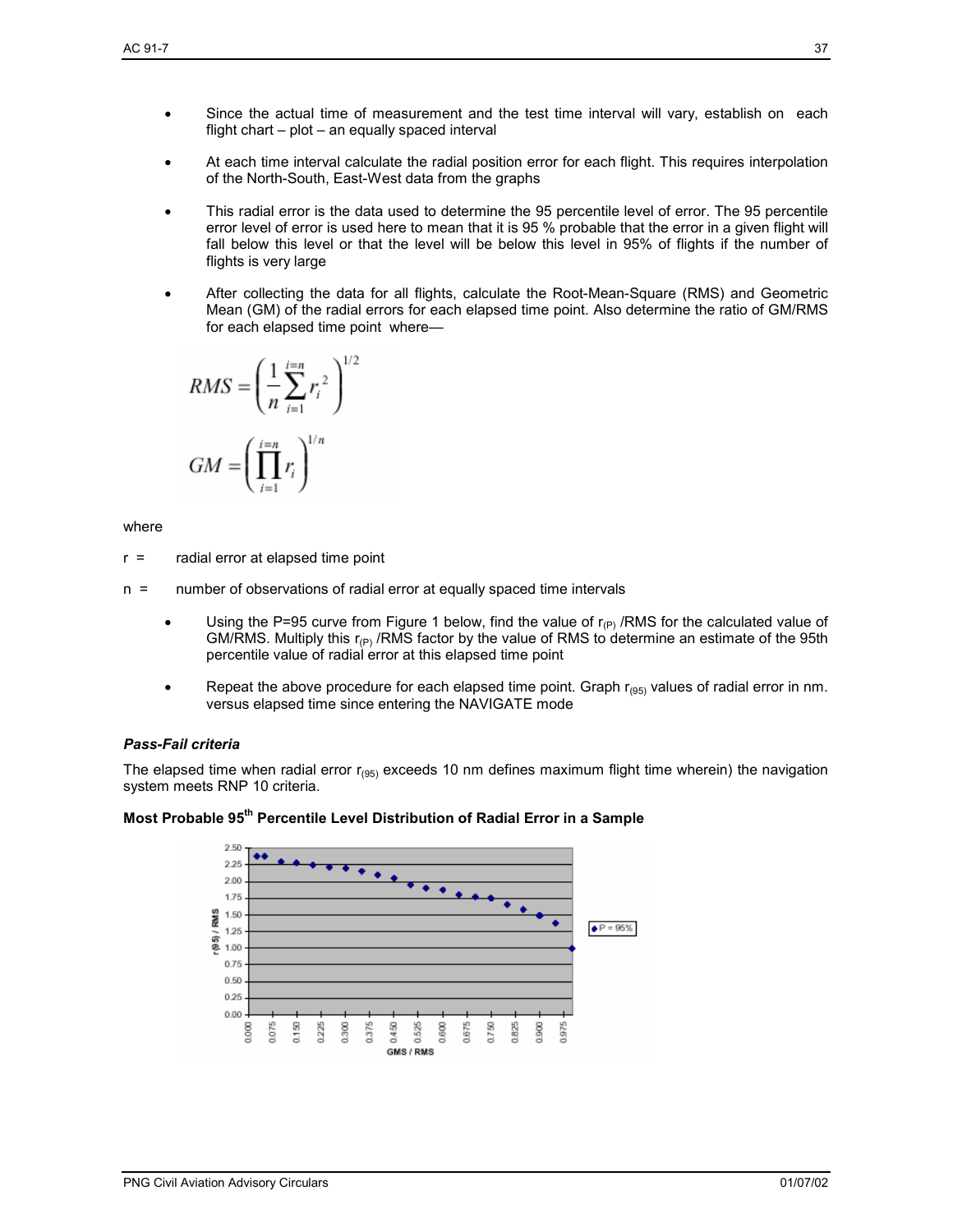#### **4 Periodic method example**

As an example, a 6 flight data set is used. In actual practice a much larger data set should be used to provide confidence. For simplicity of illustration, this example uses only the Triple-Mix positions after 10 hours in NAV – the time was an arbitrary selection to illustrate the means of calculation. Data for individual navigation units is not included in this example; if they had been used they would be calculated in exactly the same manner that the Triple-Mix data is calculated in the example. If an operator decided to use gate position only Table 2 should be used.

The symbols used in the figures below are—

 $r =$  radial error

 $r^2$  = square of the radial error

 $\Pi$ r = product of radial errors

Σ= Sum

 $\sum$   $r^2$  = Sum of the squares of the radial errors

| Flight | Radial errors $= r$ | $r^2$  |
|--------|---------------------|--------|
| 1      | 6.5                 | 42.25  |
| 2      | 5.5                 | 30.25  |
| 3      | 12.7                | 161.22 |
| 4      | 14.0                | 196.00 |
| 5      | 7.2                 | 51.84  |
| 6      | 7.0                 | 49.00  |

**Table 1: Table of Radial Errors 'r' – Use for Airborne Data Collection** 

The product of radial errors ( $\Pi$ ) column 2 = 320,360

The sum of the radial errors squared (  $\sum r^2$ ), column 3 = 530.63

*Calculations* 

$$
RMS = \left(\frac{1}{n}\sum_{i=1}^{i=n} r_i^2\right)^{1/2} = (1/6 \ (530.63))^{\frac{1}{2}} = 9.40
$$

$$
GM = \left(\prod_{i=1}^{i=n} r_i\right)^{1/n} = (320.36)^{1/6} = 8.27
$$

RATIO = GM/RMS = 8.27/9.40 = 0.88

Find this value (0.88) on the abscissa of the Most Probable Graph and intersect it with the (95% curve to find  $r_{(95)}$  /RMS –the ordinate of the graph.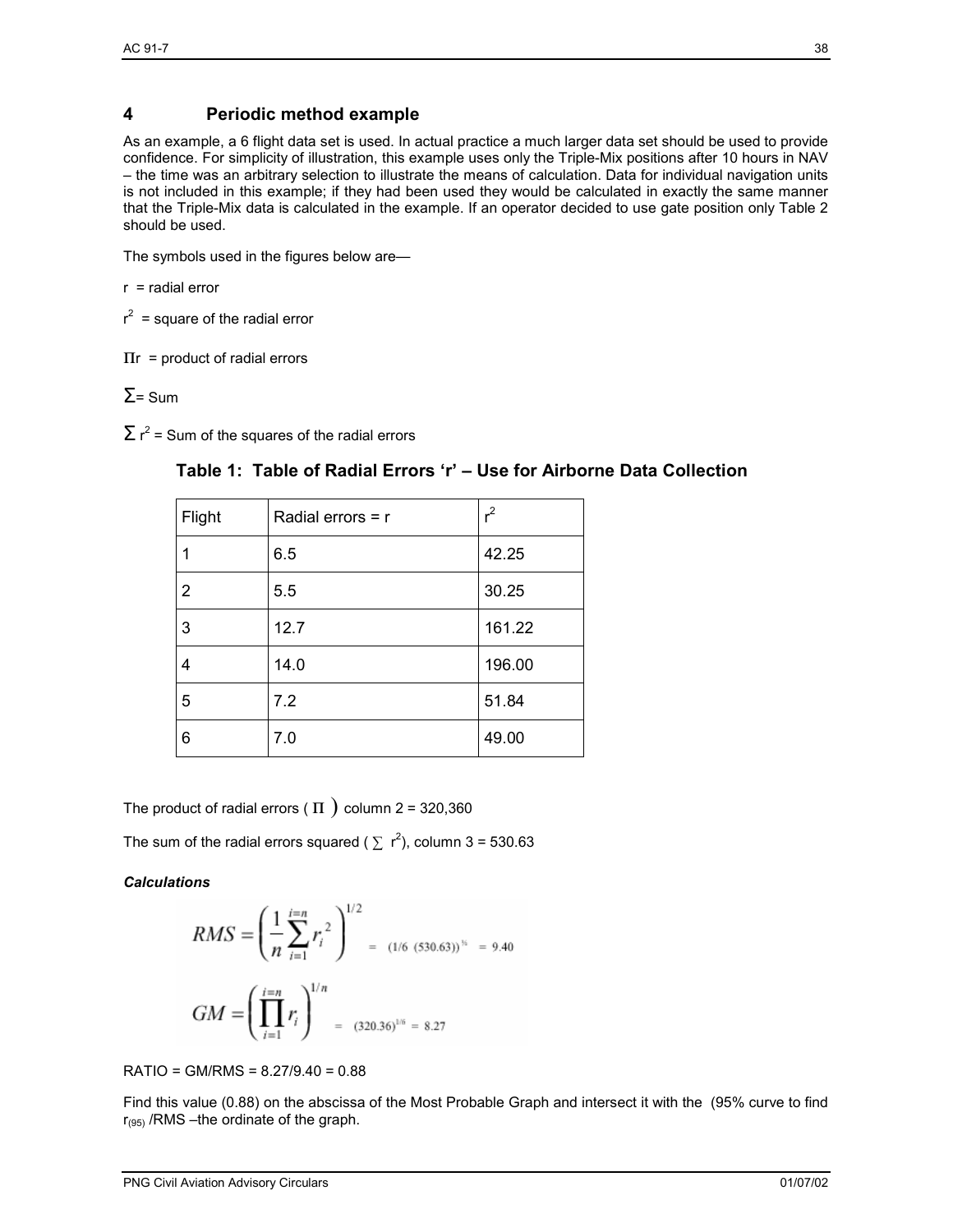Thus  $r_{95}/RMS = 1.47$  for this example

The ordinate is defined as  $r_{95}$  /RMS where  $r_{95}$  = 95 percentile of error

Now r<sub>95</sub> for the data in the example is determined as  $r_{95}$  = Ordinate value (for the data) x RMS = 1.47 x 9.40 = 13.8 nm)

These results indicate that the 95 percentile level of error at 10 hours is 13.8 nm which is greater than the required 10 nm and the system would not qualify for RNP10 for 10 hours based on the data presented.

Guidance on gate position data collection is shown below.

*Note: No data is provided for this method. Calculations would be made identical to the procedure used in Table 1.* 

Time is critical with this set of data and it should be noted that the credited time is that of the smallest time value in the data set.

**Table 2: Table of Radial Errors – Use for Gate Position Data 1.** 

| Flight | update | Times since last Radial Error at Gate $r^2$<br>$= r$ |  |
|--------|--------|------------------------------------------------------|--|
|        |        |                                                      |  |
|        |        |                                                      |  |
|        |        |                                                      |  |
|        |        |                                                      |  |
|        |        |                                                      |  |
|        |        |                                                      |  |
|        |        |                                                      |  |

- (1) The product  $(II)$  of radial errors (column 3) =
- (2) The n<sup>th</sup> root of  $\Sigma = GM$
- (3) The sum of the radial errors squared  $(\Sigma r^2 \text{ column } 4) =$
- (4) The square root of

$$
\left(\frac{1}{n}\sum r_i^2\right) = RMS
$$

After calculating (2) and (4) use Table 1 to determine  $r^{95}$ . Multiply this factor by the RMS) to determine the drift in nm. If this value is less than 10 nm then the navigation system can be approved for RNP 10 for the time in nav of this flight. Note that this is the data for one flight only, data must be collected in the same manner and in an equal time length for a minimum of 20 flights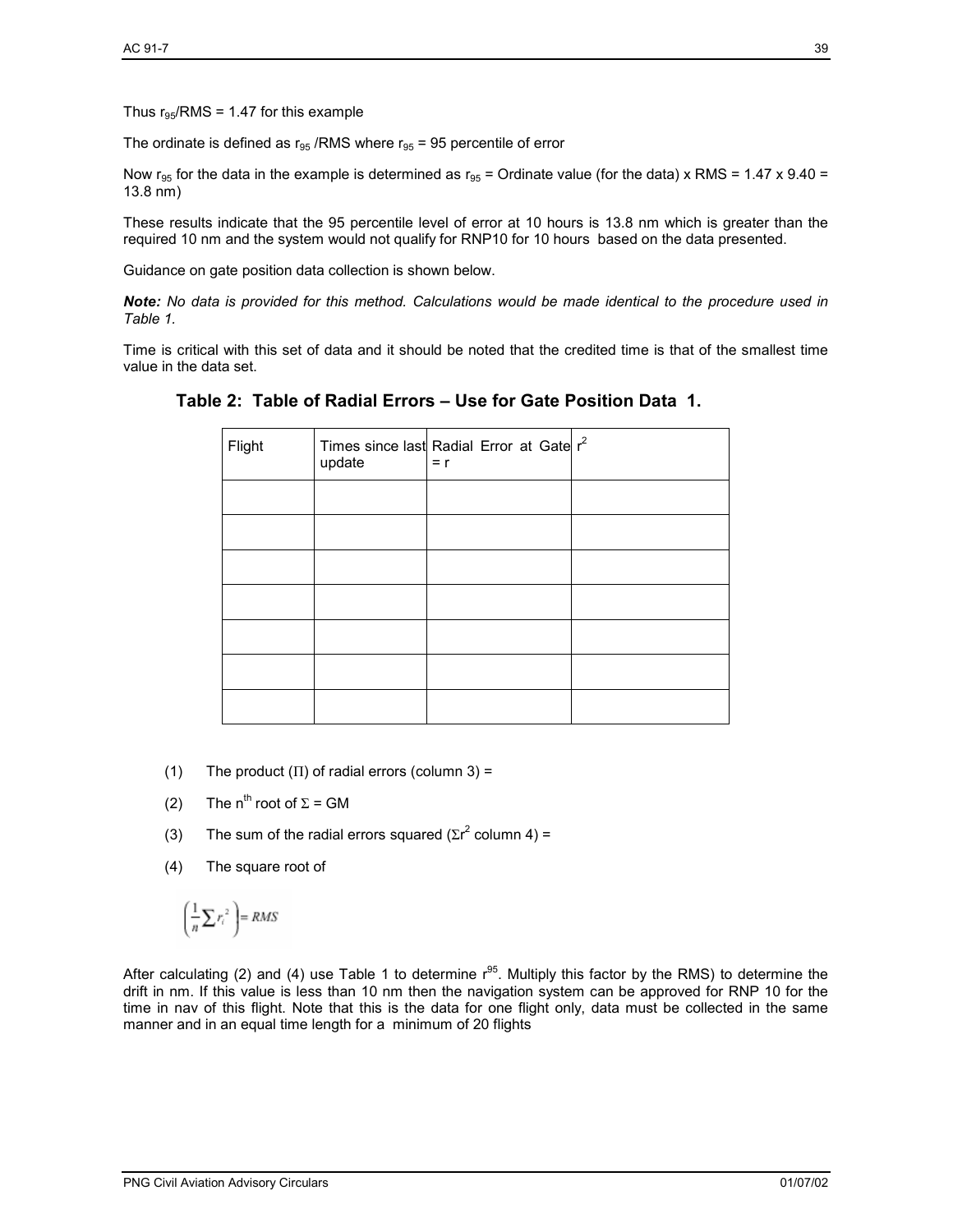## **Appendix 9 –Manual updating procedure**

#### **1 Introduction**

In order to facilitate RNP 10 operations for airborne navigation systems that are unable to achieve RNP 10 performance for greater than 6.2 hours, the following methods of manual position updating are suggested as a means to extend the 6.2 hours. Manual position updating is defined to mean a technique where the crew uses one of the following techniques to adjust their INS output to compensate for the detected error. The detected error is the difference between the radio navigation position and the INS/IRU position wit the radio navigation position being considered the correct position.

Two methods using VOR/DME and one method using a Global Positioning System are discussed. One is a position update based on crossing a fix along a route defined by a bearing and distance from/to a VOR/DME facility. The second is based on a route that over flies a VOR/DME facility. The third is similar to the first but uses a GPS for the update in place of the navigation aid. In each of the three methods, a log (the plotting chart used in each of the procedures is an acceptable log if all required data is entered on the chart) of the procedure must be made of the data and maintained by the operator for a period of 30 days.

The conditions under which either method may be used are—

- Inertial Navigation Systems meeting FAR, Part 121, Appendix G requirements or the criteria established in FAA AC25-4 are used
- for the first and second methods the minimum distance from the reference VOR/DME facility must be at least 50 nm
- both the VOR and DME functions of the reference facility must be operational prior to dispatch release and during the intended updating operation unless the GPS procedures are used as a reference

the flight crew must have in its possession a plotting chart with the information specified in this Appendix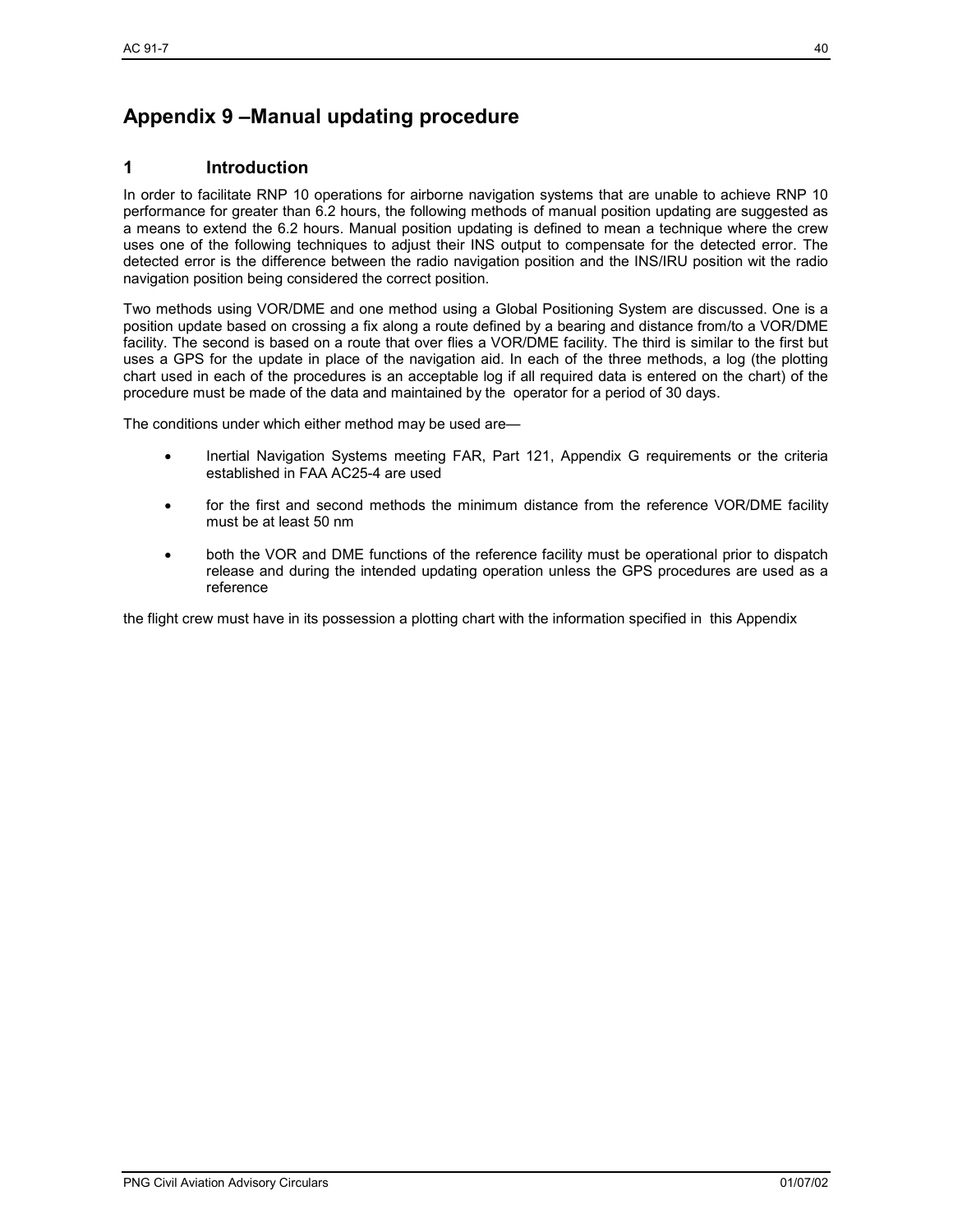| INS INITIALISATION                                       |     |     |    |  |  |  |  |  |
|----------------------------------------------------------|-----|-----|----|--|--|--|--|--|
| Were there any unusual motion events during alignment?   | Yes | No  |    |  |  |  |  |  |
| If yes, INS Track (TK / GS)                              |     |     |    |  |  |  |  |  |
| If yes, provide a brief description of the event(s)      |     |     |    |  |  |  |  |  |
|                                                          |     |     |    |  |  |  |  |  |
|                                                          |     |     |    |  |  |  |  |  |
| INS initialisation coordinates (published or GPS):       |     |     |    |  |  |  |  |  |
| N/S<br>E/W                                               |     |     |    |  |  |  |  |  |
| Triple-mix selected?                                     |     | Yes | No |  |  |  |  |  |
| Radio navigation up-dating?                              |     | Yes | No |  |  |  |  |  |
| TIMES (record all times in UTC)                          |     |     |    |  |  |  |  |  |
| Prior to Take-Off                                        |     |     |    |  |  |  |  |  |
| OFF:                                                     |     |     |    |  |  |  |  |  |
| Time NAV mode selected:                                  |     |     |    |  |  |  |  |  |
| (minutes)<br>Time in NAV mode before takeoff: (hours)    |     |     |    |  |  |  |  |  |
| <b>Flight Phase</b>                                      |     |     |    |  |  |  |  |  |
| Time entering oceanic airspace:                          |     |     |    |  |  |  |  |  |
| Time leaving oceanic airspace:                           |     |     |    |  |  |  |  |  |
| Time NAV mode selected:                                  |     |     |    |  |  |  |  |  |
| Approx time in NAV mode before leaving oceanic airspace: |     |     |    |  |  |  |  |  |
| (minutes)<br>(hours)                                     |     |     |    |  |  |  |  |  |
| <b>Arrival Phase</b>                                     |     |     |    |  |  |  |  |  |
| IN:                                                      |     |     |    |  |  |  |  |  |
| Time NAV mode selected:                                  |     |     |    |  |  |  |  |  |
| (minutes)<br>Total Time in NAV mode: (hours)             |     |     |    |  |  |  |  |  |

## **Mandatory Data Required To Accompany All Of The Updating Methods**

## **2 Training**

2.1 Part 119 operators intending on using manual updating procedures must ensure that every flight crew using the procedures is trained in the updating procedures. The operator should be able to demonstrate to the CAA that it has a reliable method of having its crews perform the update. Training manuals must be updated to include the procedures and will be evaluated by the CAA as a part of the approval process.

2.2 Part 91 operators intending on using manual updating procedures must provide evidence to the CAA that crews using the procedures are capable of maintaining the same standards as Part 119 operators.

#### **3 Method 1: Manual updating based on crossing a fix along a route**

3.1 Using Method 1, the update is performed when crossing over a fix that is defined by a crossing radial and distance from a VOR/DME facility. To accomplish this update, the crossing radial must be at or near perpendicular to the route. The minimum DME distance used to define the fix location shall be at least 50 nm.

3.2 The flight crew should tune in the reference VOR/DME facility and preselect the appropriate bearing from the VOR on one CDI. As the CDI centres, the flight crew will note the distance from the VOR/DME facility and mark it on the plotting chart. The flight crew will also note the inertial positions of each of the operating INS. The crew will then compare the inertial position against the derived position. The crew then may use the derived position (expressed in lat/long) to update the inertial position. If interpolation is necessary, round up. This procedure would provide a means to re-start the RNP 10 clock for an additional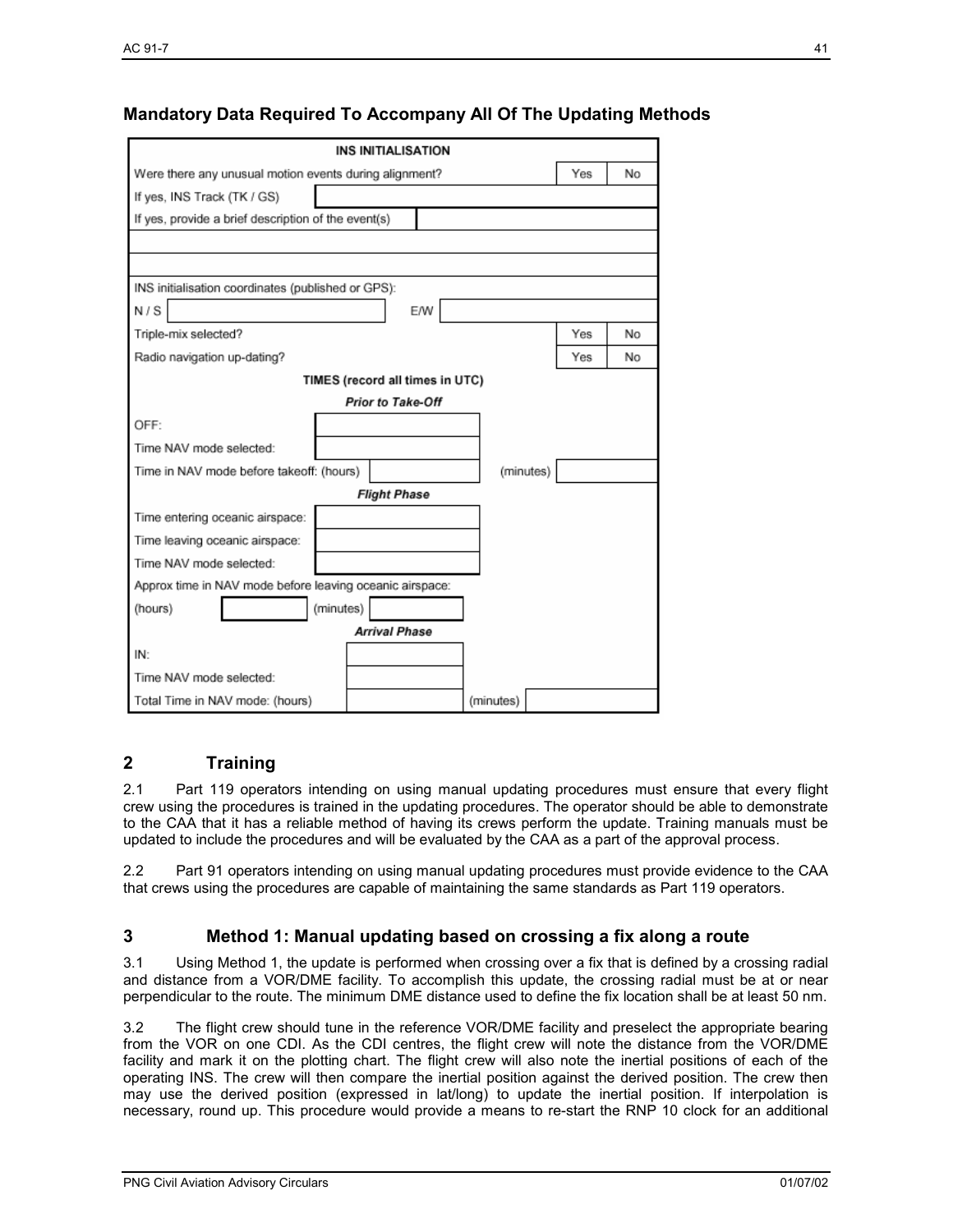predetermined time.

3.3 To accomplish this manual update, the flight crew should have a plotting chart that displays the route fix and DME fixes of one mile increments located along a line that is perpendicular or near perpendicular to the route along the axis of the VOR/TACAN radial used to define the fix. Each fix should be displayed in both DME distance and latitude/longitude coordinates.

3.4 Put two way fixes along the route, one on either side of the "update" fix and note the coordinates on the plotting chart. Crews should then use these fixes to validate the position update. This is similar to the method used for updating when flying on a route that passes over a VOR/DME facility. It is imperative for crews to remember that these additional fixes are to be used for verification only, not as an update fix. They do, however, provide a means of verification of the update.

3.5 If, when measuring the fix displacement error, the crew determines that it is outside the 10 nm point and has been in INS nav for less than 5 hours, they should advise ATC that the flight can no longer maintain RNP 10 navigation performance.

#### **4 Method 2: Manual updating when flying a route that is defined by a VOR/DME facility**

4.1 The accuracy of a manual update when over flying a VOR/DME facility is questionable due to the "cone of confusion" that exists overhead the facility and varies as a function of the altitude of the aircraft. To increase the accuracy of a manual update in this situation, it is recommended that a plotting chart be created that has fixes depicted along the route at a minimum distance of 50 nm, but not more than 60 nm from the VOR/DME. These fixes should display the bearing and distance and the latitude/longitude coordinates expressed to a tenth of a degree. The specified distances will account for slant range error and radial width.

4.2 In this situation, the suggested procedure would be for the flight crew to discontinue INS navigation when receiving the VOR/DME signal and attempt to align the aircraft exactly on the desired radial to or from the station. When passing over the specified fix, the crew will compare each of the three INS positions with the reference lat/long position of the fix. The manual update should be attempted if the cross track position error is greater than 1 nm. After the manual update is completed, the crew should continue to navigate by the VOR radial to the next designated fix and compare the coordinates to verify that the update was successful.

4.3 As minimum requirements for use of these procedures, the crew must have on board the appropriate plotting charts with the specified information, and the operator must demonstrate that its crews know how to use the charts and procedures.

4.4 These procedures should be based on the assumption that triple mix position fixing is not used, and each inertial must be updated accordingly. The crew must notify ATC anytime it becomes aware that the aircraft can no longer maintain RNP 10 performance based on evaluation of the position checks.

#### **5. Method 3: Using an IFR approved GPS installation as an updating reference**

5.1 Using Method 3, the update is performed by comparing the INS position to the GPS position at a chosen way point.

- 5.2 Prior to departure the following data must be logged—
	- record any unusual movement of the aircraft during INS initialisation before NAV mode selected, such as wind gusts or aircraft service vehicle bumping the aircraft or settling during fuelling. If there was any unusual movement during INS alignment, record INS track (TK / GS) after NAV mode is selected
	- record the published gate coordinates or GPS position where the INS is initialised
	- before departure, record the time that the INS NAV mode selectors in NAV
	- record OFF time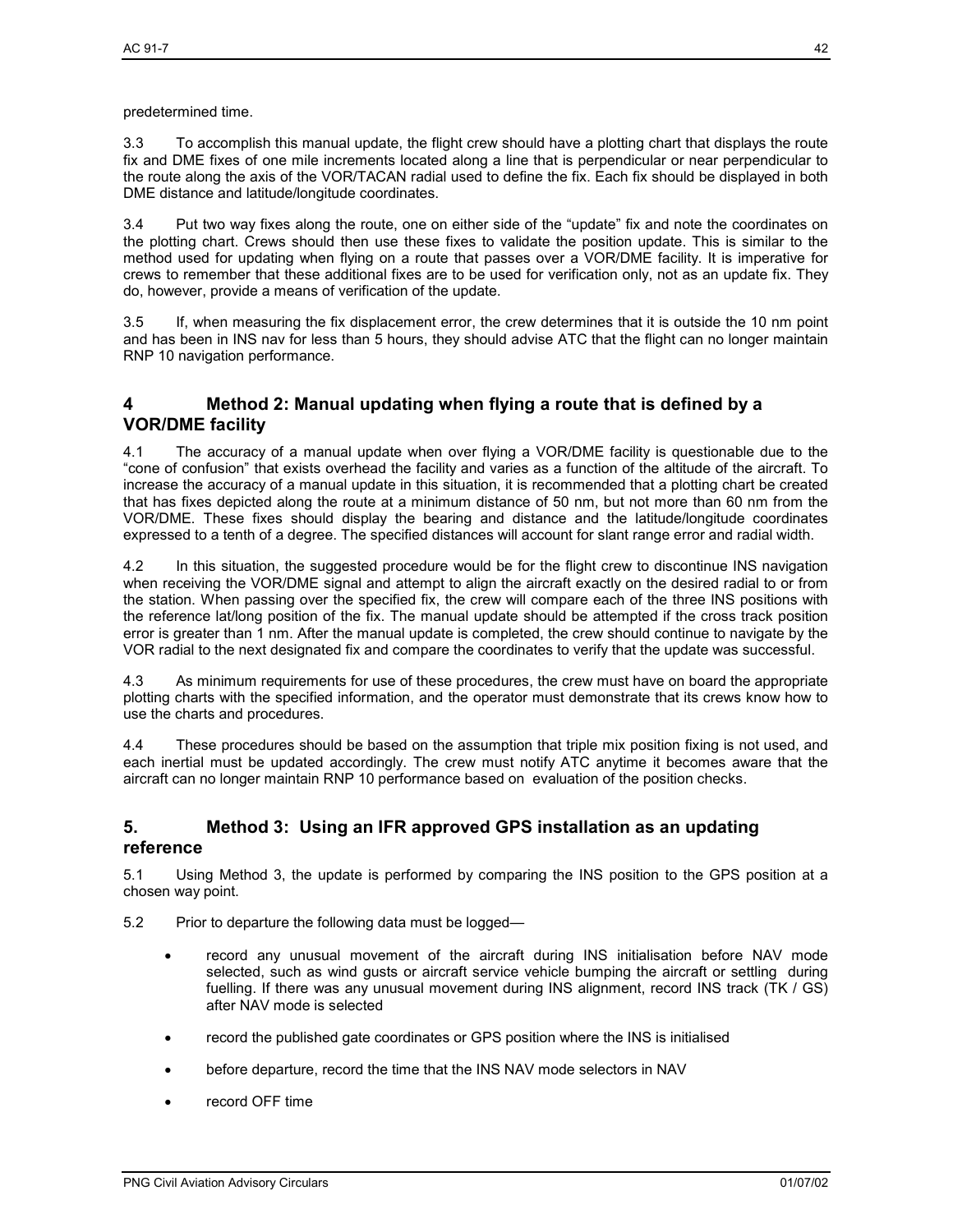- 5.3 Updating—
	- record the time when INS coordinates are frozen before the en route update is accomplished and the flight level
	- record the number of GPS SVs (Satellite Vehicles) locked on and the GPS DOP and Estimated Position Error (EPE) values
	- record the desired track (DSRTK / STS) of the steering INS
	- freeze the GPS and INS positions simultaneously
	- record INS positions HOLD and POS selected
	- record the INS un-updated (Inertial) positions HOLD and WAY PT, thumbwheel other than 0 selected
	- from the data determine the amount of drift per hour flown, make appropriate corrections and continue to navigate
	- if data indicates that RNP 10 capability is impossible to maintain, ATC must be notified as soon as flight conditions will permit

5.4 Completion of oceanic and remote area navigation and post flight: This step is important in that it verifies the accuracy of the updating process and will warn operators if there is an equipment or procedural problem that might effect future flights. Additionally, this information can be used in a response to an error investigation report.

- record the time following oceanic and remote area navigation when radar contact is first established or when first within 150 nm of a VOR navaid, Record IN time
- Destination Gate Positions: Do not remove INS updates until updated INS is recorded at the gate
- record the destination gate number, the number of GPS SVs (Satellite Vehicles) in view and the GPS DOP and EPE values
- record updated INS positions
- remove INS updates
- record INS un-updated positions and INS distances from the gate position
- record GPS position. If GPS position is unavailable, record the gate position
- INS data should be recorded in the Maintenance Log as usual

release the frozen INS positions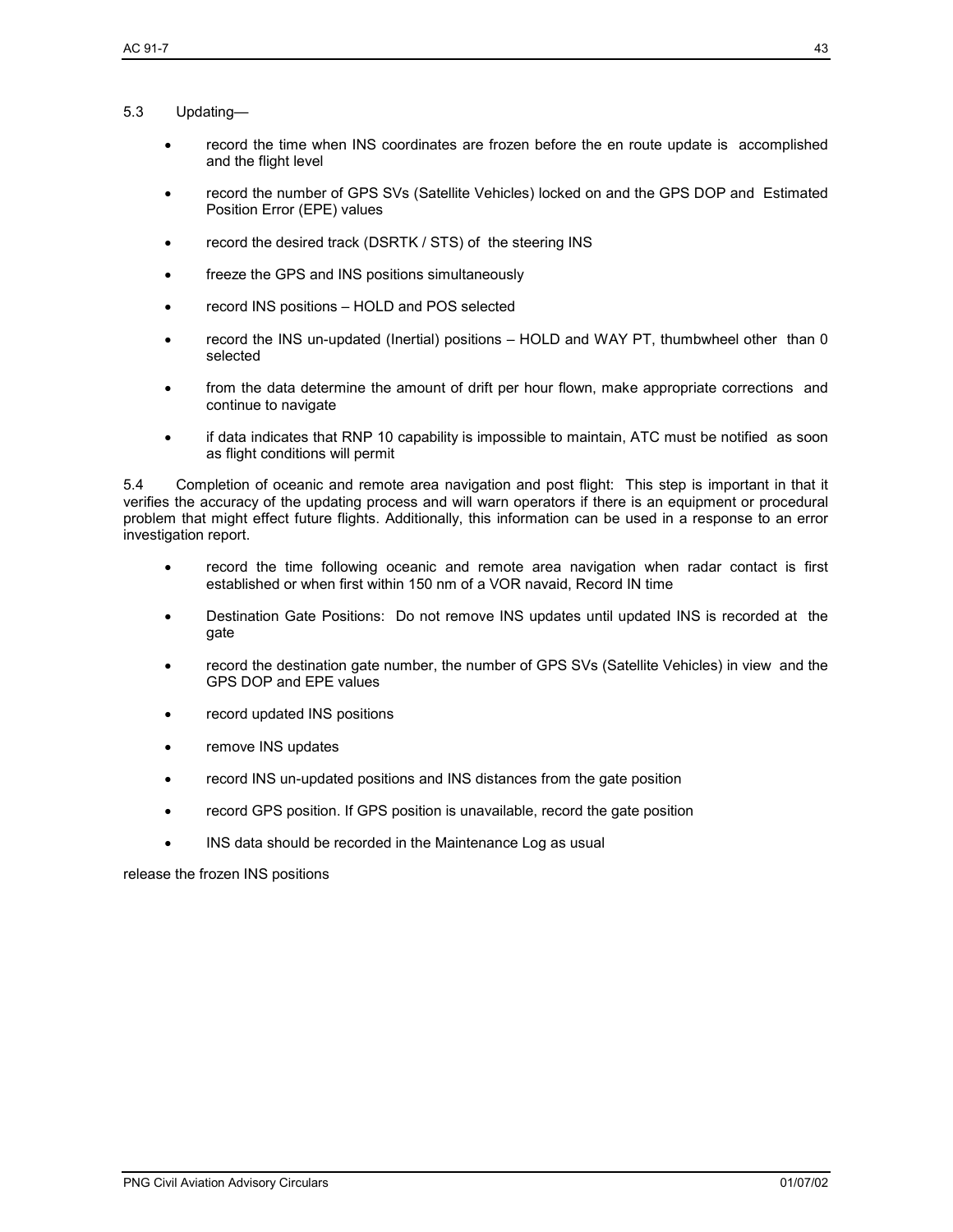## **A SAMPLE DATA COLLECTION FROM**